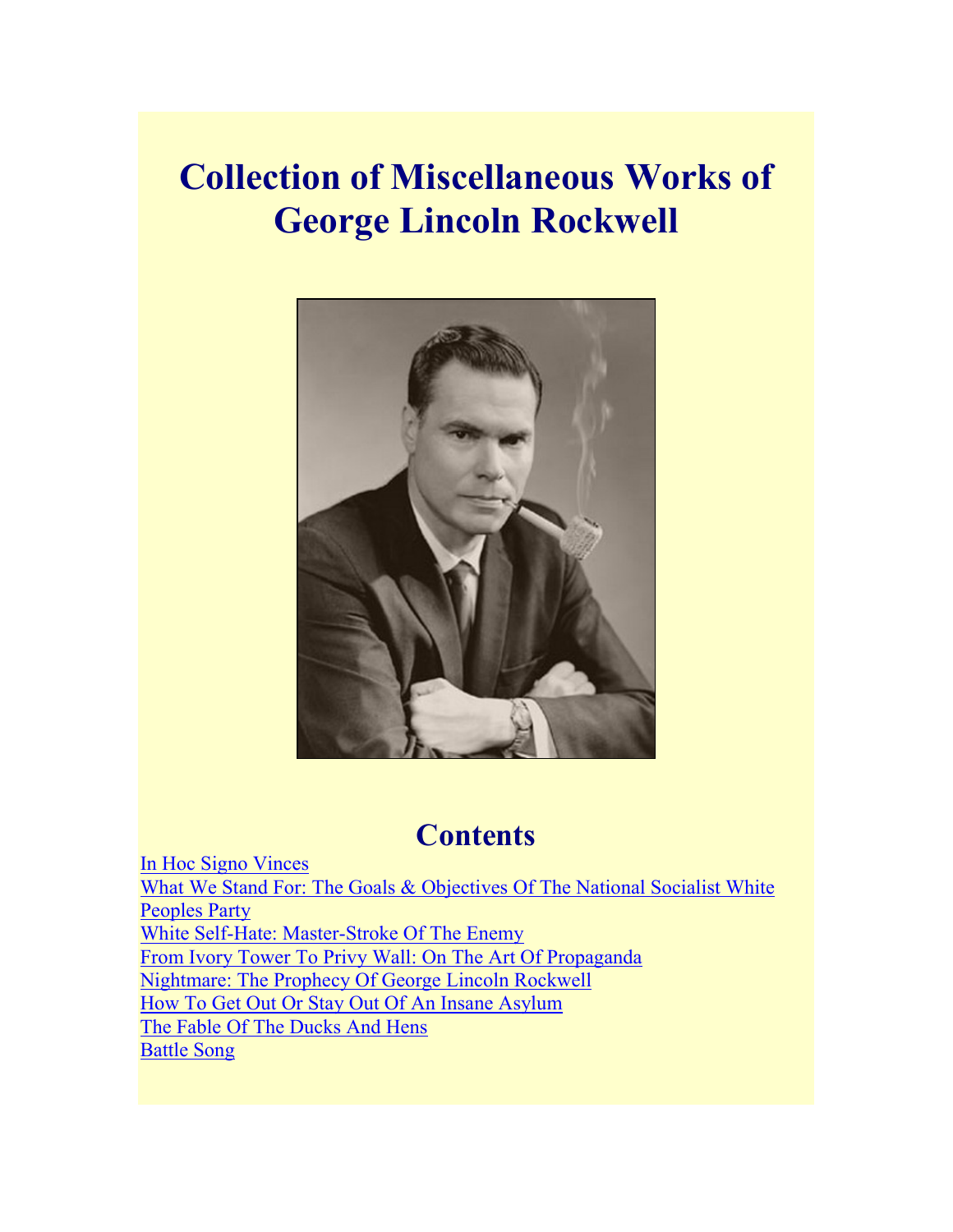## **In Hoc Signo Vinces**

<span id="page-1-0"></span>Long lasting success in any human endeavor is never the result of blind luck. The achievement of a clearly defined goal, whether it be the act of walking from point "X" to point "Y", the building of a house, or the organization of a business, is always the product of three things:

The intellectual ability to perceive the problem involved, the opposition which must be expected, and the best way to overcome that opposition to reach the goal.

The will and determination to do whatever may be necessary to reach the desired goal, regardless of opposition.

The physical means, strength, and courage to enforce and carry out the plan or fight conceived by the mind and determined by the will.

If any of these three elements be lacking on one's purpose, failure is the inevitable, predictable result.

A man who is too stupid to understand the various factors involved in trying to walk from point "X" to point "Y", where the path between us is a jungle infested with snakes, dangerous carnivores and fever, and who fails to arm himself with weapons and maps, medicine and other equipment will never arrive at "Y" no matter how dogged his determination or how mighty his muscles. Another man attempting the same journey, though he clearly perceives the dangers and prepares for them, and though he be mighty of muscle, will yet fail to reach "Y" if he is so irresolute and weak of will that he does not persevere at the struggle and ruthlessly use whatever force might be necessary to crush and destroy the forces opposing him. And a third man who has the intellect to perceive the dangers and to prepare for them, and the will and determination to fight his way through even with the utmost heroism, but who is frail of body and so physically weak that he cannot carry out the commands of his mind and his will cannot but succumb to the stronger adversaries he will meet.

It is with civilizations as it is with the struggles of individual men. Dozens of great civilizations have perished because of failure in one or more of these three elements necessary in the struggle for survival.

Savage societies usually perish, not so much from lack of vigorous will or lack of physical strength, as from lack of ability to perceive the real situation. Drowning in superstition and stumbling in the darkness of ignorance, they are overwhelmed by the physical forces of violent natural occurrences, catastrophes and diseases which more civilized societies have learned to overcome.

On the other hand, civilizations, for all their intellectual achievements and sciences, perish most often because of failure of the will, the diminishing of the savage and ruthless drive for survival and dominance which originally created society. They become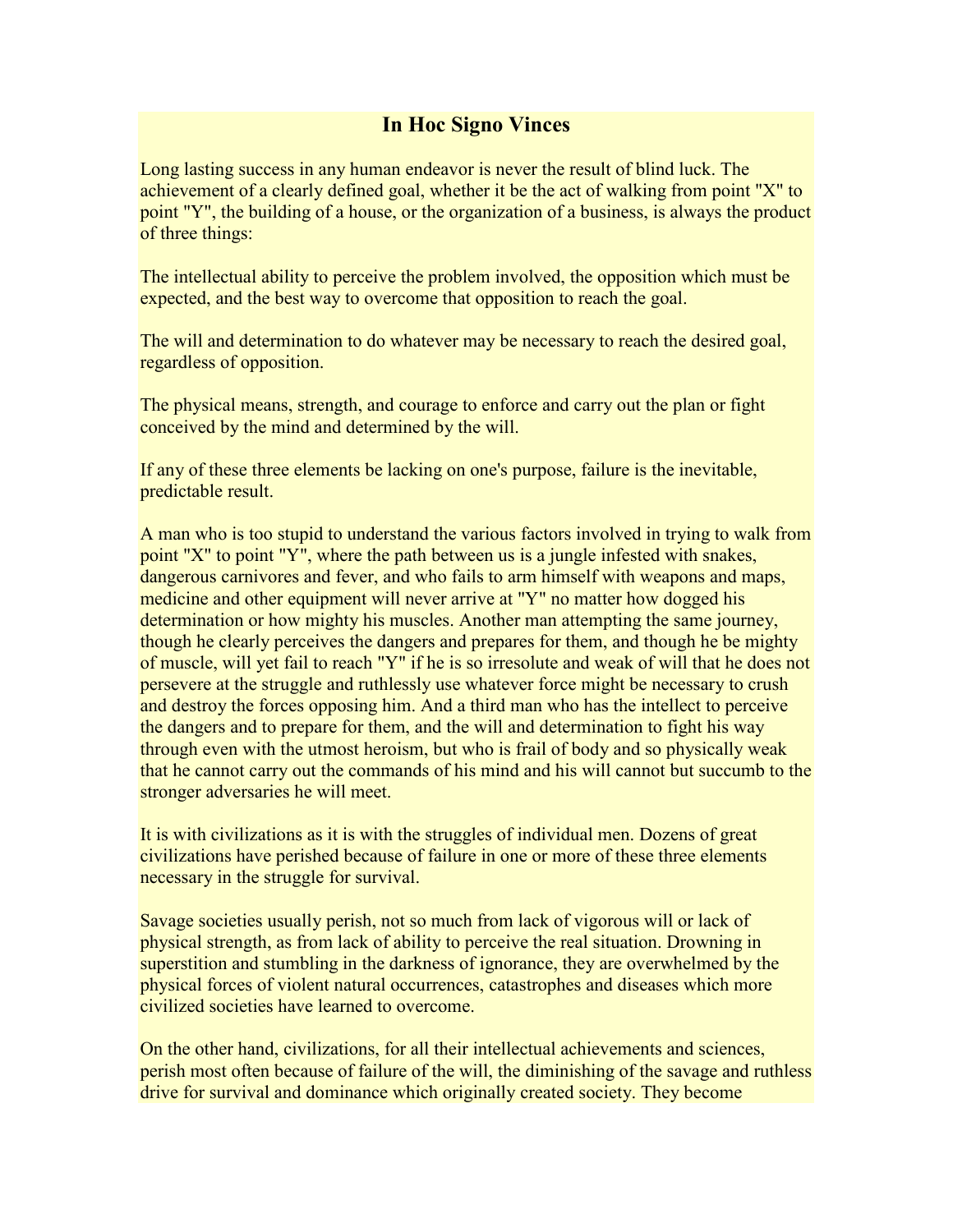"humanitarian", selfish, and soft. They become physically weak and dependent on paid armies and police to do their fighting. The fighting spirit of honor and self-sacrifice and heroism of their ancestors gives way to a growing love of ease and luxury and cowardice masquerading as "humanitarianism".

When a civilization reaches this effete stage in its decay, only a very rare historical occurrence can halt the final collapse of the society as the decadence grows daily more apparent. Only when the dying society still has enough life-energy to produce a spiritual giant, a godlike throwback to the ancient heroism of its people who is able to shock and drive the civilization out of its natural historical night of sleep and death, in spite of the suicidal opposition of the dying peoples who long only for "peace" and the slumber of death, can a society once again rise for a while.

Western, Aryan civilization passed the historical point of no return on its journey into limbo during the nineteenth century, as was duly noted by Spengler, Chamberlain, and others. Were it not for the unbelievable, miraculous arrival of Adolf Hitler at the last possible moment, the only bearable course for an intelligent, perceptive, and sensitive man surrounded by a disgusting and suicide-bent civilization would have been resigned enjoyment of such momentary pleasures as provided escape from the soul-crushing reality of a Judaized, cannibalized and boob-ized civilization rushing headlong back to the jungle in the name of "humanitarianism".

But the appearance in history of Adolf Hitler is evidence that there still remains in White, Western civilization a sufficient spark of self-sacrificing, creative vigor to permit, perhaps, another thousand years or so of survival for the White man. This infinitely precious spark will remain just that, however, and quickly fade into darkness, so long as the tiny elite minority of humanity with the wit to see what Hitler did is too selfish, cowardly, and short-sighted to apply the lessons of history before it is too late forever, and fan the spark Hitler gave us into the roaring flame of creative civilization founded by our courageous ancestors.

So far, the fearful punishment meted out to Adolf Hitler's fighting heroes of civilization by Jewish forces of decay and destruction has so unnerved and terrified the world that even those able to see and understand the peril to humanity, and the way to salvation as shown by Adolf Hitler, are so pitifully attached to their lives and liberties and comforts that they dare not pick up the sacred spark of White survival and fan it with their own life's breath, which it must soon have---or go out forever.

Aryan, White humanity is on the precipice of darkness and oblivion. Strewn on the crags in the eternal blackness below are the bones of other know-it-all, pompous civilizations which were doubtless unable to imagine their own demise at the very time when they were surrounded by the outward power and magnificence of empire. They were unable to realize or face up to the TOTAL threat of a growing weakness and "humanitarianism", unable to muster the TOTAL will necessary to reverse the historical march to death and oblivion. They were too lazy and selfish, greedy and cowardly to heed the tiny few who have been burned, crucified, stoned, fed to the lions or handed the cup of hemlock.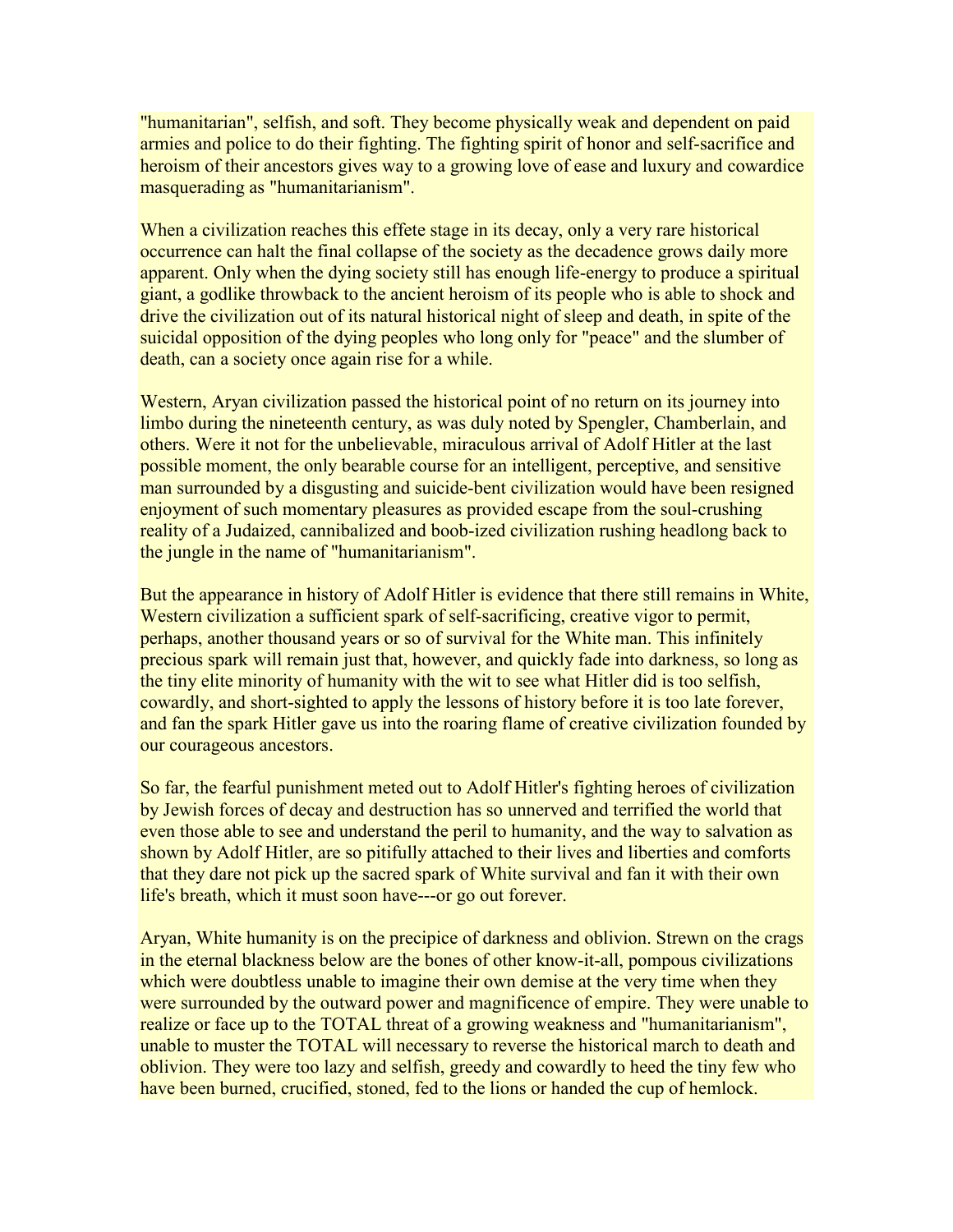If there is any history a thousand years hence, and any people able to study it, they will marvel in disbelief most of all at the stubborn refusal of the White man to use his overwhelming strength, his knowledge and the providential gift of Adolf Hitler's leadership to save himself from the most incredible and cringing slavery at the hands of a relatively tiny gang of disgusting, pathologically unbalanced, physically weak and cowardly, arrogant, tyrannical Jews.

Our problems today are not "American" problems, "British" problems, "French", "German" or "European" or "African" problems---they are problems of SURVIVAL FOR ALL WHITE MEN.

What, in the name of the most elementary reason, is the difference between whether Bartholomew Buckingham is born near the Thames, Hans Schmidt on the Rhine, Pierre Dubois on the Seine, Per Olafson in Stockholm, Eric Erasmus in Durban, Joe Doaks in Podunk, Ohio or John Smith in Auckland, New Zealand compared to the question of "Shall there BE any more Bartholomews, Hanses, Pierres, Pers, Erics, Joes or Johns?"

Our planet swarms with colored creatures who outnumber us by more than FOUR TO ONE---and in all of our nations these inferior beings, we are told, are our "equals", able to vote away our money, our liberties, our lives and our honor. By the old-fashioned notions of nationalism and democracy I, Lincoln Rockwell, am supposed to treasure and care for and be loyal to some of the lowest spawn of the jungle, providing only that their Black dam gave them to the world in some American ditch or filthy crib---because then, of course, they are "Americans", and aren't we all out for "America"?

Or am I to be loyal and die for these miserable and pitiable half-animals, my "fellow Americans", by slaughtering millions upon millions of the finest biological specimens of my own race, because a gang of Hollywood Jews teaches us that Americans must hate Germans?

Or again, is it a certain piece of geography to which I am to be loyal, and for which I must kill my own people and perhaps die myself? Does my loyalty to this hunk of geography stop at the Canadian border?

But perhaps it is "Americanism" to which I am to be loyal and for which I must make war upon German men, women and children. When I examine what they tell me is "Americanism", however, I find that it consists primarily in being willing to submit meekly to Jewish direction of my culture, government, religion, entertainment, and even my sex life.

No, all this is nonsense.

The only thing to which I can be loyal with any deep conviction -- the only loyalty which makes any sense -- is my RACIAL, and therefore cultural, brotherhood with my own people, no matter where they happen to have been born! When that loyalty is challenged,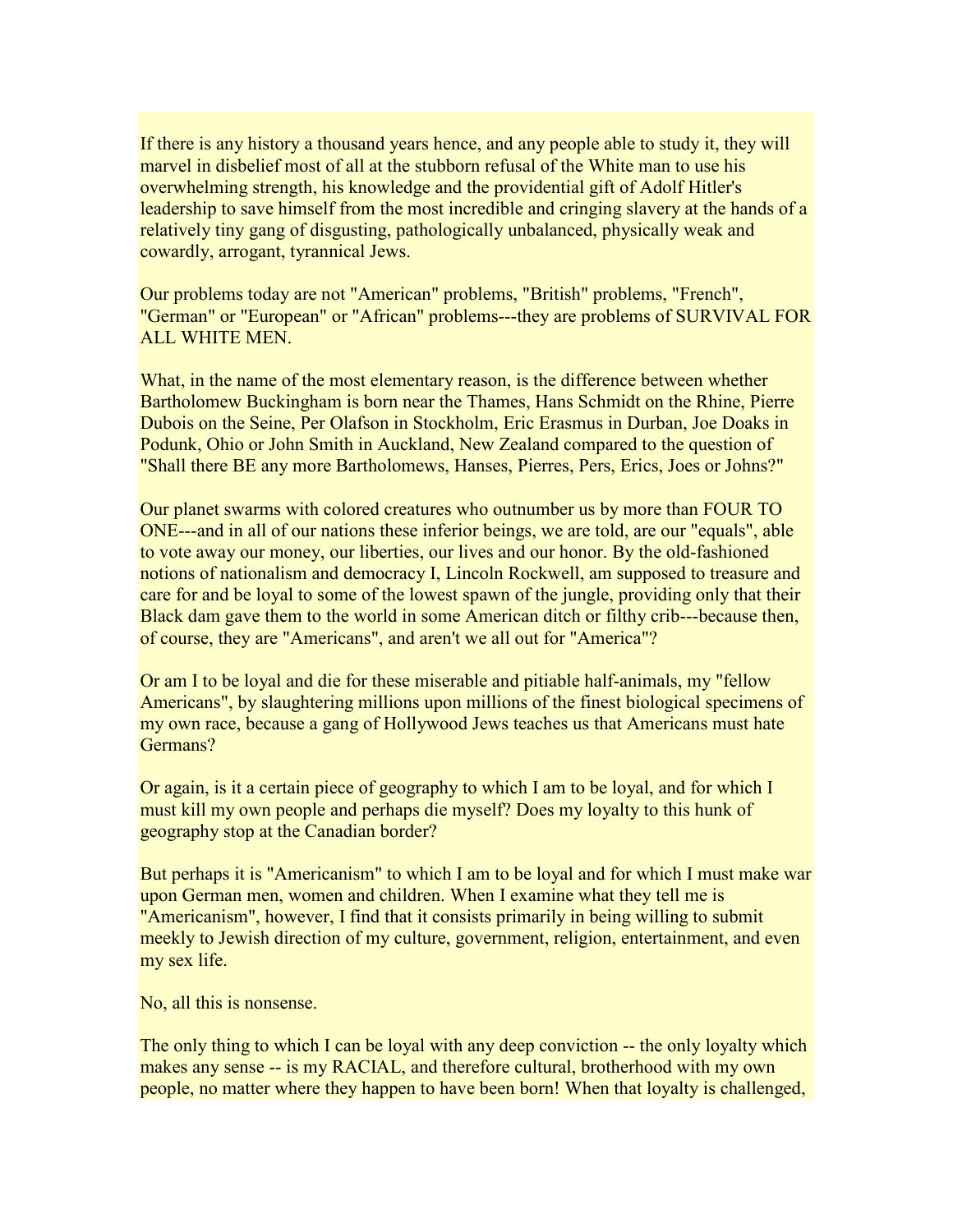and my people are in danger, it is monstrous to pretend that we must be suspicious of each other just because we live across imaginary geographical lines, and that, upon proper preparation and agitation by a gang of international Jews, we White men must march forth to kill each other and bomb each other to ashes and everlastingly hate each other because we are "trade rivals" or for "American democracy" or the "British Empire" or for anything else in the world.

I am a WHITE MAN, and a brother to all other White men, and I mean to stand with all of them and, if necessary, lead them in battle to survive against the unspeakable menace of the colored populations of the earth rising to slaughter and rapine against the White men -- and led by the scheming Jew!

But like the first man in the analogy of the walk through the snake-infested jungle, too many of our White "leaders" fail to perceive the cosmic proportions of the problem and imagine it is something which can be solved in "their" country, and by half measures.

The tiny few who do see the dreadful and total urgency of the White man's situation have, until our arrival on the scene, attempted to fight with less than the total weapons required in a total fight for survival. Most of the best leaders have imagined that small groups of beleaguered White men, gathered into little geographical huddles behind imaginary lines and waving different colored bits of cloth bravely in the breezes, can survive by themselves, and the hell with the other White men who have different bits of colored cloth.

The Jews have NEVER made the mistake of seriously dividing themselves into these phony geographical "teams". On the contrary, the Jews -- with their Bolshevism, Zionism, and mongrelism -- are attacking ALL White men, EVERYWHERE and ALL THE TIME. They are sending their black armies into all of our nations in an all-out attack against the White elite of the world, with absolutely no considerations of "national" boundaries or flags or languages or cultures. In the face of this total international threat of annihilation by RACE, millions of those who already see the danger are to be found babbling darkly of "Yankee imperialism", "British Empire", "dirty Catholics", "immoral atheists", "Republicans", "Laborites", "damned Yankees", "Germany first", etc., etc., ad nauseam.

Like little boys besieged by a mob of kidnappers and murderers, they cannot resist squabbling about who has the most marbles in the face of deadly danger they temporarily forget. The battle of our times -- if there is to be any battle -- is for the SURVIVAL OF THE WHITE RACE!

And to survive, the White man will have to RE-CONQUER the earth once conquered and civilized at the cost of so much blood by his ancestors. Under the banners of international Jewry, the colored masses are threatening to return civilization to savagery. Under the Swastika banner of Adolf Hitler, White men around the world will master the planet to save civilization.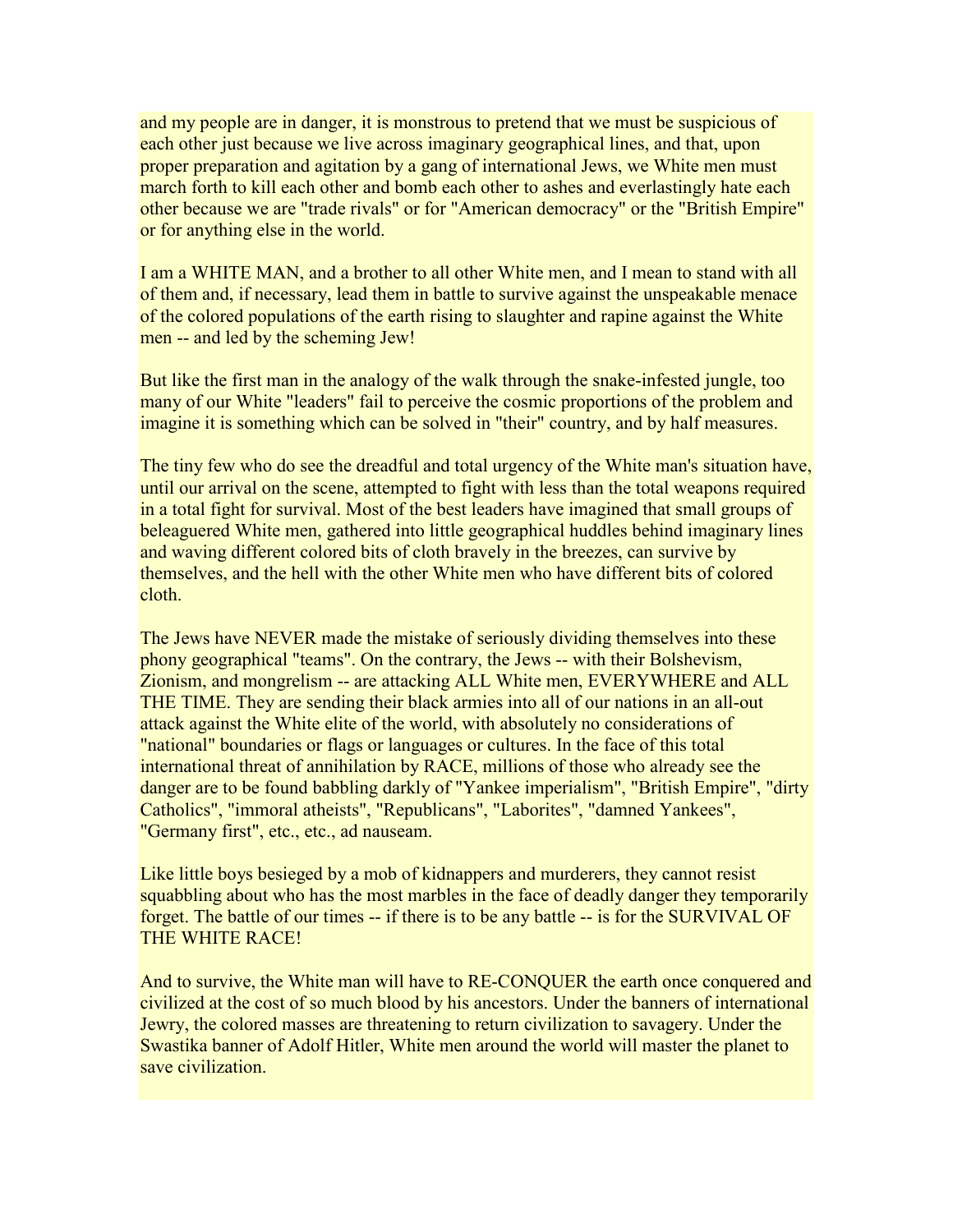The Jewish war against civilization has actually been a world-wide, gigantic REVOLUTION, in the course of which they got millions of us to murder each other shouting "Democracy!" "Gott mit uns!", "Free the slaves!", "Liberty, equality, fraternity!" And now they are preparing for the final bloodbath during which we will shout "Capitalism!" and "Communism!" respectively, as the two teams of White men slaughter each other with Jew-financed H-bombs.

In the course of these fratricidal and suicidal wars, the Jews have not been afraid to sacrifice thousands of their brethren in their devilish cause, as they did in the last monstrous slaughter in the 1940s. The Jews realize what WE must realize: that they are playing for the highest stakes in the knowledge of mankind---mastery of the whole earth- --and they do not shrink from the inescapable conclusions of strategy and tactics dictated by knowledge of such stakes. If we are to survive then we too must have the wit and the strength of mind to face up to the deadly facts of the situation and act RUTHLESSLY, RAPIDLY, and EFFECTIVELY.

The Jews have almost won the final step in their 4,000-year revolution---OPEN world power. They now have total secret power to manipulate and control all world activities, and lack only a little more brainwashing and breaking of the will of the masses to make their world domination an acknowledged and formal power. They have fought and won their way to this incredible power by unsurpassed determination and iron will over forty centuries, and only a miracle can prevent the final victory of such fanatical warriors, tragically and viciously wrong as such a victory would be for humanity.

Even the atheist Jews---which is most of them---have an inexplicable belief in the ancient Jewish prophecies that when "the law comes forth from the hills of Zion" and Jerusalem, it will be the millennium for the Jews and they will own and rule the earth. THEY ARE IN JERUSALEM NOW, and lack only a few blocks of it for total possession! \*[NB. - Commander Rockwell was writing before the 1967 war wherein the Jews seized the rest of the city. - WS]\* They are experiencing a worldwide frenzy as they can already sense the total victory we are about to give them, and they are even now preparing their sacrificial orgy of victory in Tel Aviv!

In the face of this unspeakable threat, that the whole world and all of us will fall to the tyranny of a gang of criminal paranoiacs, the narrow chauvinism, conservatism, and regionalism of most right-wing leaders is the utmost stupidity! With the masters of mongrels, the Jews, leading MILLIONS of savages in a worldwide attack against the White-elite bearers of civilization, and with the end only moments away in terms of history, only the most short-sighted leaders can continue to keep our children divided and helpless into "teams" of Americans, Dixiecrats, Catholics, Germans, Yankees, atheists, Dutchmen, conservatives, Irishmen, etc. down through the whole pitiful, heartbreaking list. The Jew may be all of these things---but FIRST HE IS A JEW!

It is the first task of him who would save civilization---which requires saving the White man---to make White men supremely and totally conscious of RACE above all other allegiances. Our people can be Democrats or Germans or Catholics or Englishmen if they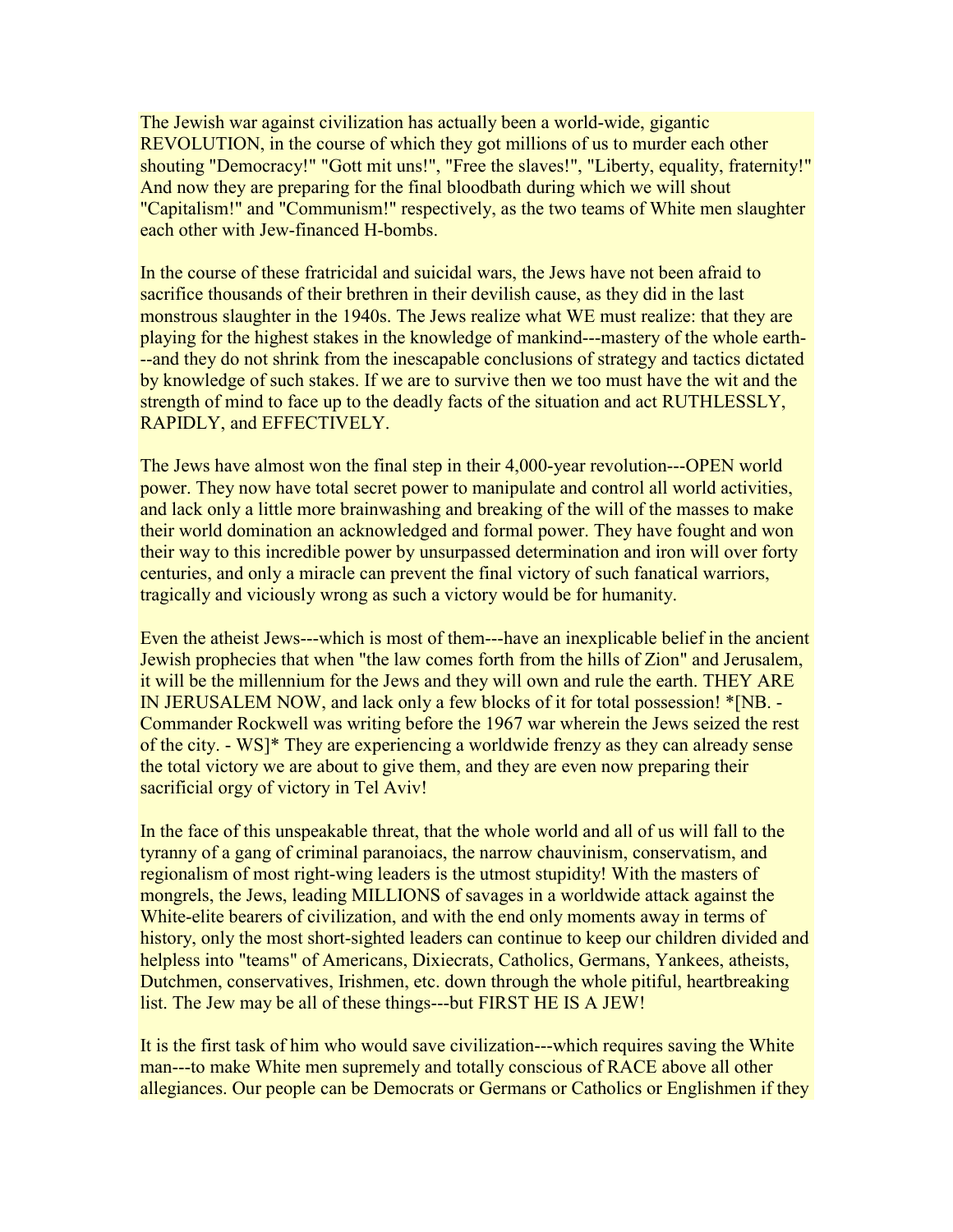want to and if it suits their purposes, but FIRST THEY MUST BE WHITE MEN! Otherwise, the Jew will keep us divided and helpless and unconscious of our racial unity and strength, while they fanatically fight as Jews, no matter where they are, until it is all over.

The world of TV, rockets and jet transportation has become too small to permit any group of White men anywhere to enjoy the suicidal luxury of fighting each other on behalf of the Jew ever again, no matter what the reason which may be advanced in the propaganda. We simply cannot afford to fight each other when we are under such overwhelming and deadly attack by such endless hordes led by such a fanatical and devilish enemy as the Marxist, Zionist Jew. The reason that the White man has been losing for so long in the first place is that he has failed or refused to see the enormity and the pressing urgency of his problem. He has permitted himself to be distracted into a million little squabbles over trifles, while his race has been driven almost to extinction.

Like the first man in the analogy, we haven't understood the path, the nature of the obstacles and, worst of all, we haven't even realized the goal we must win--or die. That goal is and must be MASTERY OF THE EARTH BY THE WHITE MAN, since civilization depends solely on such White mastery. Any lesser goal is utterly worthless, just as it would be worthless for a man scheduled to hang to take vitamins and attain perfect health.

And such a fantastically difficult and cosmic goal as world mastery cannot be won by luck, sneaking, half-measures, prayers, hopes, fine speeches, pamphlets, or sporadic violence. What we must aim at and achieve is a WORLD COUNTER REVOLUTION against the Jewish Marxist-Zionist revolution. And revolutions are never, never, NEVER the result of spontaneous and fortuitous uprisings, but ALWAYS the product of ruthless, scientific planning and fighting, based on the immutable laws of great social upheavals. Behind the pitchforks and the barricades there is always the story of the candle-lit conspiracies by the planners---otherwise the revolution would be over in a trice.

Not only have our handful of leaders so far failed to realize the unheard-of proportions of the goal at which we must aim, but they have singularly failed to face up to their terrifying responsibilities in planning. Time after time, would-be leaders have arisen and led us in pitiful efforts to nip the end of the tiger's tail, only to waste our substance and blood and heroism in a fruitless struggle which always ends in being crushed by a single, smashing blow from the paw of the beast.

The Jewish world revolution can only be broken and beaten by a counter world revolution.

Any revolution must be planned with care and precision in accordance with the iron laws governing human conduct in the mass. A world revolution, in the face of the international and staggering power of Jewry, must be planned and executed with a brilliance and ruthlessness unmatched in the history of the world.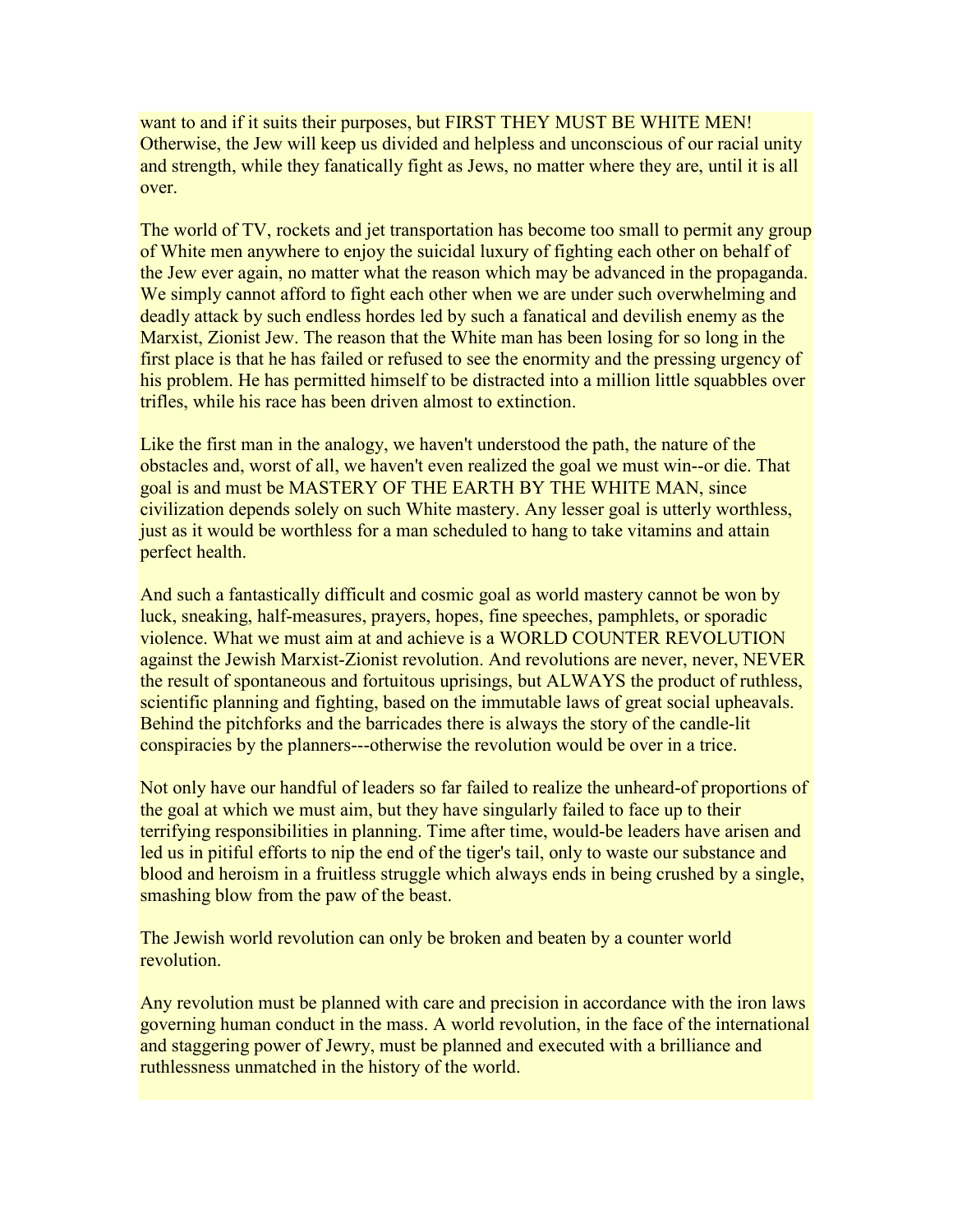The most fundamental rule of such a cataclysmic social upheaval as a revolution is: "The blood of the martyrs is the seed of the church!" Perhaps it sounds cruel and brutal, but it is nevertheless true, that the greater the proportion of human upheaval aimed at, the greater quantity of blood and torrents of tears which must be poured out in vast quantities to gain the goal. The kind of unprecedented, colossal movement which can alone reverse the suicidal trend of the Western world, and usher in even another thousand years of survival for the White man, can never be launched--let alone won--in any safe, painless, or easy way. Even ordinary sufferings and martyrdom are too minscule for the kind of movement we must set aflame to survive. Everything about the current deadly battle for world mastery is and must be Olympian, and we cannot shrink from Olympian AGONIES if we are to hope to win.

Mighty movements always require millions of people to immolate themselves in a passion of self-sacrificing devotion to the cause. And these enormous masses of people can never be moved to fling themselves into the flames of revolution with shouts of "Favorable trade balance!" or "States' rights!" etc. Only the FUNDAMENTAL drives from deep inside the human psyche can lift the slow-moving masses from their ignorant apathy to the wild pitch of emotion which carries them entirely away in the tidal wave of revolution. Nothing so affects these fundamental emotions of the masses as HEROISM, and only the utmost heroism can now save the White man from his lethargy and paralyzing fear of the Jews.

And there is no symbol other than the Swastika and no name other than Adolf Hitler which is so beautifully calculated to produce the persecution and consequent heroism which alone can unite and inflame the White man into an irresistable wave of anti-Jewish Marxist-Zionist revolution. Until the advent of Adolf Hitler, the White men of the world had nothing, absolutely NOTHING in the way of a common cause, common heroes, common martyrs, sacred shrines, names and symbols. But now, after millions of young German White men heroically flung their precious lives away in the first real fight in history for the White elite, we finally have the blood-soaked shrines, symbols, and martyrs which are the most elementary stuff of revolution.

Millions of equally precious young White men on the opposing side, fighting for the devilish Communist-Zionist Jews, will have lost their lives for absolutely nothing unless we accept this stupendous blood-sacrifice, and use it to ensure that never again will precious White blood be spilled fighting for Jews and negroes.

Nevertheless, and unbelievably, the lucky heirs of all this self-sacrifice and heroism---the recipients of these precious bloodstained banners and sacred names---reject their heritage as "impractical".

"We can never win with open adherence to National Socialism and the Swastika," these gentlemen explain feebly. "The Jews have taught people to hate them too much," they add. "If we use the Swastika and praise Hitler too openly, they will throw us in prison or kill us!" And did they not throw ALL makers of revolutions, including the Jew makers of the Red revolution, in jail---and even kill some of them? Are we National Socialists to be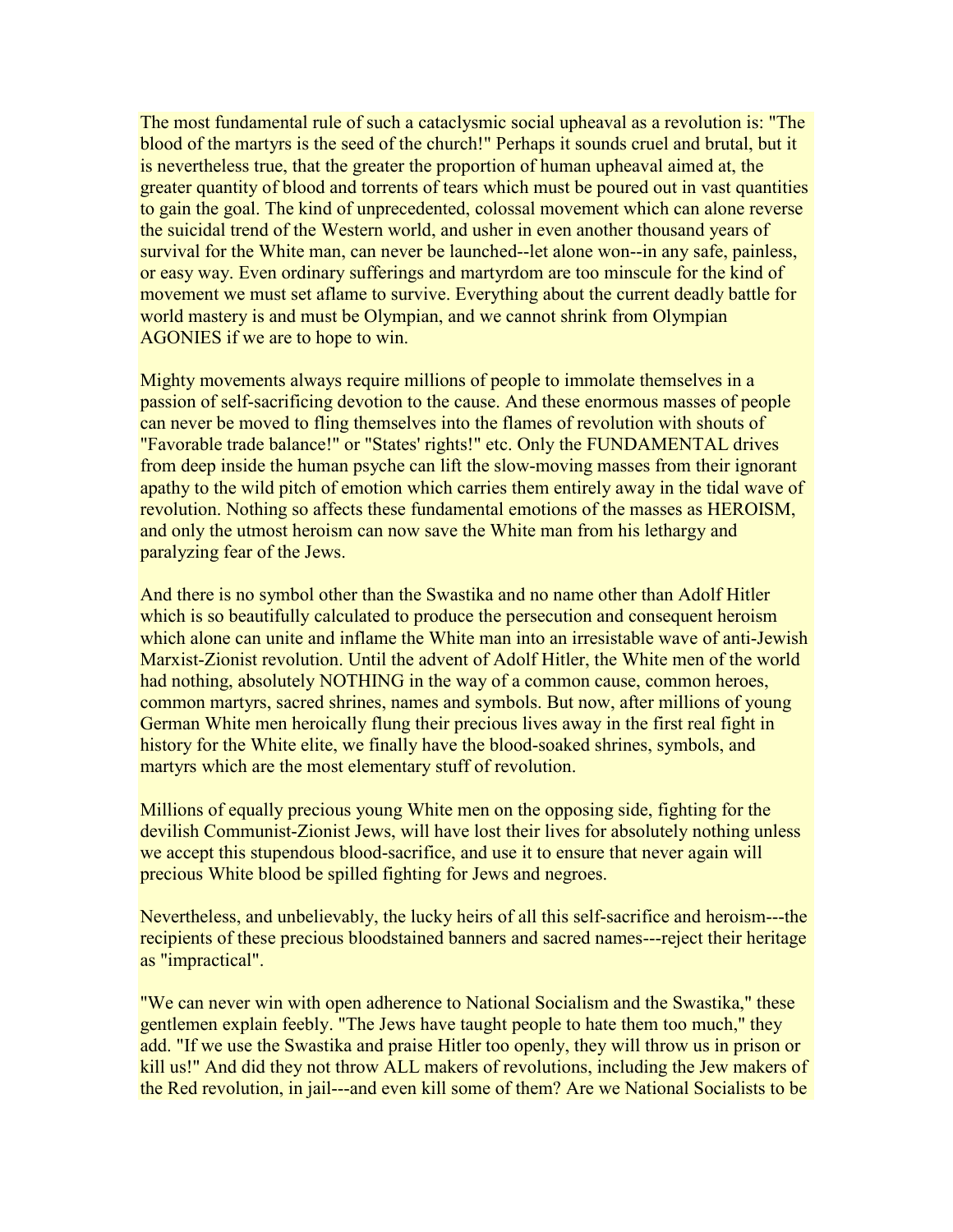more fearful and cowardly than a gang of Jews? The very persecution and bloodshed such irresolute characters seek to avoid is the \*sine qua non\* of our victory!

These are not empty words. I have personally proved their truth here in America, the power center of world Jewry, by being beaten, by going to jail and the insane asylum, losing my dear family, and living like an animal. Twelve days from today, as I write this, I face jail again. These things are unpleasant and even heartbreaking---but they MUST BE!

I have risen in two years to a commanding position in the worldwide fight for the White man, starting as a penniless, unknown and unaided single individual like millions upon millions of others---simply and solely because I have gratefully and lovingly used the precious names and symbols which have been bathed and soaked in such oceans of blood and tears---the Swastika and the name of the Leader, Adolf Hitler.

Temporary and flashy political successes are always easy. It is always simpler and quicker to put pads in one's jacket that to build the human muscles to fill the coat by months or years of work and sweat. For fifty years now, there has been a steady rise and fall of "right-wing" or White movements built entirely of pads.

By endorsing motherhood and virtue and patriotism, etc., and by avoiding brutal statements of the real purpose of such organizations---which must necessarily be the extermination of the Communist-Zionist enemies of humanity---great flocks of skittish "patriots", "conservatives", and even a few "tough" anti-Semites could be corraled. But these people are not attracted to such a movement because they are so inflamed with revolutionary zeal that they can hardly be restrained from attacking their tormentors in the streets. Rather they join the "patriot" society to relieve their guilty consciences by pretending to fight the Jews and their treason and terror by what they call "clever underground methods". They relieve themelves of their pent-up frustration at the tyranny of the Jews and negroes once a week at a "Rally" (private, of course) and then hurry home happily for another week of profits, parties and TV.

Such Mighty Mouses are horrified when it is suggested that perhaps they should hand out pamphlets in the street, or picket some outrageous example of Jewish-Communist arrogance. And if one exposes not only the Jews for what they are, but also exposes these political loafers who siphon off the support and energy for a real battle, these heroes reply by howling that one is an agent provocateur working to get them all crucified as a bunch of Nazis--which, except for their disgusting cowardice, they might otherwise be.

It is not the task of the world anti-Jewish revolution to attract and organize these contemptible sneaks, but to drive them out of the way and out of business, where they will be unable to milk the Movement of the tiny bit of available support for useless "projects", as they have been doing for years. Nothing accomplishes that task like the Swastika. The political drones, profiteers, prostitutes and cowards scoot with their tails between their legs from this hooked cross, as the devil does from holy water.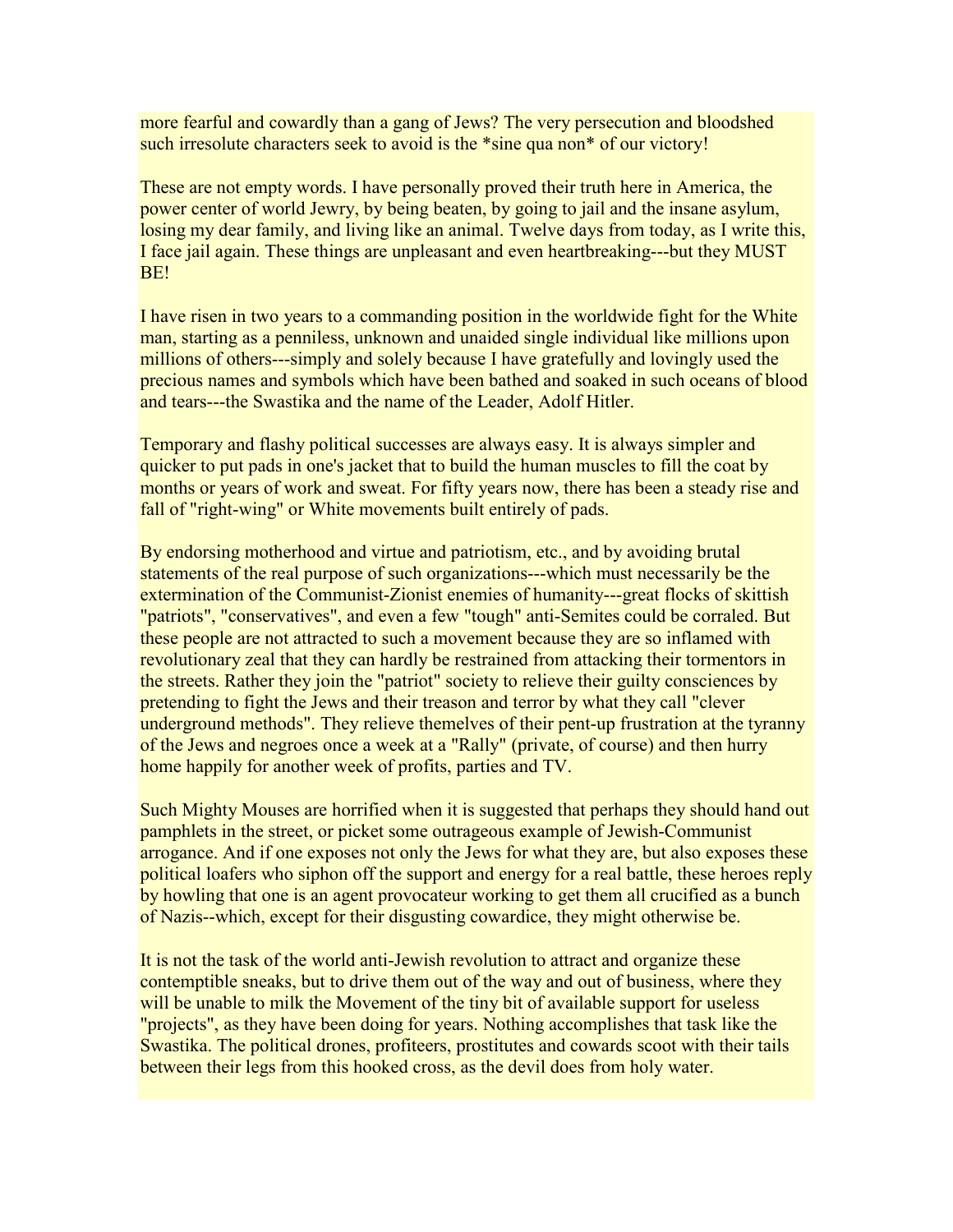On the other hand, the Swastika has an irresistable attraction for the kind of daring, bold, devil-may-care fighting YOUNG men we need. In America, most of them are simply nigger-haters because of their pure White man's instinct. When they learn the Jews' part in the disgraceful negro situation they become Nazis in minutes. Then it is the work of only months until they also understand the deeper significnce, the idealism, and the true aims of the Movement.

But even more important than these advantages, the blood-soaked Swastika has a supernatural effect on Jews. It is after all only a few black lines---but it drives the Jews out of their usual sly and calculating frame of mind and makes them hysterical and foolish. To them, it is not just the lines, but the awful threat of ruthless exposure, swift justice, and terrible vengeance which their guilty consciences tell them they richly deserve. It is like a picture of the electric chair to a hunted murderer.

A calm, calculating Jew is the most dangerous beast on the face of the earth. By the exercise of his devilish, perverted but brilliant reason, the Jew has almost mastered all the rest of us. But a hysterical, screaming Jew, out of his mind with hate and fear of punishment for his crimes, is helpless putty in the hands of a calculating National Socialist.

We have proved this time and again---when Jewish councils have spent millions of dollars to spread the word among the Jews to ignore us. But the hordes of guilty little sinners can't do it! When they see that Swastika and hear us praising Adolf Hitler and describing the gas chambers for traitors, they become screaming, wild ghetto Jews who have eternally blown up their victories at the last moment by their insane passions of hate and revenge.

The result is the lifeblood of a political movement: PUBLICITY! In spite of the Jewish domination of all the media of public information, the parading of Swastikas and National Socialists in public streets cannot be hidden or ignored without giving the game away. They can suppress the news, to be sure. But then too many people realize their press power and censorship. And when the young Movement is able to force publication of its existence on the giant national TV networks, in magazines, the press, etc.---it serves as a clarion call to the frustrated millions who are looking for such a movement. It is only thus that we have been able to contact thousands of people all over the world who have never before been in any "patriot" outfit but couldn't resist the American Nazi Party and the World Union of National Socialists. [NOTE: Commander formally changed the name of his organization to the NATIONAL SOCIALIST WHITE PEOPLE'S PARTY during his last national staff conference in June of 1967.

The Swastika and Hitler, far from being millstones, are actually the answer to the eternal problem of the right wing---money! When you don't have money for paper, meeting halls, etc.---as our side never does---you can go into the streets and march and distribute homemade handbills and picket---for nothing. The Jews go wild, attack---and you then have free use of millions of dollars worth of Jewish TV, newspapers, magazines, etc. Of course, you may get bloodied and have to sit in jail a while recuperating. But this is a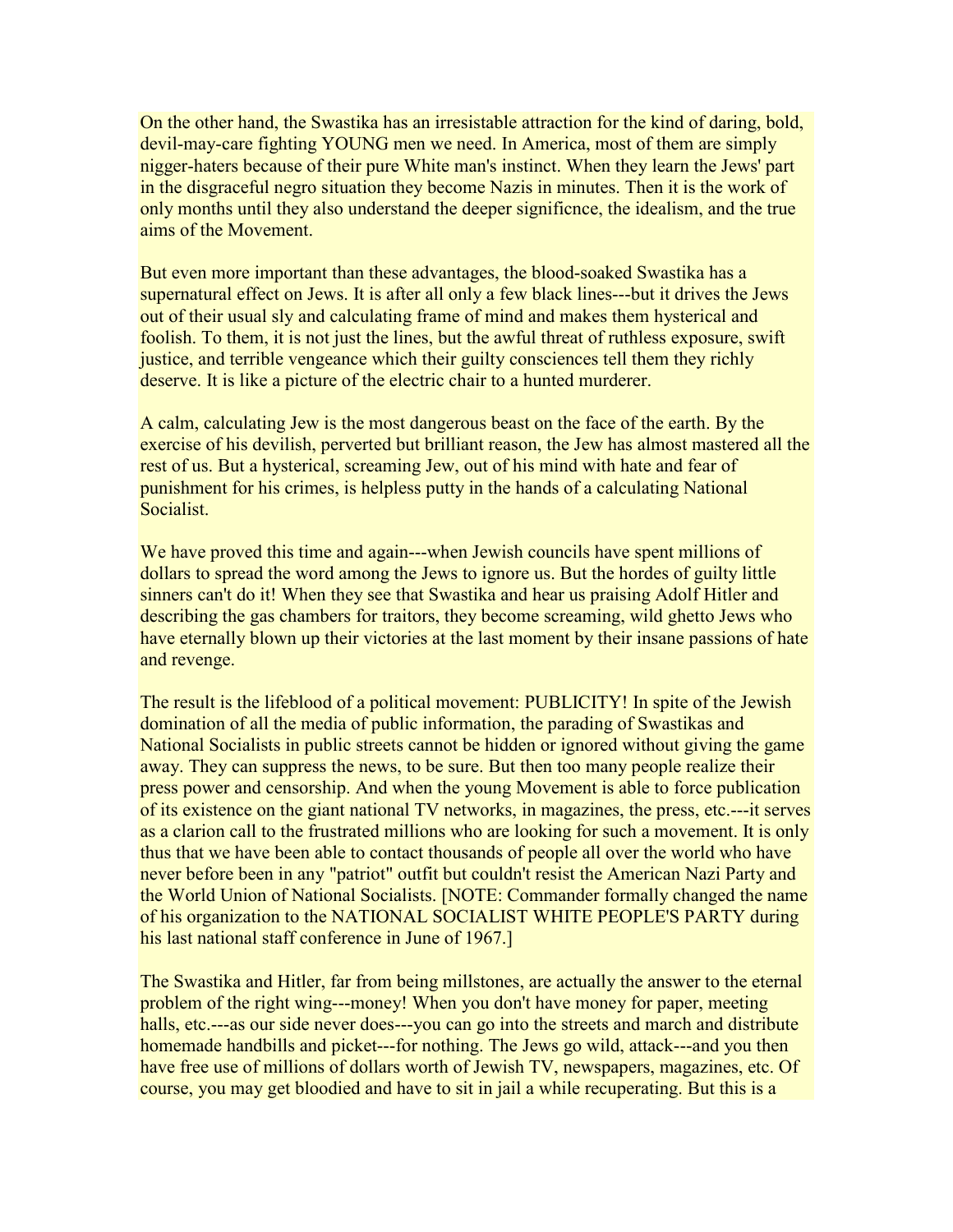small price to pay for the astonishing results.

In addition to the free publicity attendant on open operation as a Nazi, you also find that the very audacity of the thing will attract the young fighting men you need, even though they know nothing and care less about the politics of the business. They admire raw courage and daring. Later, when they have come to know the facts a little better, they will fight for ideals and the White man. But until then, these valuable protectors of your free speech will fight just for fun.

Above all, the Swastika will save you from the fundamental error of the right wing---that sweet reason will change the world and save us from the Jewish tyrants.

Reason is still an infant in human affairs, a precious and rare development found in the mutational brains of an infinitestimal minority of homo sapiens. And even the few geniuses able to exercise genuine, independent reason are almost entirely incapable of acting in accordance with the dictates of that reason---which is one of the reasons so many of them end up as failures in a world which does not appreciate them or their reason.

It is FORCE, POWER, STRENGTH which rules the world, from the ebb and flow of the tides to the decision of your neighbor to join the Rotary. Only a negligible fringe of oddball humans change their mind as a result of being convinced by a superior argument. The overwhelming masses, including the mass of today's "intellectuals", change their minds only in order to CONFORM. In other words, the minds of the vast majority ALWAYS bow to the strongest opinion---the opinion which brings rewards and avoids punishment.

The right wing examines its reasons and arguments and facts and finds them true and good---as they may be. They then become outraged which the slobs next door cannot see and appreciate this rightness and, very probably, throw them out of the house for preaching "hate." But this is only as things are. The slobs will hold whatever opinion seems to show the most strength and WILL TO POWER. They are completely, hopelessly female in their approach to reason and always, ALWAYS prefer strength to "rightness".

When they say "no" to our Swastika and National Socialism, they are only the eternal female saying "no" but meaning, "If you accept my no, then you are a weakling and have no right to my favors. Let us see if you have the manhood and the strength to MAKE me say yes!"

They hate us now because we are weak and powerless. All the reason in the world will never make them love us or our ideas in ANY guise, no matter how we try to sugar-coat them, until we COMMAND THEIR RESPECT AND ADMIRATION FOR OUR WILL, our guts, our force! As stupid as they are, their instincts in smelling force and strength are still pure, and the attempt to SNEAK National Socialist ideas in the guise of "patriot leagues" and other nice, safe groups very properly repulses them as being the actions of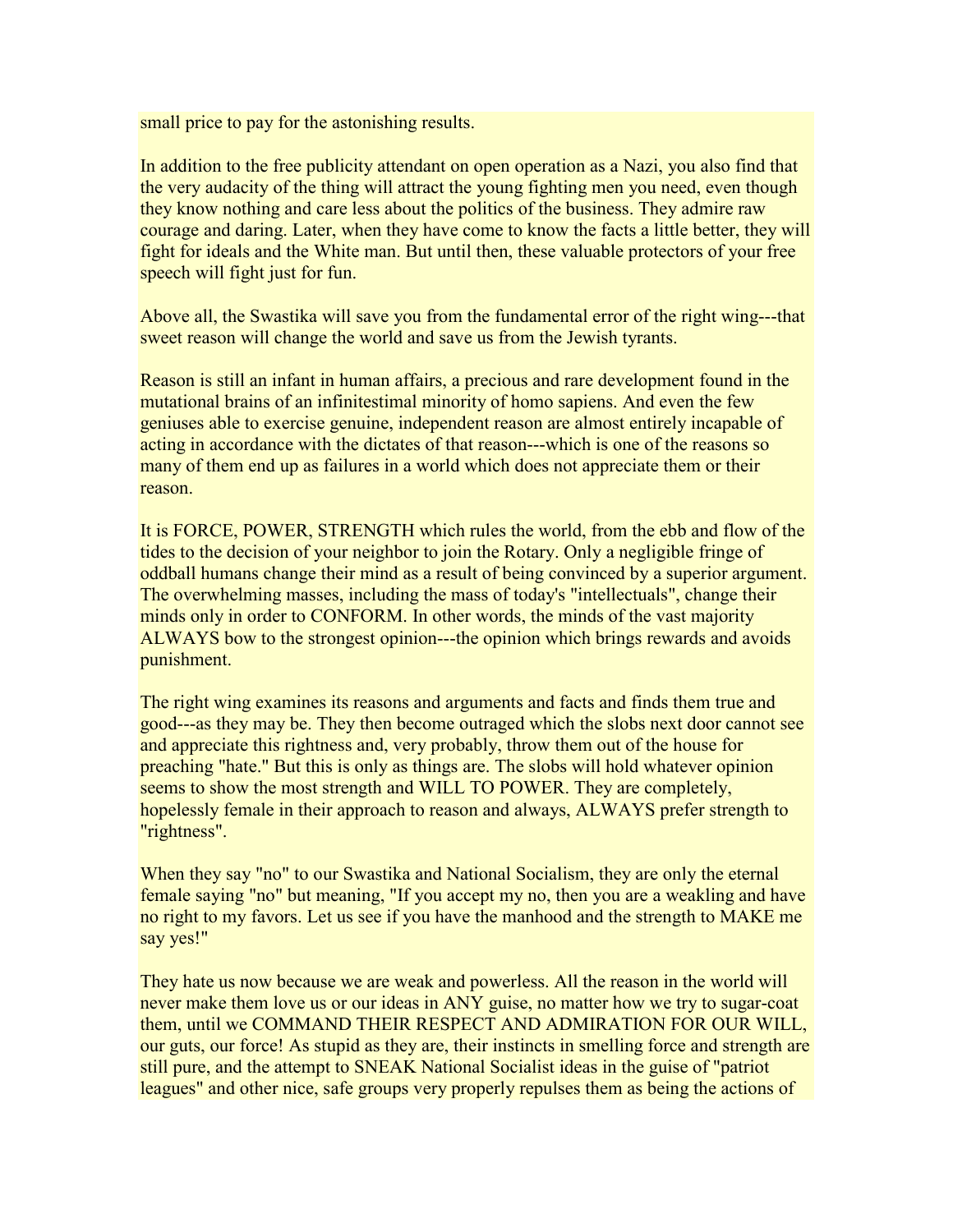cowards and sneaks.

To HELL with the sneaky, safer approaches! They get us persecuted every bit as much as the direct, open approach, and they doom us to miserable, sneaking failure every time. If we are to be the last of the White men who conquered the world; if we are finally to be overwhelmed by a pack of rats, let us at least face the death of our race as our ancestors faced their death---like MEN. Let us not crawl down amongst the rats begging for mercy or trying to out-sneak them and pretend to be rats ourselves!

Let us stand on the scaffold of history---if hang we must---like the martyrs of Nuremberg, tall and proud! Is life so sweet, is comfort so precious and a job in a Jewish counting house so sacred that we are AFRAID to grasp the mighty hand of ADOLF HITLER reaching down to us our of our glorious past? Again, to HELL with sneaking and safety!

It is part of the Jews to be sneaky and sly. The genius of our people has ever been joyous strength, robust forcefulness, directness, manly courage, and flaming heroism. When the Jews, with their economic terrorism, jails, bullies and hangmen, scare the White man into laying down his cudgel and goad him into trying to out-sneak Jewish tyranny, the Jews have completely emasculated the once-strong White man, and doomed him to dishonor and defeat. The White man can NEVER win by sneaking!

In the dawn of Nordic civilization, lesser races used to cringe in their rude huts and pray, "Lord, save us from the fury of the men of the North!" It was THAT kind of man who built Western civilization. If civilization is now to be saved from the swarms of degenerate Jews, their cannibal accomplices and their unspeakably depraved liberal friends, it will be THAT kind of man who saves it, NEVER sneaks!

WHITE MAN! The same iron blood of your mighty ancestors flows in your veins! The towering figure of ADOLF HITLER reaches out a giant hand to lift you up to worldconquering POWER! You have cringed long enough before pygmies! Now RISE! Defy the rats and vermin at your feet! Let them feel the toe and heel of your boot! Stamp them out!

You have been sleeping. When you rise and stand up, and the masses once more see what a man of FORCE looks like, they will love you as they now imagine they hate you. With the spark of National Socialism, struck by Adolf Hitler, burning in your breast, you are unconquerable! IN HOC SIGNO VINCES! In the sign of the Swastika, YOU will conquer!

Join hands with the heroes in America, Britain, Iceland, Denmark and other White countries who have raised the holy Swastika banner and defended it with their blood. It has risen from the ashes of Berlin, and never shall it be hauled down again. Stand with us before the altar of Adolf Hitler and the world-conquering White race, and pledge your life as we have, to bring the order and justice of Western, White civilization once more into the world. Let us teach the traitors and rats and pygmies once more to cringe in terror in their huts and pray, "Lord save us from the FURY OF THE MEN OF THE NORTH!"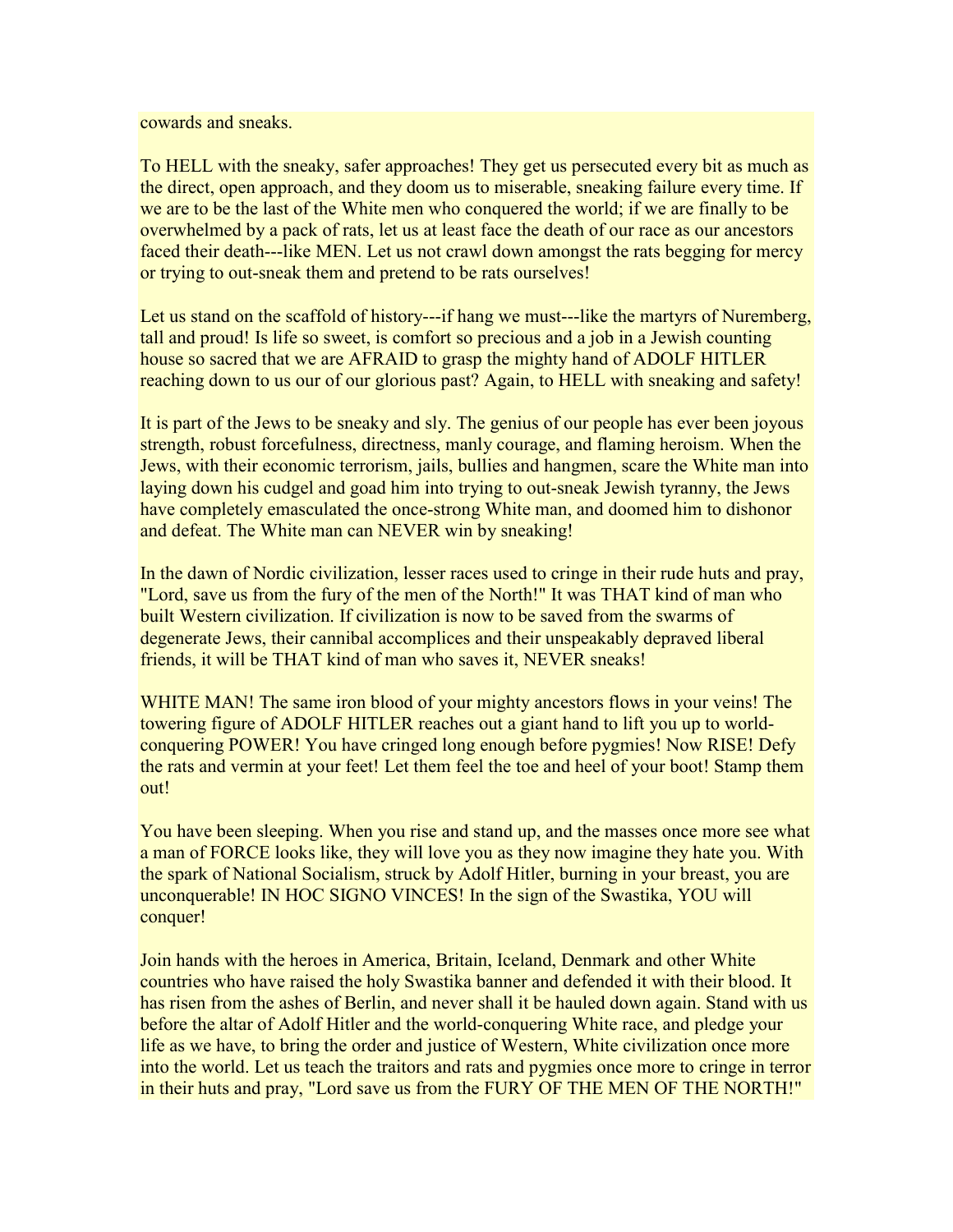# <span id="page-12-0"></span>**What We Stand For: Goals & Objectives Of The National Socialist White People's Party**

#### A WHITE AMERICA

We must have an all-White America; an America in which our children and our grandchildren will play and go to school with other White children; an America in which they will date and marry other young people of our own race; an America in which all their offspring will be beautiful, healthy White babies—never raceless mongrels. We must have an America without swarming black filth in our schools, on our buses and in our places of work; an America in which our cultural, social, business and political life is free of alien, Jewish influence; an America in which White people are the sole masters of our own destiny.

#### WHITE WORLD SOLIDARITY

We must have a foreign policy which is based only on the long-term interests of our race, not on the interest of other races or on economic considerations or anything else. We must never again let America be led into a fratricidal war like the last two world wars, for the sake of alien, minority interests. We must rid ourselves of the suicidal, anti-White insanity which has determined America's attitude towards the other nations of the world for so long. We must learn to look on White men around the world, in Australia, South Africa, Europe and elsewhere, as our racial kinsmen and natural allies.

#### A NEW SOCIAL ORDER

We must build a new society based on racial values rather than monetary or materialistic values. In a real White man's society a man's worth, his social rank, his opportunity to contribute meaningfully to his people must not depend on his ability to adapt to an essentially Jewish system of values and to learn to play the economic game that leads to wealth today. We must have a new social order in which a man's esteem and position depend first of all upon the extent to which he applies his natural abilities to the service of his people, and plays a racially valuable role.

#### AN HONEST ECONOMY

We must put an end to both economic freeloading and economic exploitation in America. There must be no place for parasites who draw their sustenance from society without giving anything in return. Those who thrive on usury, speculation, money-manipulation, and monopoly form a special class today whose primary interest is the maintenance of the system which allows their form of parasitism to flourish in the first place. We must have an economy based on the long-term interests of the man who works for a living, not the chronic loafer or the man who lives by renting out his capital.

#### WHITE SELF DEFENSE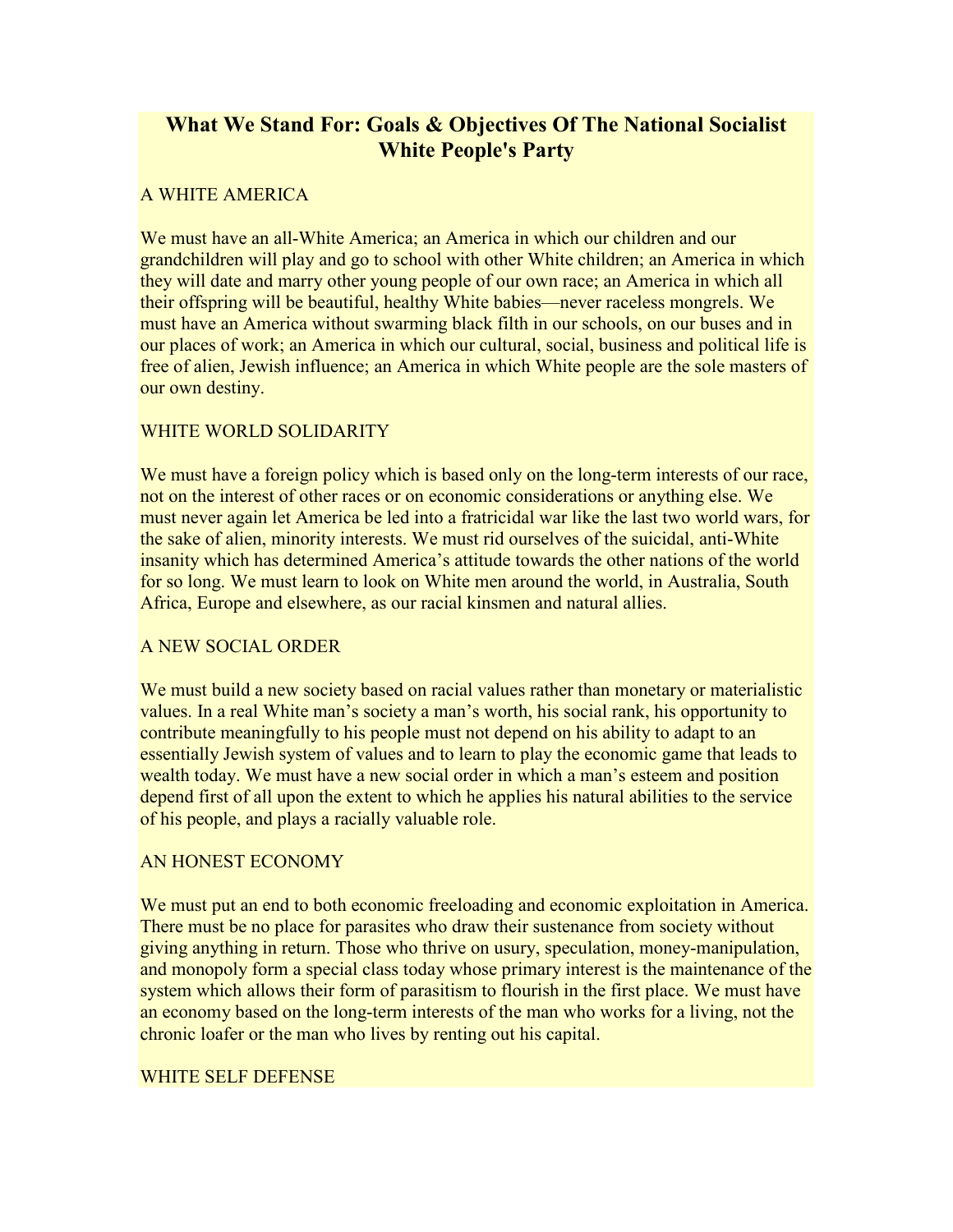We must have an America in which White men and women can live and work, in their homes and in the streets of our cities, without fear. We must have a government which is not only a guarantor of public order and safety and which preserves the right of White citizens to keep and to bear arms, which is the ancient hallmark of a truly free people, but we must have government which maintains an eternal vigilance against the enemies, both internal and external, of a White America. Every tendency towards denegeracy and subversion, every threat to our racial integrity, every form of organized crime and vice, every element which threatens public terror or chaos must be weeded out and utterly destroyed.

#### GOVERNMENT BY LEADERS

We must have a government by responsible leaders, not demagogues or political opportunists, in America. If we are to survive as a nation we must put an end to the catastrophic system of irresponsible misgovernment, incompetent leadership, and selfserving party politics which rules today—a system in which none but the hypocritical and the unscrupulous may rise to the top. Instead, we must build a system which selects, for every level of government, the best, the strongest, and the wisest men America has to offer.

#### A SPIRITUAL REBIRTH

We must turn our people from their present path of materialism, cynicism, and egoism and inspire them with a new faith based on racial idealism. Only then can we replace the alienation and isolation of the individual which exist today with a sense of racial communion. Only through a spiritual rebirth of our people can we achieve the profound reorientation which is a prerequisite for building a healthy racial community.

#### AN ARYAN CULTURE

We must encourage and promote every form of genuine White cultural endeavor—and at the same time we must break the alien monopoly which exists over our public opinionforming media and flush down the drain the poisonous Jewish and negroid degeneracy which today passes for art and music and literature. We must instill in our youth the appreciation for beauty and order that characterize a genuine White man's culture. We must awaken a new understanding of our racial and cultural heritage, so that the creative instincts of our people can once again find expression in a direction which will continually renew and enrich that heritage instead of degrading and debasing it.

#### A HEALTHY ENVIRONMENT

We must make it an imperative duty of our government to protect the gifts which Nature has bestowed on America and to insure the maintenance of a clean, healthy, wholesome environment for our people. We must not only eliminate pollution and conserve our resources, but we must gradually bring about a whole new mode of living in America, a mode with less emphasis on forcing man into a mold determined by a congested, neon-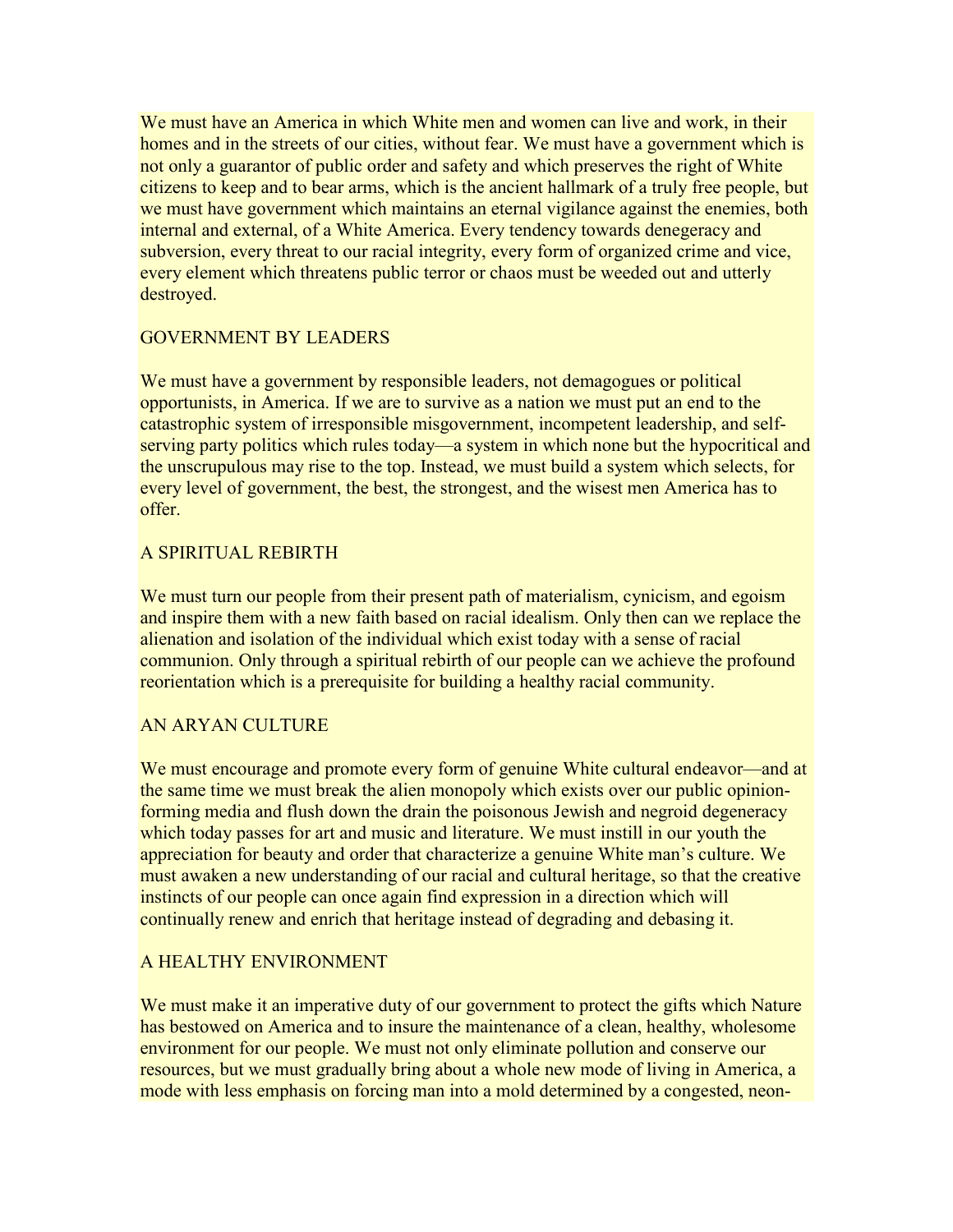and-asphalt urban rat race and more emphasis on changing that mold to fit the racial propensities of Aryan man.

#### A BETTER RACE

We must make it our most sacred task to ensure the betterment and safeguard the future of our race. We must learn to place a higher value on the quality of our people than of our gadgets. We must determine that each generation of our people will be of a higher quality than the one before. We must take measures to emphasize in our children and grandchildren the best qualities of our people today and to eliminate their flaws and their weaknesses. To accomplish this aim we must be willing to put our duties to future generations of our race ahead of the selfish whims of the present.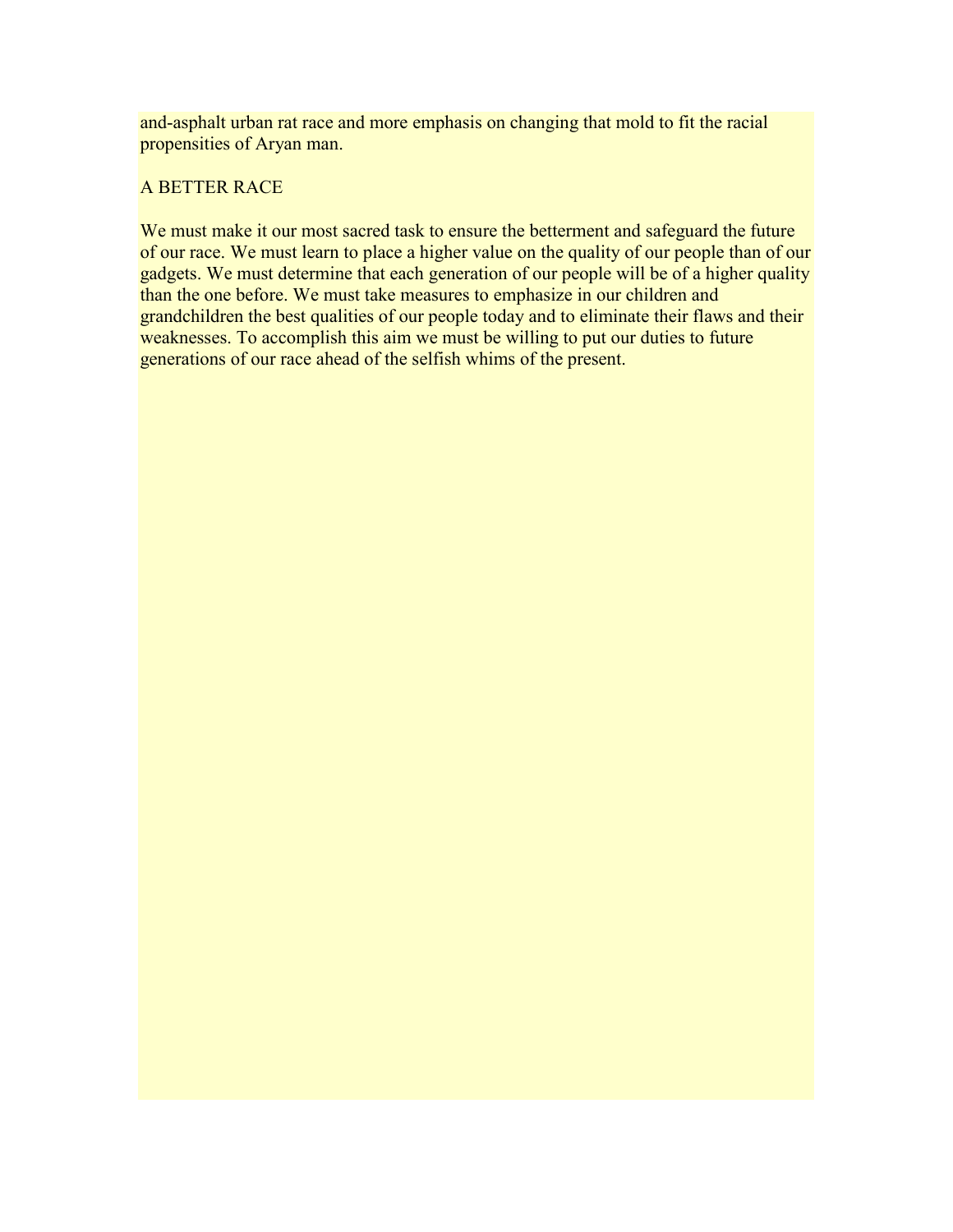#### **White Self-Hate: Master-Stroke Of The Enemy**

By Commander George Lincoln Rockwell

<span id="page-15-0"></span>Last week I penetrated into the "South" for the first time in more than five years of speaking at colleges. I spoke at Wake Forest University in Winston-Salem, North Carolina. It was a shocking - and unpleasant-experience!

Since last September, when I spoke at Harvard, I have been having such incredible success speaking all across the country, everywhere EXCEPT the South, that I was beginning to believe ALL America's college youth was waking up, especially to the nigger problem.

I had never penetrated the really "deep" South, for what reasons I am still not sure. I have had few invitations from South of Virginia - and all of them have been cancelled.

Around the rest of the country, this year has been one of immense gratification to me, speaking from Harvard and Brown in New England, across the nation through Ohio, Wisconsin, Michigan, Iowa, North Dakota, Minnesota, Idaho, Montana, Oregon, Washington, California - just about everywhere EXCEPT the "deep South." The reaction to my speeches, as those who have heard the record or tapes of some of them will know, has been FANTASTIC! The violence has almost stopped, even the boos and the hisses have died down, and the audience reactions have been SO favorable that even the Jew papers in Minneapolis, for instance, reported I got "thunderous applause"!!!

Not only that, but the INDIVIDUAL reactions have been unbelievable!

Most remarkable of all is the tremendous change which has occurred since last summer in the reactions of these college kids to NEGROES.

For years, I was plagued by the ignorance of Northerners on the subject of niggers - and the same kind of ignorance by many Southerners about Jews. They have plenty of niggers in the South, so the Southerners know about them. But they have few Jews, and the ones they have down South are usually "tame" Jews, utterly unlike the wild and hateful Hebrews swarming in the streets of the North and West.

At the same time, the Jew-wise "Yankees" in North and West never got CLOSE to any "coloreds", and knew almost nothing about them. Until the riots began.

Back in those days, whenever I went to jail in the North, the cops would privately say "You're doing a great job on the damned Jews, but why do you go after the 'colored'?" as they used to call them.

Down South, cops would say "God bless you for the way you're fighting the niggers, but what have you got against the Jews?"

This year, all across the Northern part of America, and all over the West and South West,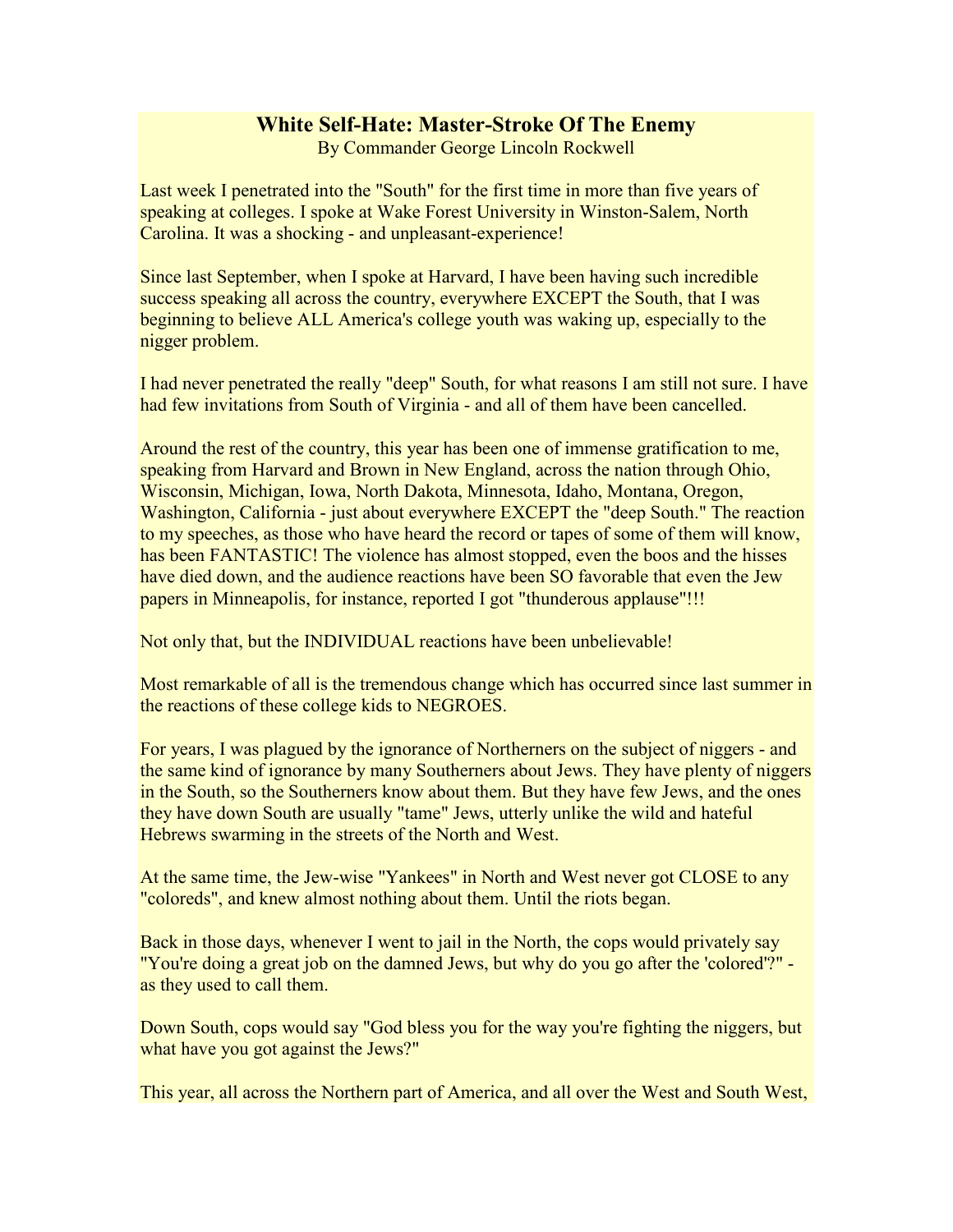I found the people are growing rapidly more alert not only to the Jewish problem, which they always sensed, but are thoroughly aware - and worried - about the "coloreds", because, of course, the "coloreds" have finally let the Northerners SEE what they are like, at first hand, in the dozens of riots and the endless horror of nigger crime and terrorism in the city streets.

The success of my speeches in colleges and universities across most of America has been gratifying - and spectacular - fantastic! If even the liberal KIDS in these colleges are waking up, you can IMAGINE the way the working masses are ready to FIGHT!

While I have been speaking sometimes as often as six and seven times per week all over the continent, I have naturally presumed that when I finally DID get a chance to speak in the real SOUTH - it would be the best of all - a real triumph!

So I approached Wake Forest in North Carolina with my hopes up - and my guard down!

When I got there, things seemed SUPER relaxed. Usually, the campus where I am to speak is in a state just short of explosion - with threats, counter-threats, headlines, etc., etc. There are vast crowds outside the hall, hours before the address, and the hall is always packed to the point where the fire marshall often takes a hand.

But at Wake Forest, there was no crowd outside, when I came to the hall. And when I got inside, although they said it was the biggest crowd yet, there were several hundred empty seats!

Believe it or not, I HAVE NOT SEEN AN EMPTY SEAT IN THE LAST FOUR YEARS OF SPEAKING.

All of this got me "off balance" sufficiently so that I failed to follow my usual routine of insisting on only WRITTEN questions (to prevent emotional outbursts and speeches from the floor). But I figured that an audience of SOUTHERN kids would be wild with enthusiasm when I defended the great White Race and the history and traditions of their own grandparents.

What I ran into was something NEW!

In speeches everywhere else, there are always overtones of threat and violence, heckling and possibilities of mobs, etc.

All seemed quiet when I began to speak at Wake Forest.

But the minute I opened my mouth, the place busted wide open! American flags started to wave - HELD BY COONS! A Jew got up with a black armband and began marching up and down the aisles. Some of the kids acted like a bunch of kooks, whooping and cheering this disorder.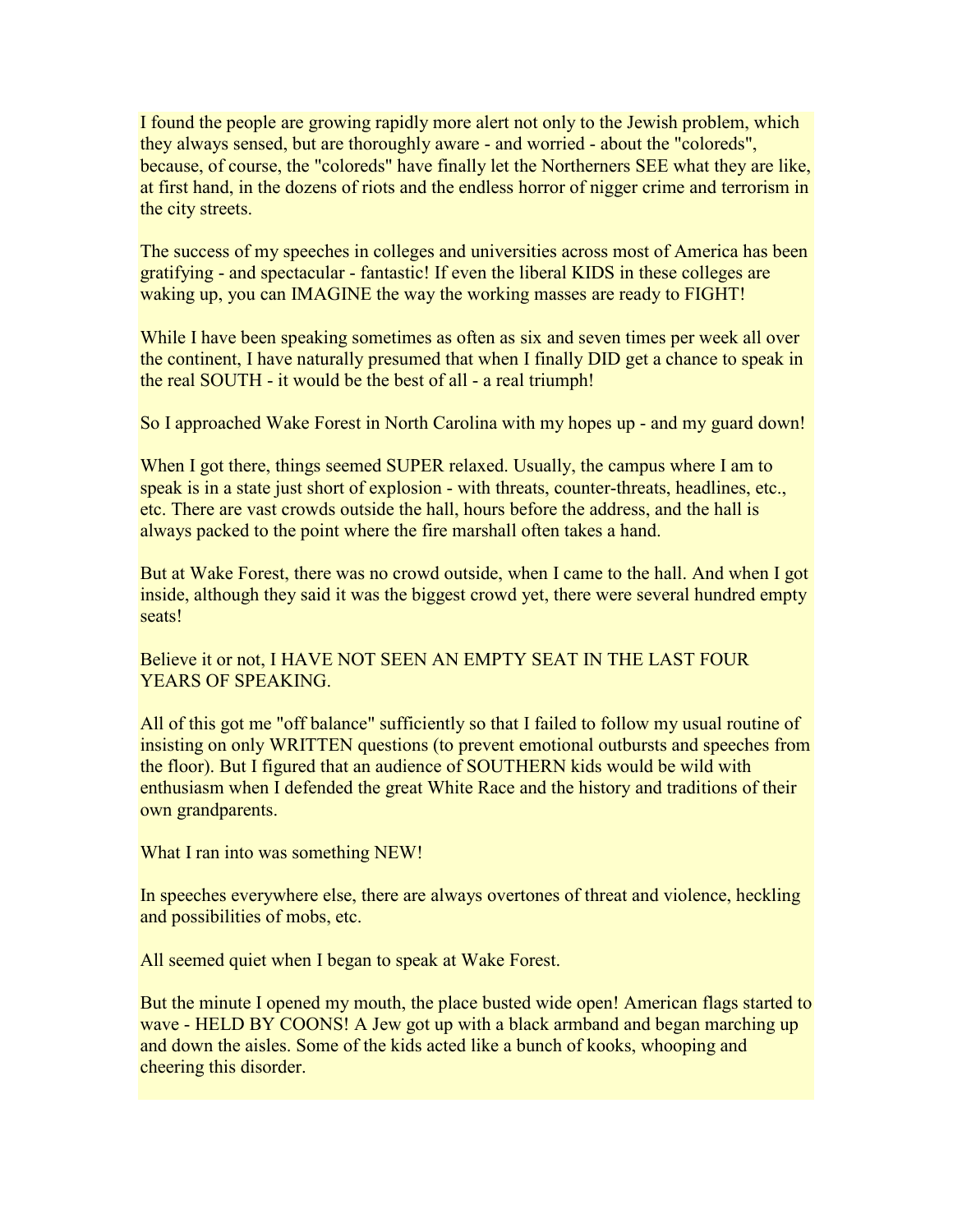An old Jewess rose and began screaming at me in unintelligible "English". She got a huge round of cheers and applause!

In spite of all this, I managed to take control of the crowd as I have been forced to learn to do, and speak for about forty-five minutes. But I never did succeed in getting a train of thought started with the audience. Always, they managed to bust up any orderly presentation, and I had to keep using shouts and "tricks" to beat the heckling.

There was no applause at the end of my speech, although a few kids tried feebly, only to be squelched by their neighbors.

I made the mistake of taking live questions from the audience (being somewhat angered and frustrated by now, and hoping to beat these hellraisers). That did it!

One huge Negro walked up to the front of the hall just before my platform, held up his hands and signalled for silence. He got it!

The hall was hushed, FOR THE FIRST TIME, and I knew from experience what came next.

Had that Negro done nothing more than say "abracadabra", he would have been drowned in enthusiasm. He did a masterful job - whether planned or not, I don't know.

I had pointed out in my speech that ghetto Negroes were often in good physical shape because they were forced to do menial physical work such as garbage men, etc. This was not to insult Negroes. (Actually, it makes a lot of my own people mad when I point this out). But it is part of the reason the blacks think they can whip us because they say we've gotten soft. The big black used my statement to make appear I had advocated making nothing but garbage men out of all Negroes.

"Maybe all we're good for is garbage men", he said, "but if being garbage men is all the contribution America will let us make, then we'll make it, we'll BE garbage men!"

The audience rose, first the rabid ones, then more and more, until finally the hall was a sea of hysterical cheering, as the Negro (who I later learned was the local football hero) led the rest of the football team in a "walk-out".

None DARED fail to rise for this mad scene, for fear of being branded a "hater", as the arc-lights and TV cameras swept the audience.

I did my best to plug on, and succeeded to some degree. I even managed to get a good round of applause at the end, myself.

But I was bitterly disappointed to see all this take place in my FIRST speech in part of the "deep South"!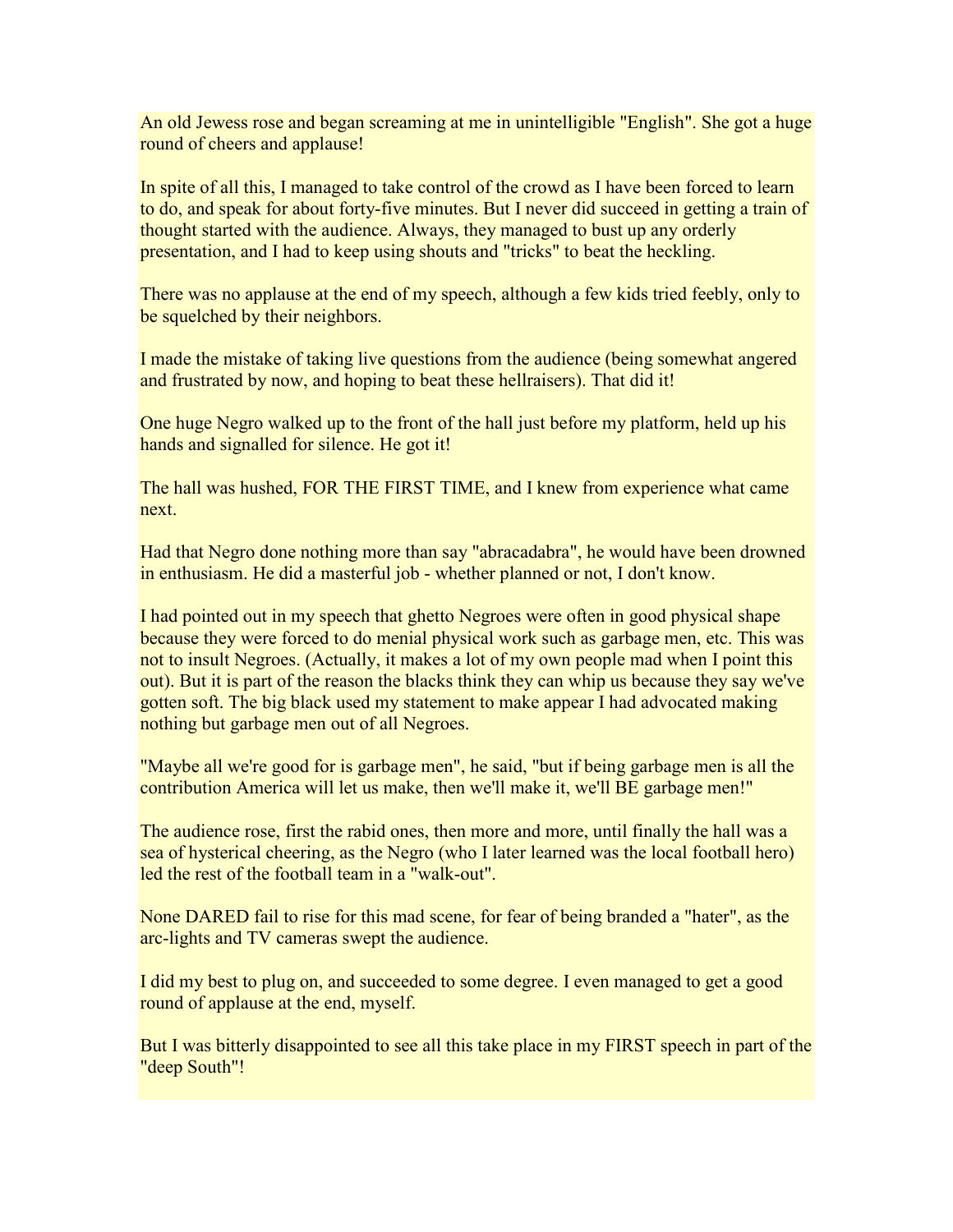I had been winning rabid, liberal "Yankees" over with a "Southern" speech in the North all year. Now here I was being swamped by a wave of wild, hysterical "nigger-loving" by SOUTHERNERS! Or so I thought!

I spent more than ten more hours at banquets and seminars, cocktail parties, and the other usual accompaniments to these speeches, and then, after I finally got to bed at 2 a.m., I laid awake for two more hours before I reached any kind of conclusion as to what it was all about.

At the banquet, the speaker was none other than Dick Gregory. I had to sit up at the head table only two seats away from this coon comedian-turned-revolutionist. I wouldn't have put up with it, except I really wanted to hear this "cat" (as he calls everybody) and see how he would affect these kids in North Carolina! He did a pretty smooth job on these kids, and I learned a lot.

First, he told a series of "supper-club" jokes to "warm up" the kids - which he did.

Then he launched into his "You-gotta-give-us-the-country, Baby" approach of the black scum now risen to glory among us as a result of Yiddish money, Yiddish leadership and Yiddish press-agentry for these miserable Africans.

I could hardly believe what I saw there. I watched the racially fine faces of the young White boys and girls who were intently watching the ape-like face of Gregory. They were hypnotized!

He actually went so far as to BOAST to them that the only way they could PROVE they were not full of "racism" and "hate" was to give our White women to the Negroes, thus showing that we recognize that there's no difference except color.

He went so far as to use the fact of motherhood, and went into a physical description of the process of birth, and how you couldn't stop delivery of a baby by crossing a woman's legs, etc.,etc., ad nauseam - all to "prove" that delivery of our women to the blacks was "inevitable" - and standing in the way was like crossing the woman's legs, and trying to stop the birth of what he said was "Nature's insistence on equality"!!!

He got a STANDING OVATION - just as the earlier black ball player had in the audience!

Once more, I watched the fanatic few rise up applauding wildly the moment he was done speaking, then the guilty looks on the faces of more and more kids who rose up, until all (except me) were standing to give honor to a man who had just announced he was going to utterly DESTROY them - women and children and our whole RACE!

I had HEARD about this sort of thing happening - just last month as I was speaking at one college in Wisconsin, Stokely Carmichael was speaking only a few miles away at another. He got up and hollered, "BLACK POWER!", and openly announced his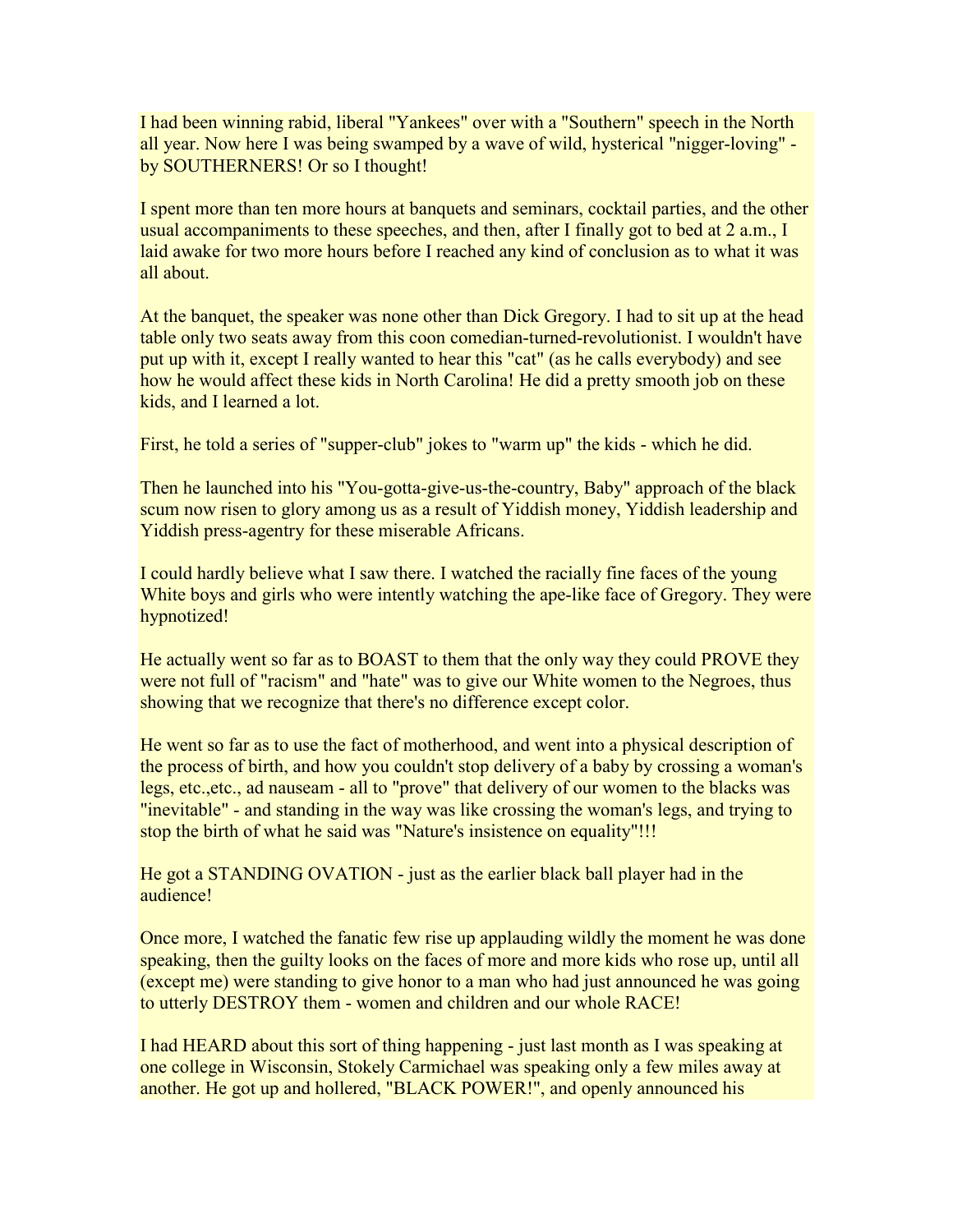intention of leading a "burn-baby-burn" ATTACK on White people, hollering "Get Whitey!" - and got the same "standing ovation", as I had just seen twice in one day, and in the "deep South"!! WHY?

In all of history, no people have ever sunk so low they have given cheers and ovations to their own executioners. Some people have become too rotten to resist, but no people ever before has sunk so low as have those of our people who stand and cheer when told by arrogant Negroes that the blacks fully intent to WIPE US OUT AS A RACE!

The blacks holler, "GET WHITEY!" - and WHITEY CHEERS AND APPLAUDS! Surely you, too, must have tried to figure it all out!

Lying there in bed in the Sheraton Motel in Winston-Salem, in the fancy room they always get for you on these visits, I think I found the answer: GUILT! - Self HATE!

The South has been BEATEN half to death, over a hundred years ago, now, and it has its psychological toll.

The approach of the second reconstruction, now under way, has acted precisely like the approach of the torturer, after a solid year of uninterrupted torture, in a Chinese brainwashing camp.

Sargant, in his magnificent, 'BATTLE FOR THE MIND', describes how the mind reverses itself when driven past the point of any further "bending" under the stress of physical privation, unbearable mental tensions and outright torture. He describes how the victim of endless torture, becomes a FANATICAL WORSHIPPER of his torturers! Like a whipped dog, he crawls up to lick the hand of the brutal master wielding the stick on him.

Before I turned in for the night, I spent several hours in the room with assorted interested groups who kept coming and going, once they knew my room number. Usually, I run them off because of the need to get some rest (I had to fly out next a.m. at 6:30 for the next speech), but in this case, I desperately wanted to learn as much as I could about these Southern kids who seemed so crazy about coons, and how they got that way.

First, I learned that MOST of the rabid ones were NOT Southerners. The first ones up in the "standing ovation" scenes were almost all Jews and similar "liberals" from the NORTH!

When they got into my room, in groups of ten or twenty, and away from the mob scenes, I found the Southern kids were mostly O.K.

ALMOST TO A MAN - AND GIRL - THEY APOLOGIZED TO ME FOR WHAT HAD HAPPENED IN THE AUDITORIUM THAT AFTERNOON!

Acting as though they, themselves, had not been part of that standing ovation scene, they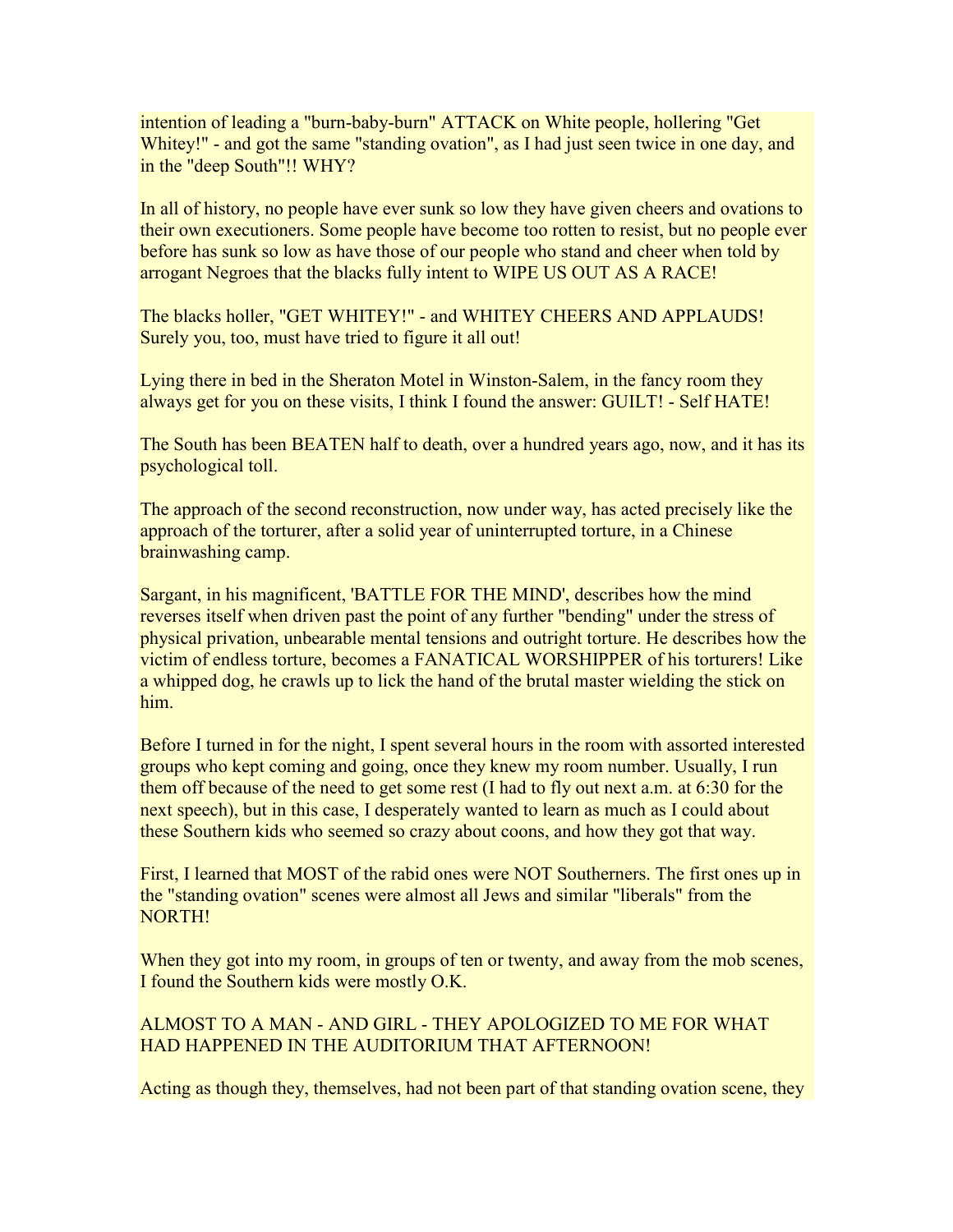all explained to me that the Negro was the local football hero, that the student body was not what it seemed, that they were NOT all crazy about coons there, etc., etc.

I asked each one of them why he or she thought it all happened, and most of them came up with the ANSWER I think is right. They used different terms, of course, but the upshot of it all is GUILT - self HATE - "embarrassment", etc.

They felt that the poor coons had been insulted when I stood up there and slammed home the list of horrors happening to our country and White Race as a result of the Black Revolution! Those coon football heroes were their "friends" - courtesy of our race-mixing politicians, and they all felt as if I had kicked a poor little dog. When we talked later in the room, many of them admitted that the negroes were no pitiful little dogs, but rather a pack of wild, savage WOLVES - and that I was telling the simple truth. Nevertheless, when the black ballplayer was up there, they were helpless in the grip of GUILT FEELINGS for having participated in a meeting where the TRUTH about his race was mentioned!

Then, when the Northerners and liberals, Jews and race-mixers rose in the "ovation" scene, none of the rest had the nerve to remain seated, not out of love of the Negro - but FEAR! Fear of being branded a "bigot", a "hater" and finally a "Nazi".

What does all this mean in terms of the overall battle we must fight to survive as a race and regain command of our own Destiny as a nation? I think it shows that the battle is going to take place MOSTLY in the NON-Southern part of the nation.

The South has been so thoroughly beaten on and kicked and filled with guilt feelings that it is no longer - as an overall population group - capable of responding vigorously and ferociously. The Klan and various segments of the Southern population will still fight and even take risks to stand against the black hell closing over us. But today, many of their own fellow Southerners are turning, in fear and confusion, against the Klan and other fighters.

The AVERAGE Southerner has "had it", just like the average German I have met. The Jews and conspirators have consciously beaten much of the native fight out of ordinary Southerners and ordinary Germans, and left them filled with a crazy, suicidal "guilt" feeling for even THINKING about resistance.

The rest of the country hasn't experienced this terrible psychological reversal. Whites everywhere are somewhat frightened of the smear-words, "bigot", "hater", etc., but not to the point where they can be put entirely out of action with such Jewish psychological attack.

As an example of what I mean, take Cicero, in Chicago. There's no "Klan" in Cicero.

Instead, EVERY citizen of Cicero is ready, willing and EAGER to fight the FIRST nigger who tries to move in.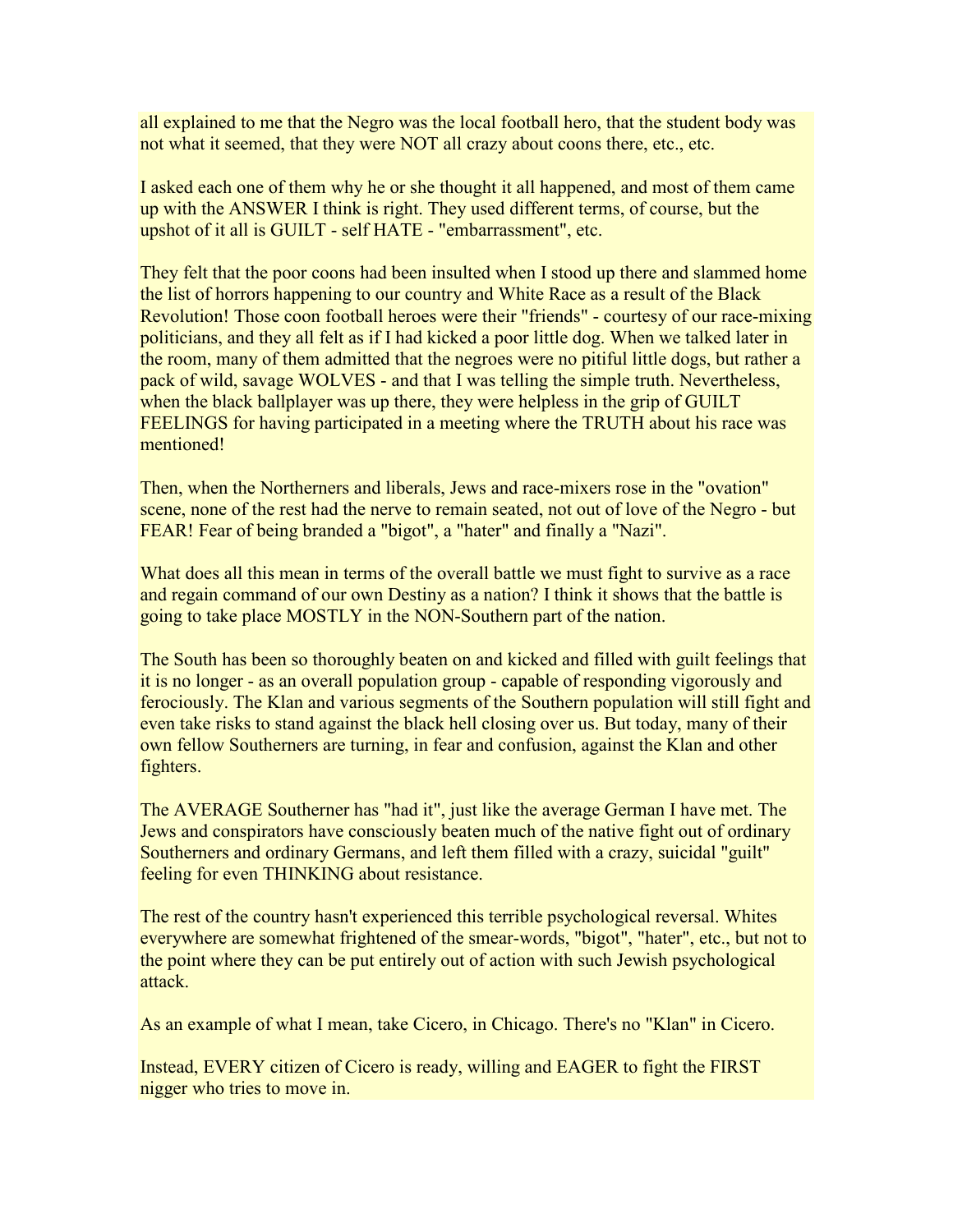Remember the full color picture in LIFE last summer of the brave kid from Chicago who had been actually bayonetted, standing there bleeding, sticking out his chest in magnificent defiance of the Guardsman?

While they have been successful in ramming niggers in all over the South, I truly believe the whole Federal Government, the Army, Navy, Air Force and nuclear bombs won't get one nigger into Cicero. They haven't dared even TRY, yet. They might get ONE nigger into a house in Cicero, but he'd get right back OUT again - either with his black feet going as fast as they could - or not moving at all.

In the North, where they are relatively "fresh" in this fight, the little KIDS in every White working-class neighborhood are full of the most vigorous kind of FIGHT against the black invaders of their neighborhoods. The South, after battling and LOSING for more than a hundred years, is getting discouraged. But let the South take heart!

Remember Thomas Dixon's inspiring novel, "The Klansman", which was made into one of the world's all-time great pictures, "The Birth of a Nation"?

Captain Forbes, our Los Angeles leader, has a copy of that film at the headquarters there, and I was able to see most of it on my last visit a few months ago.

For those who may have forgotten, it is the story of how the Ku Klux Klan saved the South - and the White Race - from black terrorism after the Civil War.

The Klan did a heroic job. Had I been born one hundred years ago I would have been a Klansman. Terrorism WORKED beautifully, a hundred years ago. Today, it won't, because the politicians have available such total "legal" power to penetrate, capture and hound the few brave men who try to stop the black terrorism with counter terror.

But in the eighteen sixties and seventies, brave Klansmen were able to make a real start on saving the White South from the nigger beasts installed by carpetbaggers, scalawags and scum - most of them Jews and perverts.

They still couldn't REALLY save the South, however, because there was always the threat of FEDERAL TROOPS. Whenever the Klan began to get strong somewhere, heavily armed Federal troops would be sent in to protect and back up nigger-rule, and the Klan would have to shift operations elsewhere.

Remember the stirring scenes in "Birth of a Nation", when the White family in the little cabin is surrounded by nigger troops, and niggers have the old men, kids and women pinned down? Only a few more rounds of ammunition remain to protect the White women from the lust-filled black savages, when suddenly, at the last moment, the nigger troops are ROUTED - by FEDERAL TROOPS OF THE NORTH WHO HAVE FINALLY SEEN AND UNDERSTOOD THAT IT WAS THEIR OWN WHITE PEOPLE THEY WERE TURNING OVER TO THE BLACKS!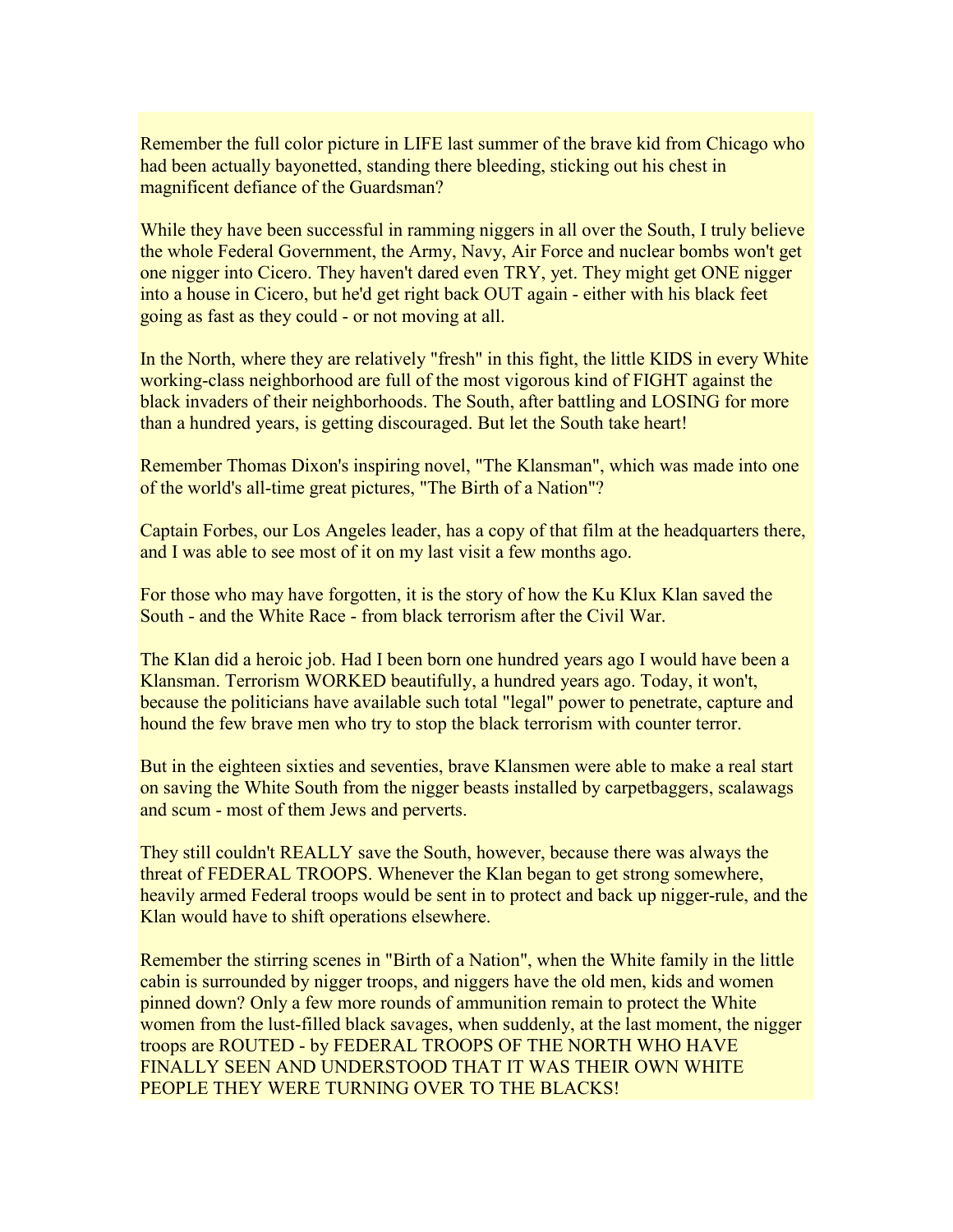Today, the same thing is happening right before our eyes.

The South has been under siege year after year, for a CENTURY!

The defenses are crumbling everywhere in the South. Many good Southerners are losing heart, as they see one barrier after another fall before the terrible power of the Federal politicians.

"It's GOT to come" they rationalize. "We might as well try to accept it with a good grace and at least make it peaceful and prevent any more bloodshed."

Nobody can blame these good people too savagely for saying that today, any more than I can blame the Germans who put up THEIR fight for the White Race only to have fellow White Men (like me) come, at the behest of the Jews, and murder and torture them by the millions.

Last-minute rescue came in "Birth of a Nation" from White Federal troops who had been on the Jew-nigger Federal side, and switched when they understood, and finally stood shoulder-to-shoulder with their White brothers and sisters of the South against nigger terror - and it STOPPED.

Today, the SAME THING IS HAPPENING!

White Men and Women of the South, I can tell you surely and proudly, that my fellow "Yankees" are finally WAKING UP, like the Federal White troops in "Birth of a Nation", and are beginning to fight for you - for ALL of us! And when the White Men, North and South, have finally had ENOUGH of these arrogant niggers and their even more arrogant and vicious Jew leaders, we will put an END to the black horror and insanity, and the Jew Communist treason which spawned it in one hell of a hurry!

And this time, we will never again let them divide us against each other!

The Jews and race-mixing fanatics got the North hating the South, the South hating the North, so they could plunder and dominate both, as they have.

The moment White troops in the South refused to keep their White Southern brothers under nigger terrorism, the terrorism ended, and the carpetbaggers, scalawags and scum were DRIVEN OUT.

This time, the moment White men in all of the North and West are sufficiently disgusted with being used to impose nigger terror not only on the South, but the whole nation, the terror will STOP, and the nightmare army of black and white scum, led by the Jews will be seen and heard with their chants and insults no more!

But the re-unification of the White Race will not only be national, local and temporary,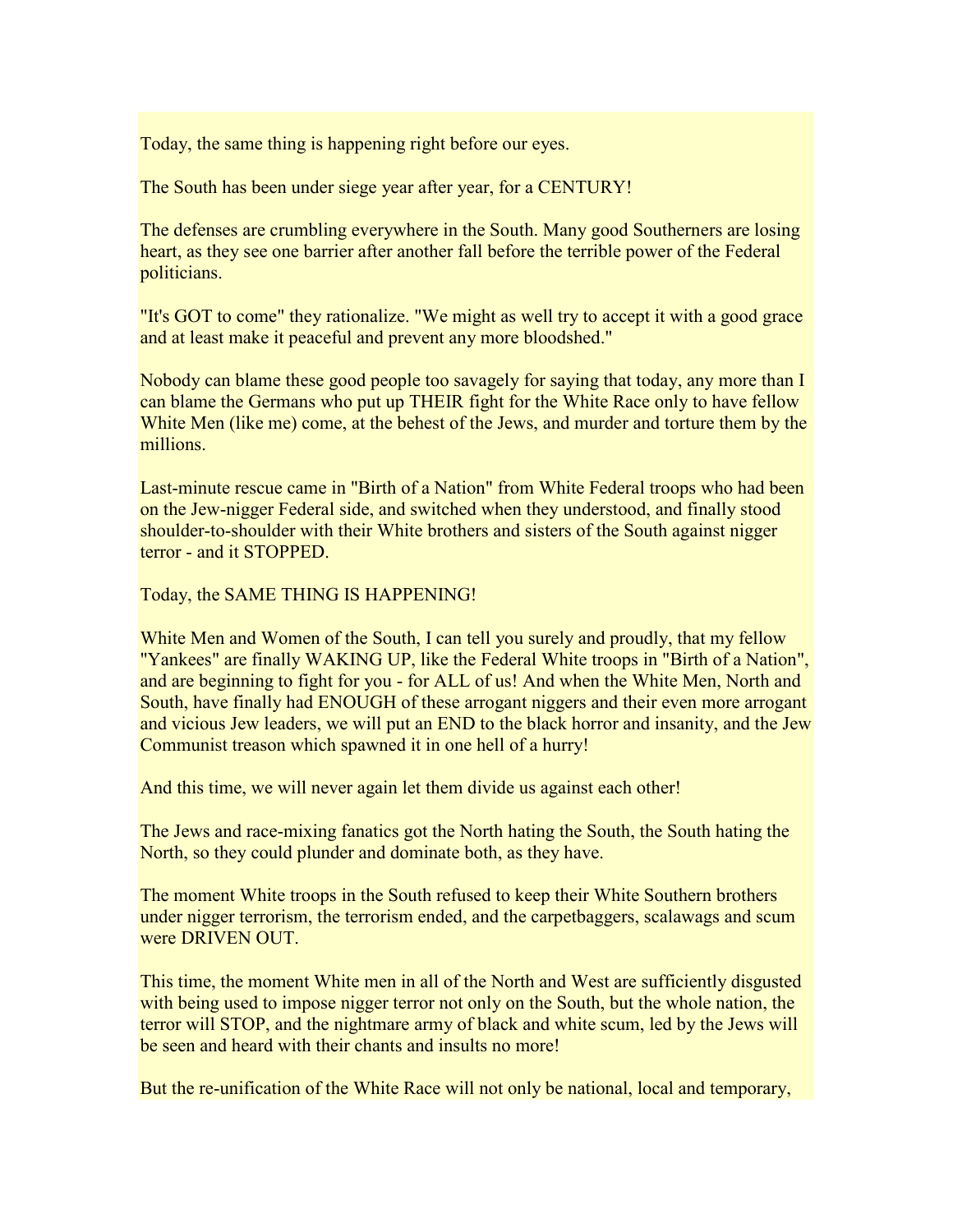#### this time.

This time, there at last exists in this world an organization not dedicated to saving just one PART of the White Race - as the Klan tried and succeeded for a time in saving the South, and the German Nazis tried and succeeded for a while in saving Germany - THIS TIME, the American Nazi Party and the World Union of National Socialists, of which the American Nazi Party is a part, will see to it that the White Race never again lays itself open to brainwashing and defeat by DIVIDING ITSELF and by being taught to HATE ITSELF and PARTS OF ITSELF - the way Yankees and "rebels" were taught to hate each other, and Americans and "Nazis" were taught to hate each other.

This time we'll hate, alright - but we'll hate the ENEMY - the vicious gang of colored scum attackers and Jewish-Communist traitors - rather than one part of our own people hating another part for the benefit of the Jews and their army of SCUM!

And the reason we'll "hate" and do such a bang-up job of it, is not that we are some kind of a monstrous "haters", "bigots", etc., but that WE LOVE OUR PEOPLE - the White Race of people given by the Great Spirit to civilize and dominate this earth and prevent it from becoming the filthy, crazy jungle of darkness and bloodshed which now threatens.

Last week, in Winston-Salem, North Carolina, I had to watch the results of a hundred years of Jewish brainwashing on our beloved South. White kids, taught to hate "Yankees" first, "Nazis", and finally THEMSELVES, because of all the propaganda against the FACT that WHITES ARE, INDEED, A "MASTER RACE". I watched them stand up and give an ovation to an arrogant nigger who boasted he would take our lovely White girls for his nigger mobs!

Thank God, before this process can proceed much further, the White Men of the North will come "galloping" to the rescue of their hard-pressed Southern brothers and sisters and smash ANYbody or ANYthing which threatens ANY White man or woman, ANYWHERE whether he or she be called a "rebel", a "Yankee", a "Nazi", a "Christian", a "Britisher", a "Catholic" or even a "Russian".

We are living in the last days of the Great White Race, and cannot afford self-hate or division, regardless of the propaganda they pour on us as the reason.

WHITE MAN! If you are WHITE - you are my BROTHER!

I care not what religion, club, area or class you come from, nor what bit of colored cloth you wave as a flag. WE are ALL under deadly attack by colored hordes which outnumber us more than seven to one, led by a filthy Jewish, Communist conspiracy!

Stand with me and SMASH the enemy fist, TOGETHER!

Then, if you want to argue politics, economics, sociology, religion, nationality or other things with me, you can. I will even fight you, if I must.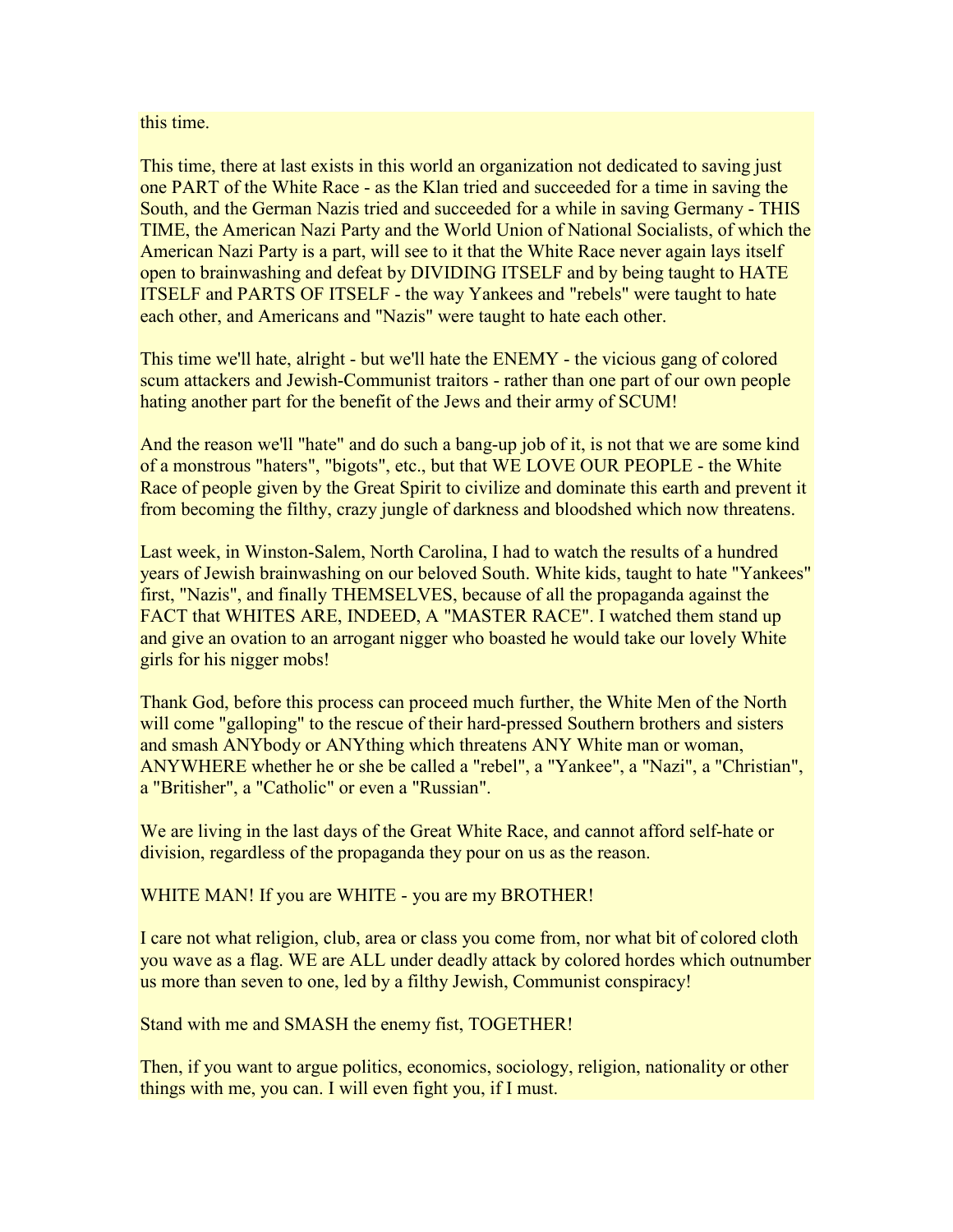But, FIRST, White Man, let us stand TOGETHER to secure the survival of your people and my people, for they are one and the same - they are our beloved, miraculous, wonderful, blessed and MASTERFUL WHITE RACE!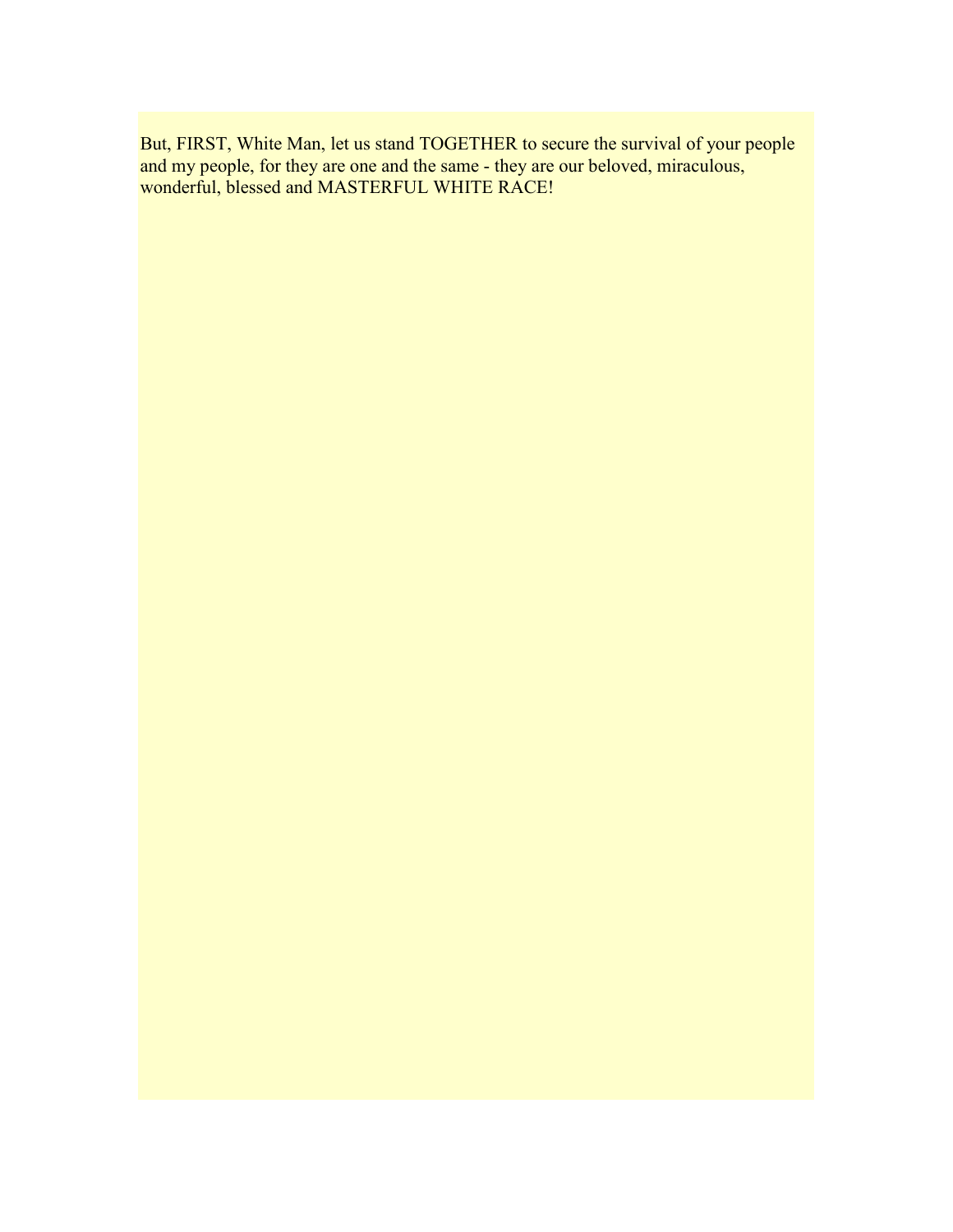# <span id="page-25-0"></span>**From Ivory Tower To Privy Wall: On The Art Of Propaganda**

By George Lincoln Rockwell (circa 1966)

If each of the men in the fable about the blind men and the elephant were required to construct a model of an elephant, there would be three very different models. The blind man who felt only the tail would build a model as he described an elephant in the fable - as "a sort of rope." The blind man who felt the leg and said an elephant was like a tree would produce a tree-like "elephant," while the man who felt only the trunk would construct his "elephant" like a snake.

Most men I have met in politics consider themselves automatically experts in the field of propaganda. But almost all of them make the same type of basic error in their propaganda as did the blind men in describing and reconstructing an elephant; both suffer from insufficient experience with the subject. A right-wing businessman, when he gets sick, doesn't try to doctor himself, nor does he try to practice law himself, nor does he even try to do his own advertising. He hires professional experts to do these highly technical jobs for him. But when that same right-wing businessman wants to move the people of a whole nation to an understanding of our national peril, he doesn't hesitate to spend relatively huge sums trying to write and produce his own amateur propaganda. In almost every case he produces propaganda which he likes, completely forgetting in his political excitement that the art of propaganda (and advertising) is not in producing that which one likes and admires one's self, but that which will produce the effect desired -- sales in the case of advertising and political conviction in the case of propaganda. Because he is able to think, he presumes that his audience is also able to think – a completely unwarranted assumption. Because he himself is repelled by crudeness and exaggeration, he makes his pitch factual, logical, and usually subtle. In addition to this foolishness, he also forgets that the average man in the street is emotionally assaulted during all his waking hours by advertising brilliantly designed by experts to capture attention through the most powerful kind of psychological impact. The average right wing piece, crowded onto a page, verbose, and dull, is not only not able to win the attention of the average man amid all this competition, but positively repels him.

Even worse propaganda mistakes are made by both those at the top and those at the bottom of the right-wing intellectual spectrum. Because they can't read and understand "them big words," the Klan types are "agin'" anything other than the crudest and most brutal of approaches. "Hit 'em 'longside the haid with a two-by-four," is the motto of these boys, and any attempt to produce anything else is likely to get you called a "Communist-Jew spy," or get you hit "'longside the haid" yourself. This type loves the American Nazi Party's "Boat Ticket to Africa" and the Stormtrooper, for instance, but rages that the Rockwell Report is too "long" and "dull."

At the other extreme is the Ph.D. right-winger who hurriedly claps his hand over his mouth and gulps in nausea when one shows him something like our all-time most popular propaganda piece, our "Boat Ticket to Africa," full of expressions such as "nigger-armpit stench" and the like. Because this refined gentleman prefers to read Spengler or Gobineau, he can't imagine that the ideas of these men might be gotten across to a semi-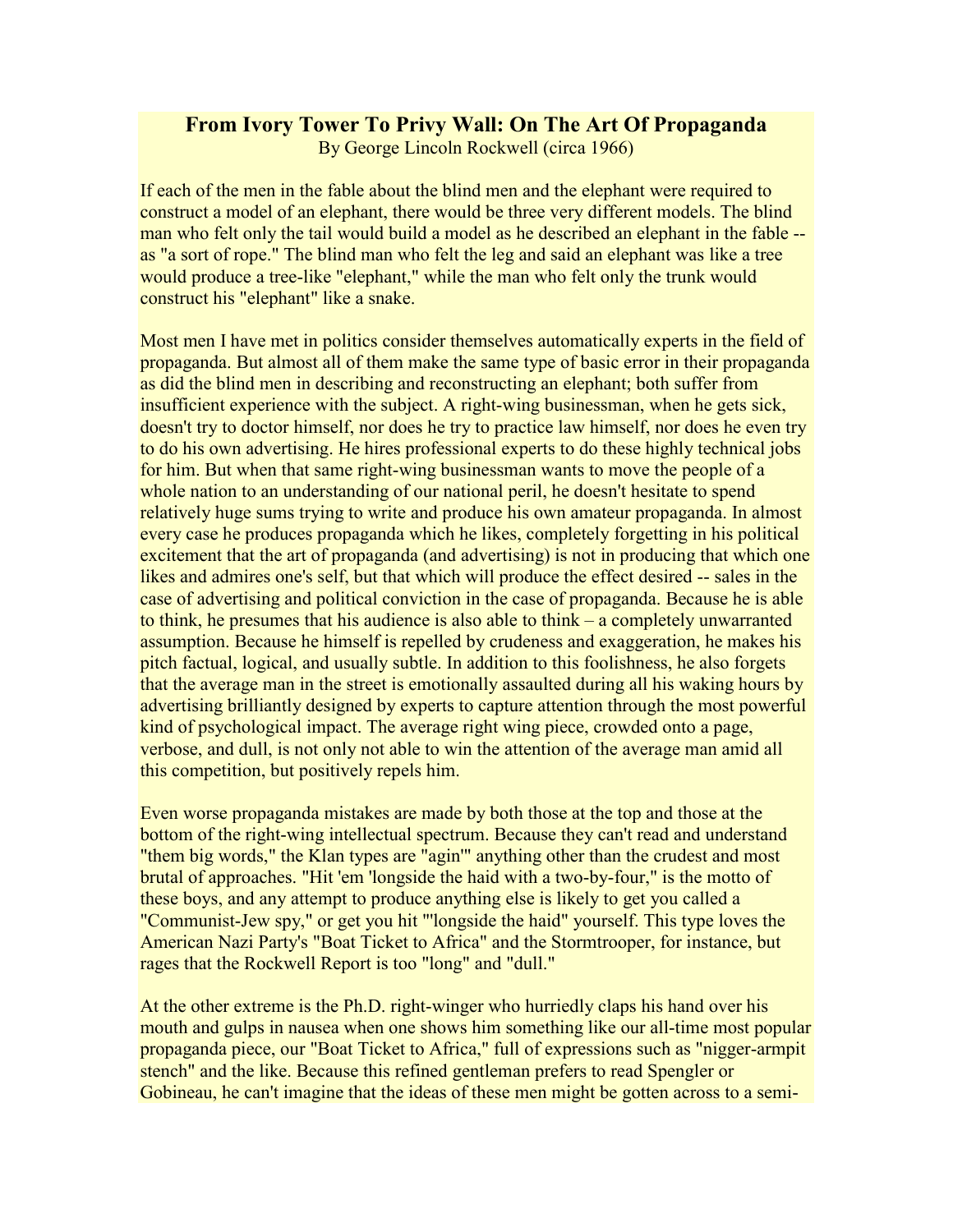literate farmer better with a "boat ticket" than with a volume of Houston Stewart **Chamberlain** 

In the middle group are the Birch-type blind men who produce millions and millions of dollars worth of wasted propaganda; wasted because it is not designed to do the job they really want and need done, but is instead what they like to hear. These people have never yet stopped to reflect that in order to win they need not just the thinkers -- the rightwingers, the bourgeois, rich folks, and the rest of the elite minority – but the vast masses of the people who support demagogues like Johnson, FDR, and Kennedy. Goldwater's catastrophe was the result of producing propaganda and campaigns designed to win thinkers instead of masses. The result was that twenty-seven million Goldwater thinkers were swamped at the polls by some forty-three million Johnson wishers and hopers, who can never, never, never be reached by "conservative" logic, facts, and boring, sissy tea parties.

The worst waste of money I have ever seen in the whole field of propaganda was the special Sunday supplement the Birch Society put out not so long ago in newspapers all over America. It cost as much as a quarter of a million dollars in some cities. Had it been designed to appeal to the mass, the "average man," the man who votes with his heart instead of his head, it could have been worth the millions it took to publish. But it was foolishly aimed at a relatively tiny minority. On the front cover, in full color, it showed a typical Birch Society meeting, in the home of a man obviously wealthy – in the kind of living room which would make the average, working-class, overalled American uncomfortable. The Birchers were sitting around sipping tea with their pinkies daintily extended, and the whole atmosphere was foreign, ridiculous, and even painful to the man in overalls -- to America's millions of "ordinary Joes." There might have been some sense in printing that piece in Fortune. But to spend money to put that advertisement (which could reach only the rich and the sophisticated) in a mass medium, at the cost of a mass medium, was the kind of thoughtlessness which keeps the right wing powerless, eternally defeated, and discouraged.

Does this mean that the Birch Society's high-level appeal is a total waste? Should all their propaganda be like that of the Klan? An elephant is neither all leg nor all tail nor all trunk. A complete, whole elephant needs all of these parts to live. The Jews, masters of the art of propaganda that they are (unlike the right wing), have understood this fundamental truth and have organized their "pitch" to appeal to all levels.

For the kids and the primitives -- for the "masses" -- the Jews produce comic books and comic strips; crude, apparently "obvious" television programs, movies, and radio presentations; and the sort of printed material one can find in True Confessions and similar magazines - or on privy walls.

For the lower-middle classes, they provide pseudo-"objective" and thoughtful television "documentaries," which flatter the unthinking bourgeois into imagining that they are participating in a scholarly and high-level "study" of a controversial subject, while actually the Jews are pumping into their smug, ego-blinded minds massive doses of raw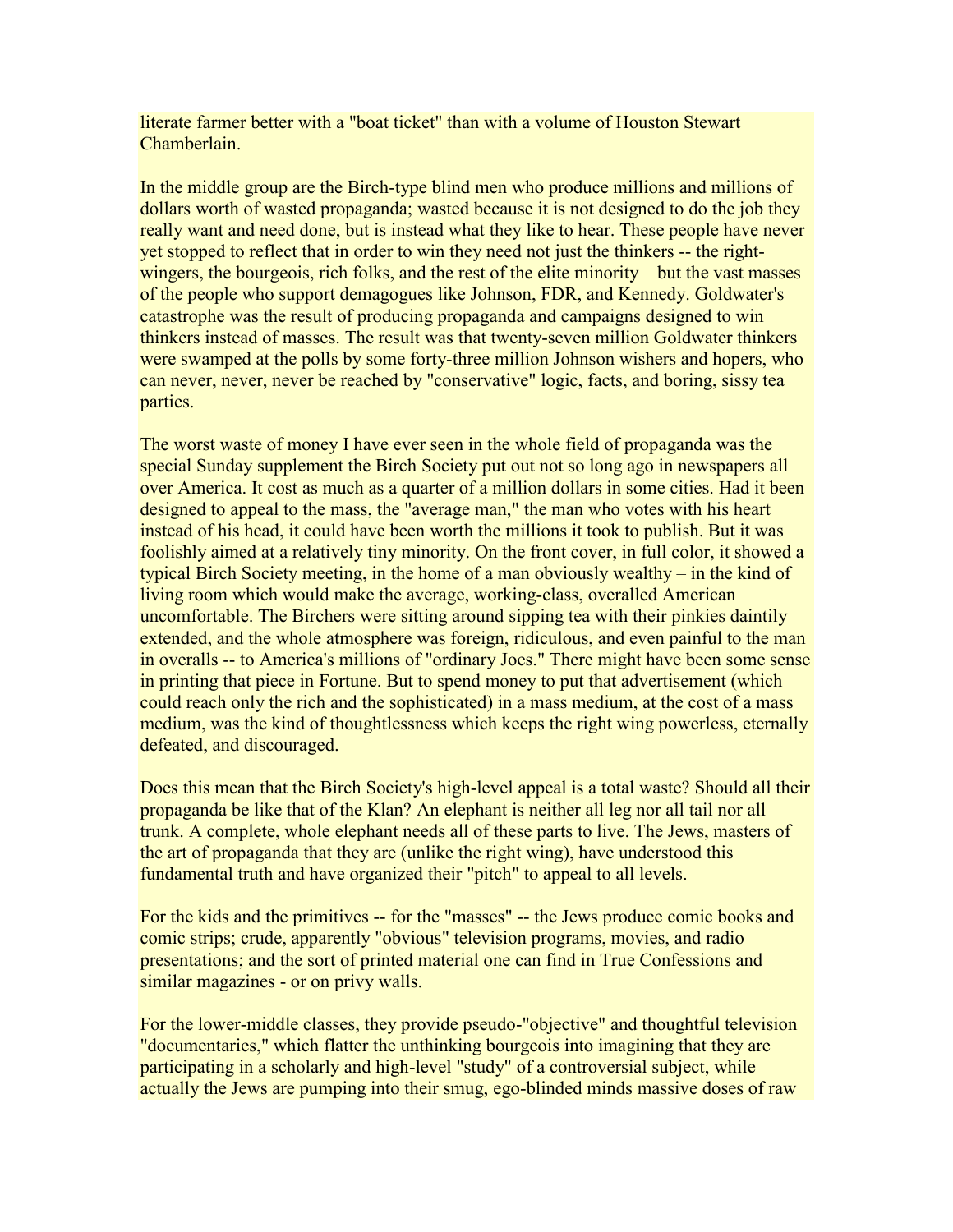lies and hatred. They also provide this kind of "intellectual" pap in Look, Life, and other mass-circulation periodicals.

For the upper-middle classes -- the college graduates, professionals, and business executives -- the Jews produce their Harper's Magazine and Atlantic Monthly "thinkpieces," which are genuinely intellectual but nevertheless so subtly poisoned by false basic assumptions and misdirections that all the thinking in the world is bound to lead only to error. This is the sort of thing one finds among the sincere race-mixers and liberals, who have been taught, as religious dogmata, that anything other than democracy is unthinkable, that black men are only white men with dark skins, and that all opponents of liberalism are "fascists" who seek to murder almost everybody and who have no ideas other than bloodshed and tyranny. Starting with these as unquestionable premises, the most sincere and well-intentioned "thinking" in the world can produce nothing but the race-mixers, liberals, beatniks, rebels, and lost souls who are swarming like maggots in every intellectual center of our civilization.

Finally, there is the devilishly clever, ivory-tower propaganda designed for the truly intellectual and highly sophisticated academic community, which actually does examine even basic premises. For this latter, elite class, even though it is tiny, the Jews spare no effort or money. For were the intellectual leaders of a nation to see through all the propaganda on the lower levels, it would sooner or later be disastrous to the Jews, when the elite had warned the masses. For this minute, top group, the Jews actually produce manufactured "facts" of the most basic nature.

To give an example of this incredible process, let me cite the method they have used to make it a dogmatic "fact" that there are no measurable, scientific differences between races and, therefore, no races at all! The Jews first got a few of their boys into top university spots (Columbia University being an outstanding, but by no means unique, example) with the express purpose of giving academic respectability to their "there-is-nosuch-thing-as-race" lie. One of the first and most important of these was Franz Boas, a Jew heavily involved in communist causes, who sent congratulations to Stalin on his birthdays {Jewish Voice, January, 1942} and whose red record cannot be doubted by any objective observer. This communistic Jew began teaching anthropology at Columbia University in 1896 and dominated the anthropology department there until his death in 1942. Meanwhile he produced one book after another "proving" that there were no such things as racial differences among men {Kultur und Rasse (Leipzig, 1914); Anthropology and Modern Life (New York, 1928); Aryans and non-Aryans (New York, 1934); General Anthropology (Boston, 1938), The Question of Race: Aryans and non-Aryans. Are They Distinctive Types? (New York. 1940); Race, Language, and Culture (New York, 1940): Race and Democratic Society, a post-mortem collection of his writings (New York, 1945), to name but a few.} The whole of Jewry pitched in to boost their boy. Boas was praised in every Jewish-owned newspaper and periodical and given every academic prize they could promote. Little by little, Boas gained such "stature" by this Jewish mutualadmiration society technique that he became an "acknowledged authority" in social anthropology and ethnology. His students and colleagues at Columbia -- Herskovits, Klineberg, Ashley Montagu, Weltfish -- as unsavory a collection of left-wing Jews as one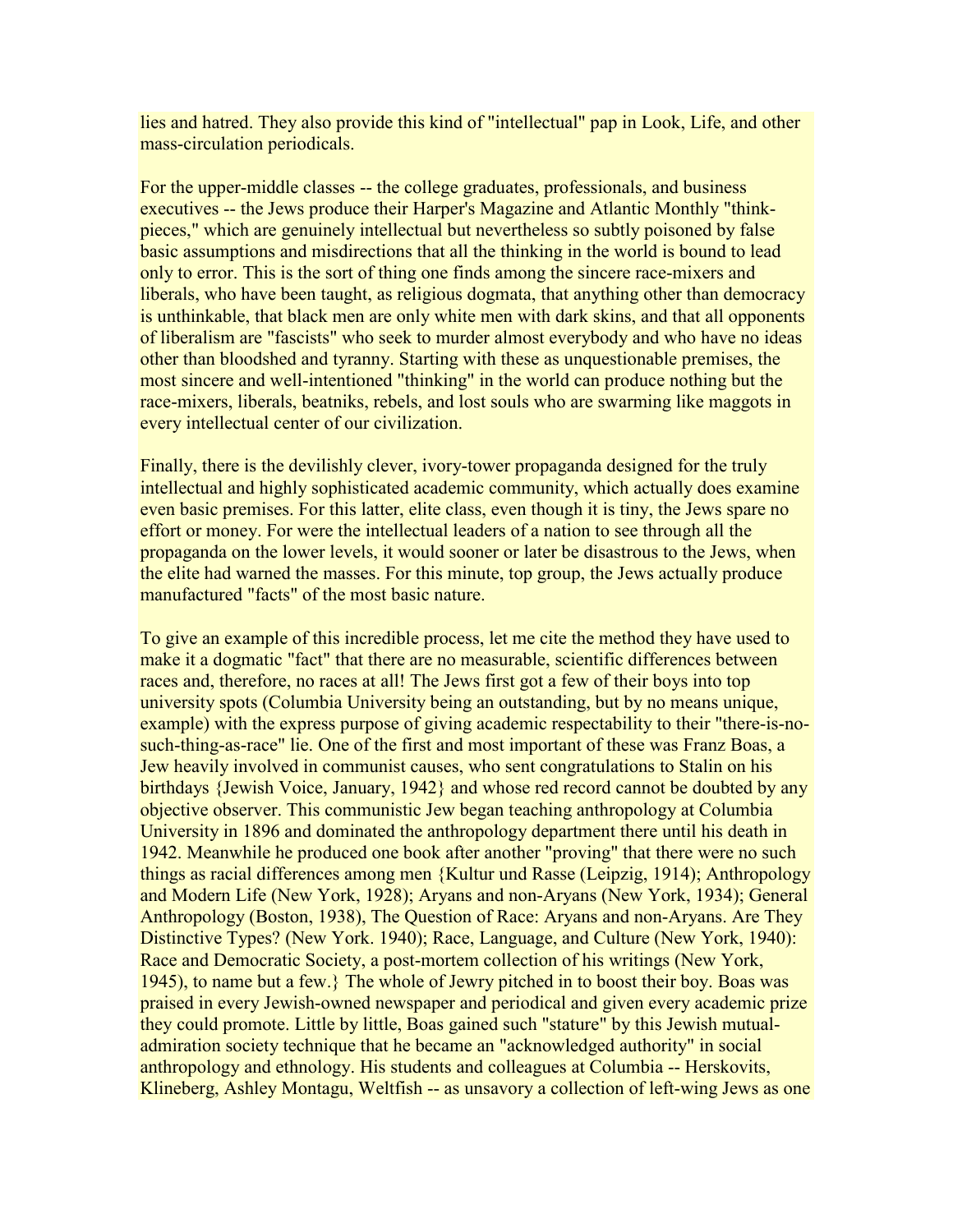might hope for -- spread his doctrines far and wide, deliberately poisoning the minds of two generations of American students at many of our largest universities {Carleton Putnam, Race and Reason (Washington, 1961), pp. 18, 47}.

Meanwhile, honest race researchers were given the opposite treatment, full use being made of economic boycott and unlimited intellectual smear. Honest anthropologists couldn't get their books published or, if published, distributed {Ibid., pp. 19, 49}. As just one instance, at the time when Boas was at the height of his destructive activity, Madison Grant, president of the New York Zoological Society and a trustee of the American Museum of Natural History, wrote a study of the racial situation in America, entitled The Conquest of a Continent, or the Expansion of Races in America (New York, 1933). The book was flatly contradictory to the Boas-Jewish racial propaganda and sounded a clear warning of the impending danger of serious racial degeneration in the United States. Whereupon the Anti-Defamation League of B'nai B'rith issued a circular letter to publishers, dated December 13, 1933, in which they blatantly stated that Grant's book was "antagonistic to Jewish interests" and demanded that it be "stifled" - as it has been! Copies of this book -- and any honest book about race -- are very hard to find. They are almost nonexistent in the university community -- in such places as college bookstores and all but a few of the largest university libraries.

This whole intellectual fraud would never work if our side had sense enough to understand it and courage enough to stand up to it. But our side can never understand, let alone fight, this vicious Jewish perversion of our people and their minds as long as our side, like the aforementioned blind men, remains utterly mulish in its insistence on amateur and one-level propaganda efforts. The left wing has its organizations and its propaganda at all levels. And the whole left aims the same way -- right at your heart! They have their Dean Achesons, their Harvard professors, their White House presidential aides. But they also have their brutal goon squads in the streets of the steel towns, ready to crack the legs of their opponents over a curbstone, as is their quaint custom. In between, they have their "soldiers" at all levels, and they are all part of the same army of hate against the white man and Western civilization.

Let one of my supercilious, intellectual critics just spend an evening watching television or reading a teenage magazine -- not for pleasure, but to analyze the masterful methods of the Jewish brainwashers, and he will see that they do not use intellectual propaganda exclusively to do their devilish work, but also the most stupid, obvious, and brutal antiintellectual stuff imaginable. At the same time, let him examine the explosion of scatology on any big newsstand and see just what primitive, rough propaganda the Jew produces for the mass mind. Even the pornographic, illegal "comic books" smuggled from kid to kid and man to man are loaded with propaganda for race-mixing and degeneracy. And there is nothing subtle about the disgusting magazines openly sold for queers.

The Jews do not confine their attack on us only to gutter propaganda or only to goon squads; God knows, they certainly have flooded America with their filthy and degenerate "literature," "art," and "poetry," with their "comedians," their warped stage plays, and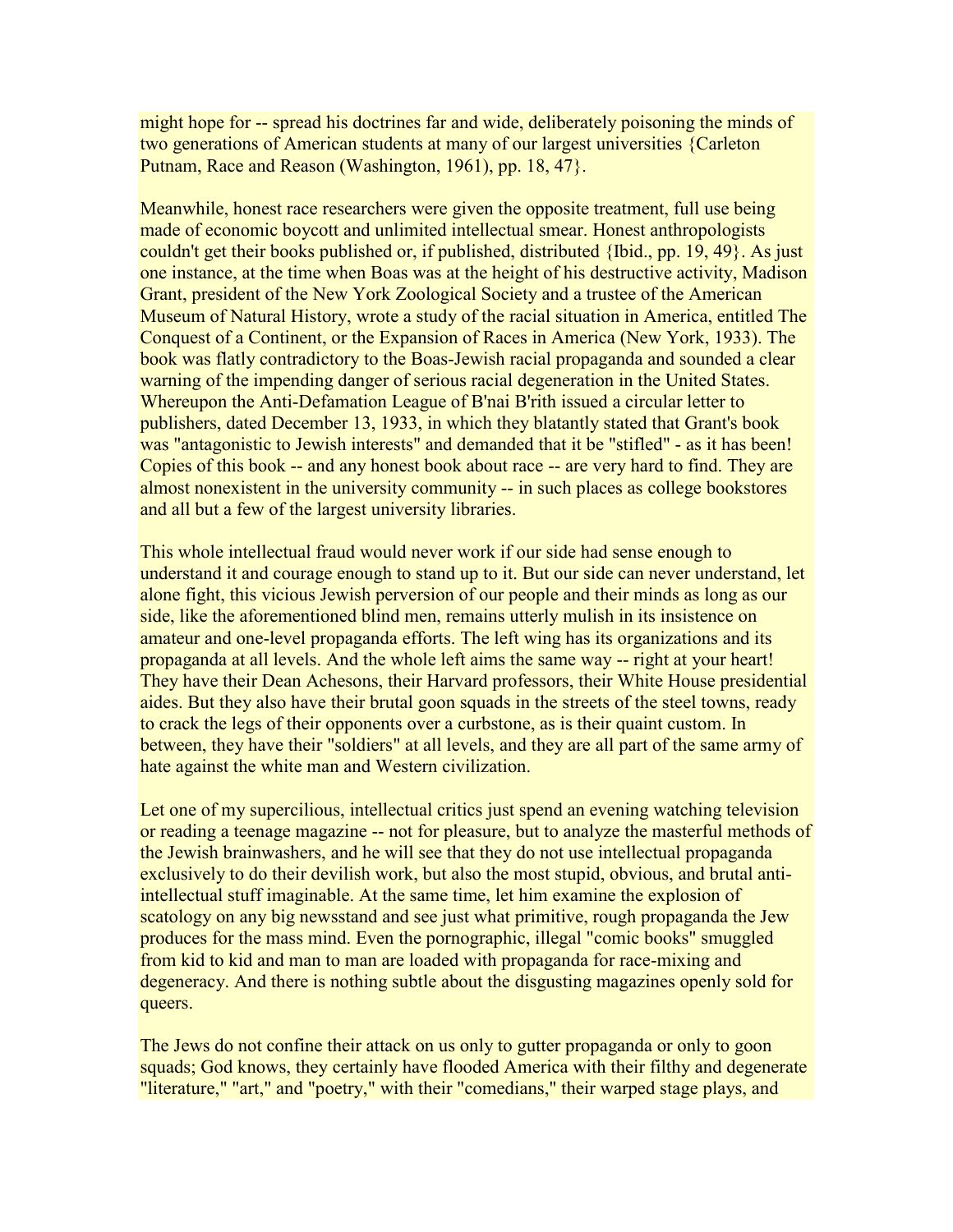their savage, jungle "music," while there are still plenty of communist muscle squads to break your head open if they can't pervert it. In short the enemy has brought about a "black miracle" of subversion of our people with his multi-level propaganda, while the reply of the leaders of our people has been almost entirely an attempt to "prove," with facts and arguments, that all this is "wrong." Right and wrong in propaganda have no meaning. There are only effective and ineffective. Jewish propaganda couldn't be more wrong, objectively speaking, but it is almost always right, psychologically. It is carefully aimed; it is designed for a specific audience; it is not concerned with what the producers think and feel, but with what the audience thinks and feels; and it is uniformly excellent and successful in doing the job for which it is intended.

Right-wing propaganda, to choose a contrary example, is almost always wrong. It is invariable, single-level material -- usually aimed at the upper middle class. It is utterly disdainful of the audience and endlessly insists that "the truth will make us free," if we just get out enough "literature" (almost none of which is read by prospective converts). Almost all right-wing literature is read by other right-wingers who do not need it. It is basically reactionary, concerned almost wholly with money, taxes, and protection of wealth and vested interests (masked, of course, with "deep concern" for the Constitution, "our American way of life," and the like). It is incredibly snobbish and contemptuous toward the kind of horny-handed, working, hard-pressed "ordinary Joe" who, in his millions, makes up the masses which have kept FDR, Truman, Ike, JFK, and now LBJ in office.

Surely we need the truth and facts and arguments -- but only to win over the officers and noncoms of our counter-revolutionary forces and then to educate and train them for intellectual combat with the well-trained forces of the enemy, not to convert the masses. To try to use the "facts and arguments" method with the masses of the people is the eternal stumbling block of the right wing. By insisting on only this method, in its pure (and dull) form, not only the right wing, but any movement of national regeneration, insures that its material is read only by itself and the few Jews whose professional job it is to study and neutralize its material.

Hitler's National Socialist movement not only did not make that stupid mistake, but brilliantly exploited every field of propaganda with inspired material, scientifically designed not only to appeal to a few stuffy professors -- but to move people, to move millions of people in the direction desired. Hitler had Julius Streicher's Der Stuermer, full of the wildest and wooliest sensationalism, designed to smash its way into the consciousness of the masses, as it did. He also had the regular party press, designed to reach and convince the great middle class. And, for the university community, he had the esoteric material of Alfred Rosenberg, Gottfried Feder, et al.

Again I stress that, whereas the academic scholar is most powerfully influenced by a logical, heavily footnoted dissertation at the highest intellectual level, the simple farmer or worker is utterly perplexed and repelled by "them big words" and is moved most effectively by a brutal and earthy presentation of a thoroughly subjective, grossly exaggerated picture of any situation. Only the latter class of propaganda can yield the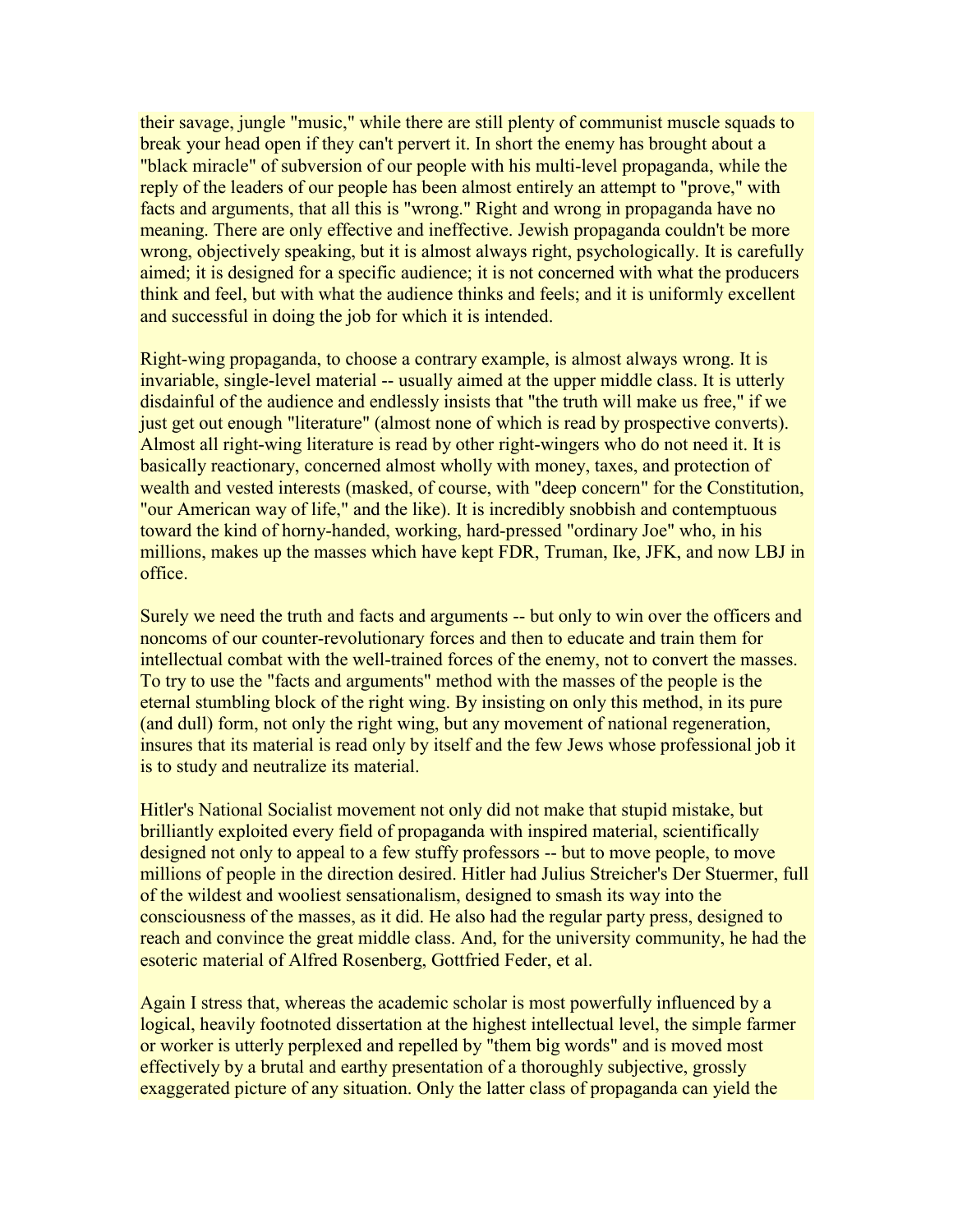sheer weight of numbers of persuaded people needed to sweep into legal political office. The major propaganda of a mass movement, therefore, must be of the elementary, direct, and emotional kind which alone can win honest hearts (and empty heads) -- "boat tickets" and the Stormtrooper.

When I began, I purposely made my propaganda as brutal and shockingly rough as I could, simply to force attention. And I have kept everlastingly at the business of building a simple and direct image of all-out hostility to "Jews and niggers" in the minds of millions of Americans, regardless of the costs in other respects. (And when I have the rare opportunity to use some mass medium, as was recently the case when I gave a long interview to Playboy, I am forced to walk a careful line between what I should like to say and what the enemy would like to hear me say. Unless I deliberately sound at least halfway like a raving illiterate with three loose screws, such an interview would never be printed. This is another thing that most people fail to understand about my "Nazi" technique.) After I had become known to most Americans, I published the Rockwell Report at a somewhat higher level than my previous material to begin to recruit some of the brains and funds we needed to proceed. When this had begun to bear fruit, I used the talents obtained with the Rockwell Report to get back down to the people's level and produce a publication designed for the masses, for the "average" man, the comic book reader, kids: the Stormtrooper. As planned, this is now our most popular and largestcirculation publication. And were it not for the Jewish ownership of the news distribution business, we could sell Stormtroopers literally by the millions.

My Ph.D. critics regularly berate me for the vulgar and brutal material in the Stormtrooper. Because these gentlemen don't like to see the word "nigger" in print, or crude drawings of Jews, they often insist that I am a damned fool, a hoodlum, or an agent provocateur, trying to ruin the whole movement by printing such rough stuff. These sincere but pitifully blind men are going to have to understand that one can't win elections with Ph.D. votes. As Goldwater proved, one can't win elections even with all the upper classes. It is the vast masses of the lower classes, the beer-and-dirty-joke-loving workers, on whom we must depend finally for survival. The Stormtrooper with its pages full of cartoons, violence, insults, jokes, and general hell is exciting and readable to men who would never, in a million years, pick up and read a right-wing tract.

With a base of operations established and with successful publications directed at both the lowest and the middle-class levels, the movement is finally in a position to afford the relative luxury of a publication directed exclusively at the academic intellectualprofessional class. The National Socialist World, now in your hands, is designed not only to reach but to move people in that category. Perhaps our material is not what you, personally, enjoy most. But our aim, and the aim of the World Union of National Socialists, is not to produce material to please our friends -- but to win over millions of those who are now our enemies or who are oblivious to both sides. The years of success with the Stormtrooper and the Rockwell Report give me confidence that the new National Socialist World will also do what it has been carefully designed to do -- that National Socialist World will beat its way into the highest intellectual circles just as the Stormtrooper smashed its way into the minds of the juveniles and working folks.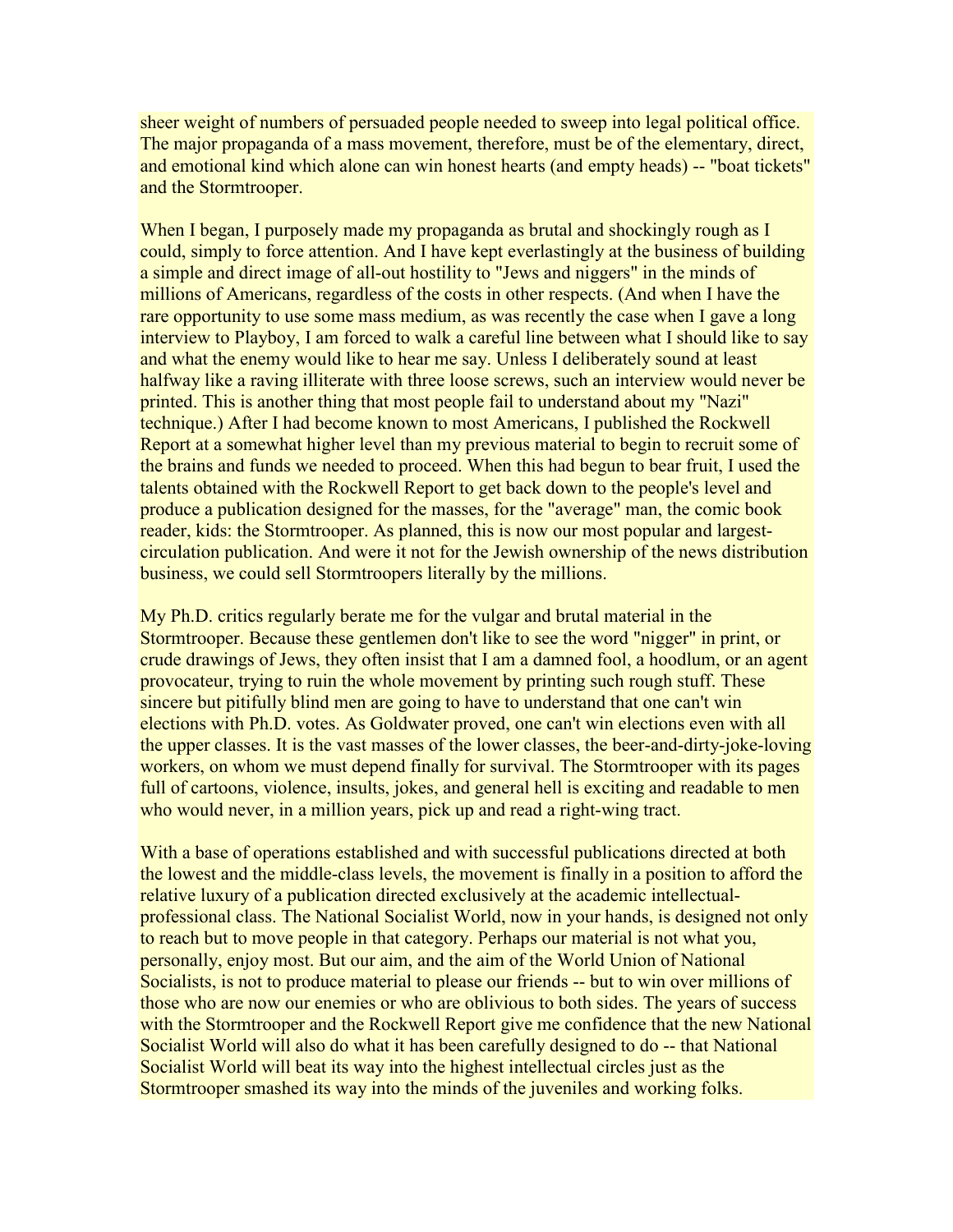Finally, if you'll permit me, I'd like to drive my principal point home with one more analogy. If you own a grocery store, and a man comes in from a painter's truck in overalls to buy groceries, you don't try to sell him a one-ounce jar of Russian caviar at two bucks a throw. You offer him beef, potatoes, and bread. If a French diplomat comes in, you don't offer him hawg jowl; you might try the caviar. It is the same with propaganda. If you wish to win the "trade" of all potential "customers," as we must do if we are to survive, you must have in stock a complete line of goods, especially the kind of goods most desired by the majority of your potential customers -- and that means bread, potatoes, and beef, not caviar and truffles. If you can open a special store to peddle only caviar and truffles, do it in the silk-stocking district. Conversely, if you want to open another branch to sell only chitterlings, hawg jowls, and the like, then do it in the "nigger" section of town. And if you want a mass grocery business, in the name of sanity, stock up on something besides caviar and truffles. We intend to win enough "customers" to become masters of the grocery business, against the competition of the greatest and most complete "chain" operation the world has ever seen: "The Sheeney Supermarket," which stocks something for everybody. To do it, we have designed some great products to appeal to specific customers: the "hawg-jowl" Stormtrooper, the "Delmonico steak" Rockwell Report -- and now the "Cherries Jubilee" which you hold in your hand – National Socialist World.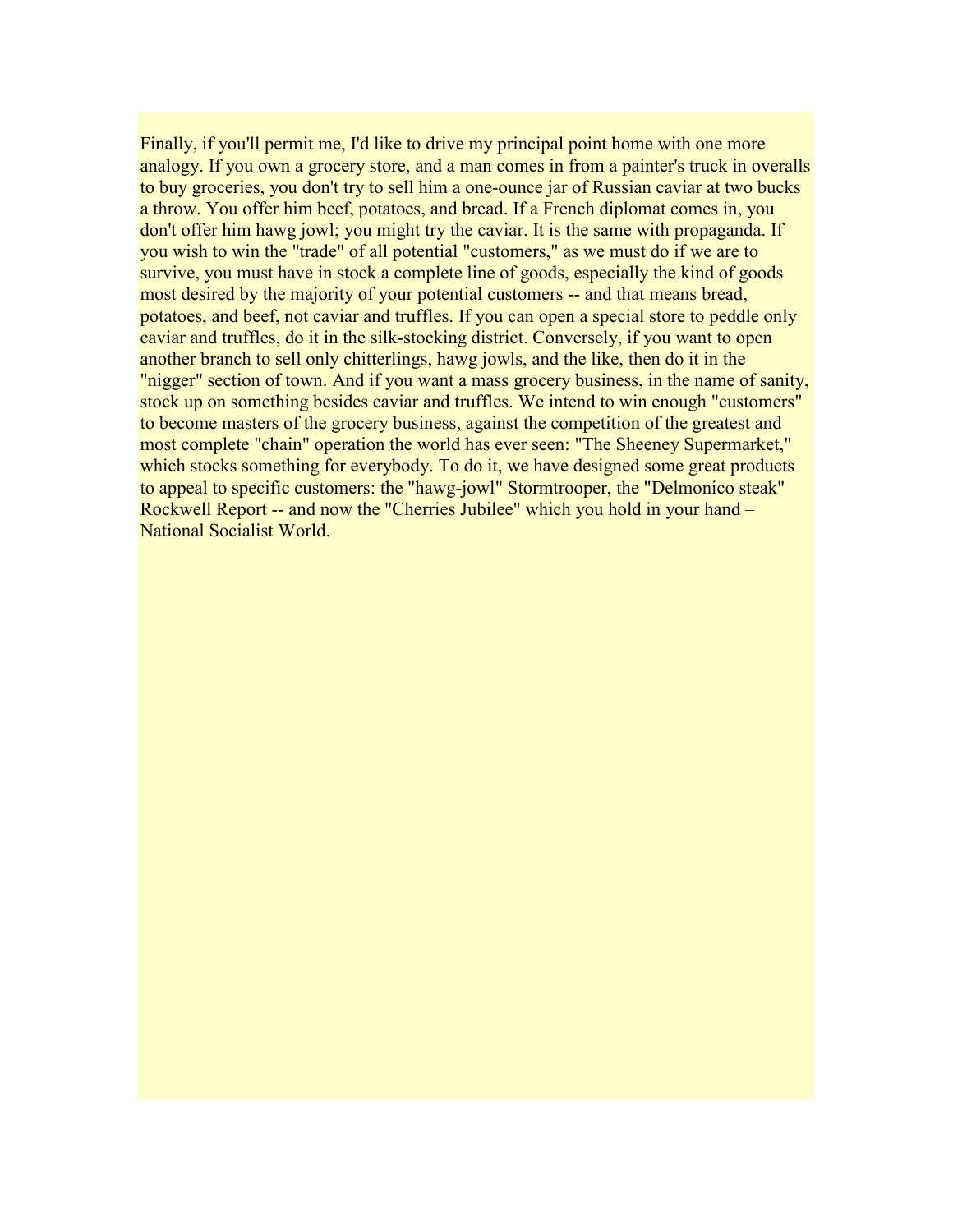# **Nightmare: The Prophecy Of George Lincoln Rockwell**

<span id="page-32-0"></span>It's hot. The night atmosphere is heavy and oppressive. All the windows are open. You can hear a siren a few blocks away, the kids screaming in the street, and even the drunken voices of the O'Malleys in their usual argument. But no breath of air comes through the windows. You lean back in your squeaky wicker chair, tee shirt wet with perspiration. Even the little fan oscillating back and forth just emphasises the brutal heat and sweatiness of the air when the fan's draught momentarily brushes you.

You turn on the TV and take a gulp of beer out of the cold can. It seems like any other hot August night – only somehow this one is different. You can feel it. There's an air of tension, expectancy, foreboding.

The news has been bad. But then it's been bad since the riots began way back in June. You've gotten used to the riots every summer, since 1963. Now it's 1978.

The summers are expected to be periods of almost open warfare between Blacks and Whites. Even the winters aren't real truces anymore as they used to be in the sixties. There are outbreaks of the Black-and-White war even in the coldest winter months. But always the harried authorities have managed to keep working and to keep up some pretence of civilised life.

But this year the riots have been almost constant. The TV in front of you has just shown dramatic pictures of what's going on in other American cities; the searchlights stabbing into the city night, highlighting black faces distorted with hate, fighting the police and the National Guard troops, the gunfire and the blazing buildings where hurled Molotov cocktails have set up whole apartment and retail blocks in flames.

However, it's been quiet in your city now for almost two weeks. The cops and the soldiers beat down the last uprising by the Blacks before it got out of the Negro area situated only a few blocks away.

The TV newscaster is telling how another boatload of black saboteurs, fresh from guerrilla training in Cuba, has been intercepted after a running gun-battle in the Caribbean. They have been prevented from landing in Florida.

You are sick of it! Sick to death of this eternal trouble with these coloured mobs and Communist agitators, raising hell, raping, killing, rising up and burning, looting and threatening whole cities.

You turn off the TV.

You gaze up at the ceiling in the growing darkness, wondering where in hell it will all end, how it will end? The heavy hot air of August is laden with sounds of automobile horns, kids shouting, neighbours hollering and somebody practicing the piano nearby. More sips of beer, getting warm as you reach the bottom of the can. You want to get your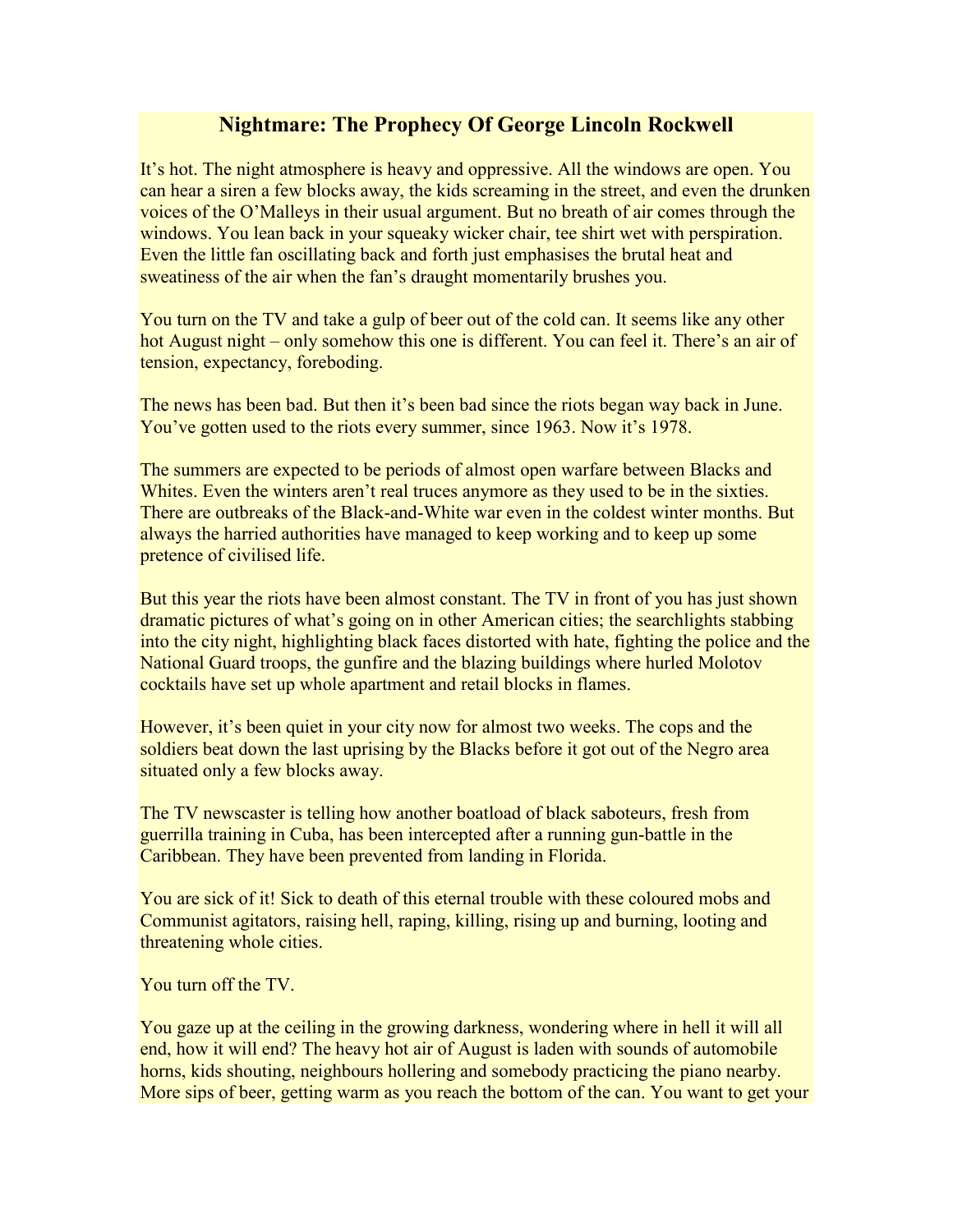mind off the damn coloureds. For a change you turn on the light to read the Western paperback you bought on the way home. Then you hear it.

At first you think it's some kind of crowd cheering at a ball game. There's the sound of a tremendous number of people shouting, a long, long way off. But somehow it's different from any sports crowd and anyway there's no sports game on that you know of! There's a vicious, deadly sound to this roaring mob. You get up from the wicker chair and go over to the window. Over the black silhouetted brick apartments to the east, you see the familiar glow. Fires!

So, it's started again.

Why can't they kill all those black bastards, once and or all, and put an end to this crazy business?

To hell with it; you won't watch this time! You close the window, go back and turn the TV back on. Maybe you can get your mind off this everlasting nigger trouble by watching some movie or comedy show.

With the window shut it seems for a moment you've gotten away from the damnable riotous hell. With the TV on you can't hear the mob or the occasional bursts of gunfire.

You get another cold beer and try to relax in the glow of the TV tube.

Just as you get interested in the western the damned thing goes dead on you. You get up to wiggle the plug. Sometimes you can fix it that way. Then you notice that the fan is off too.

Must be a fuse so you go into the kitchen and look into the fuse box with your flashlight. No fuses are blown.

But by then you're already beginning to notice all the lights are off, even the street light which usually shines into the kitchen window. It's really black! You're not used to such total darkness, such absence of any glow or reflected light at all. It gives you an eerie feeling.

You stick your head out the kitchen window. Outside there is something new, something evil. You don't know what it is but it grips your heart with fingers of ice.

It's silent in your neighbourhood. No more kids shouting, no more piano practising, and no more quarrelling over at the O'Malleys –nothing – just silence. A dead, empty, heavy silence. The quiet lends impact to the distant sounds of the mob in the central part of the city. In the silent dark, in which you can see nothing, the sounds of the black mob down there are amplified and emphasised until they seem to be coming at you.

In the darkness outside your window, you can hear Jack Morgan, whose been drinking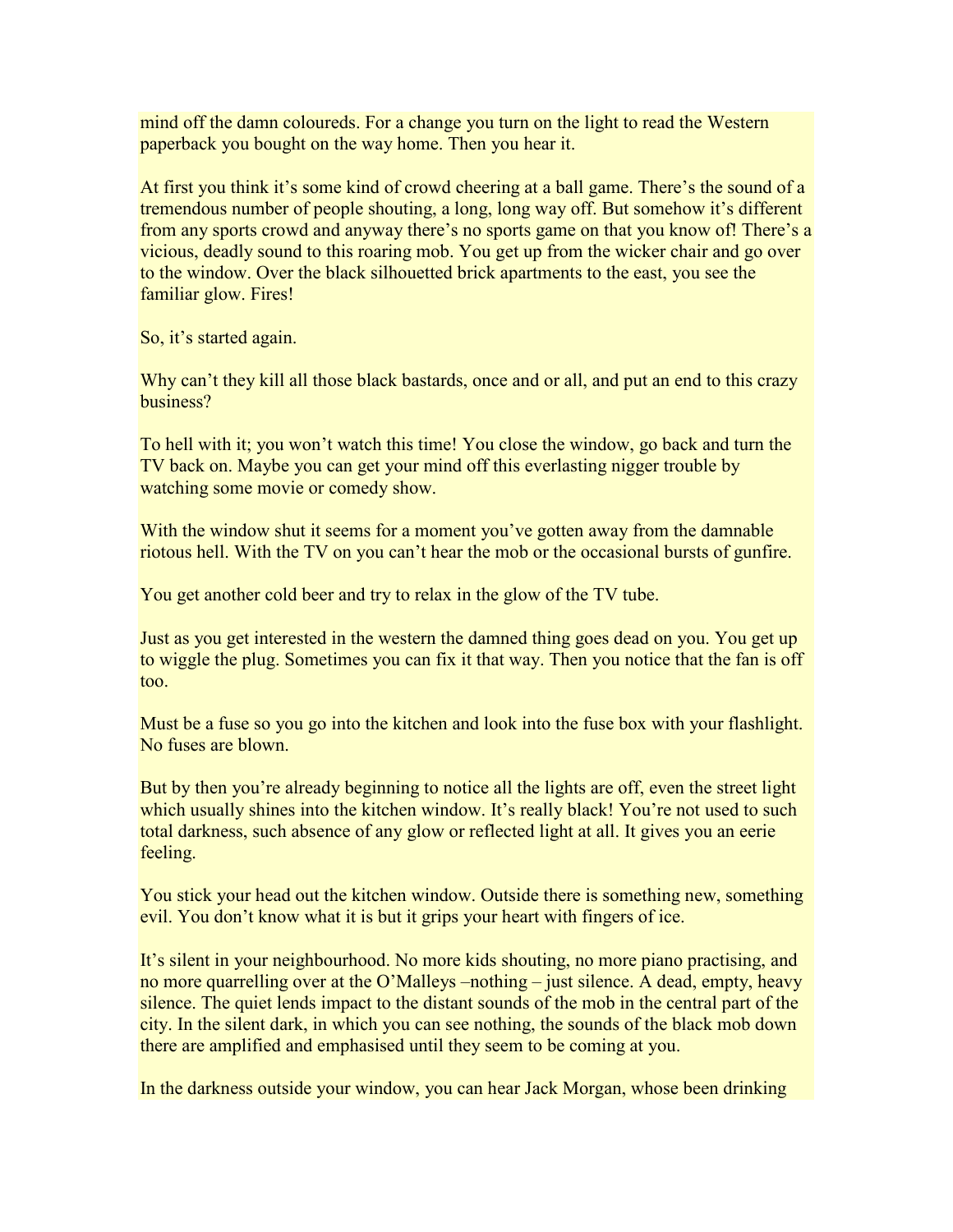beer on his front steps, hollering to his wife upstairs. "Don't worry, honey. It's just a power failure. They'll have it on in a little while. Keep your shirt on."

A kid begins to cry – then another. Then there is an excited but hushed buzz outside as the neighbourhood tries to adjust to the total darkness.

Everybody is listening to the sound of that black mob in town, but reassuring each other that the authorities will soon put down the rebellion as they always do.

Then you hear Mrs Johnson calling to a neighbour for some water. "Something's wrong with mine." Mrs Johnson hollers. "I can't get any water to fix the baby's bottle."

Then from most of the neighbours all at once you hear that everybody's water is off.

Realising that something must be seriously wrong you pick up the phone to call the cops. At least you can report the water is off in your neighbourhood. The phone's dead!

Remembering your transistor radio you turn it on: "... the public is asked to remain calm until the National Guard can restore order. Stay in your homes and do no panic. There is nothing about the present emergency that is any different . . . . Oh, my God! Oh .  $\ldots$  – aghhh  $\ldots$  ."

Over the tiny speaker in the radio comes the unmistakable gurgling sound of a man gasping his last breath. Just before the station goes off the air, you hear: "How do you like that, you white mother f... er?"

You lean out of the window: "Did you hear that?" you holler to the neighbourhood in general. "Hear what?" comes from a dozen throats.

"I just turned on my pocket radio and heard what sounded like an announcer getting killed, right on the air. Then they went off."

"Try another station." Somebody hollers.

"I already have." Comes from somebody else. "They're all off!"

"I'm getting my guns!" You holler.

"Better be careful." Shouts a neighbour, "you know the new laws on guns!"

"To hell with the new laws." You roar. "If those black bastards come messin' around here they're gonna get shot. I don't care if they throw me in gaol for it. I'm not going to let those filthy niggers shoot up and burn this place, and hurt our women."

But before you can grab your hidden guns and get out front, they are here.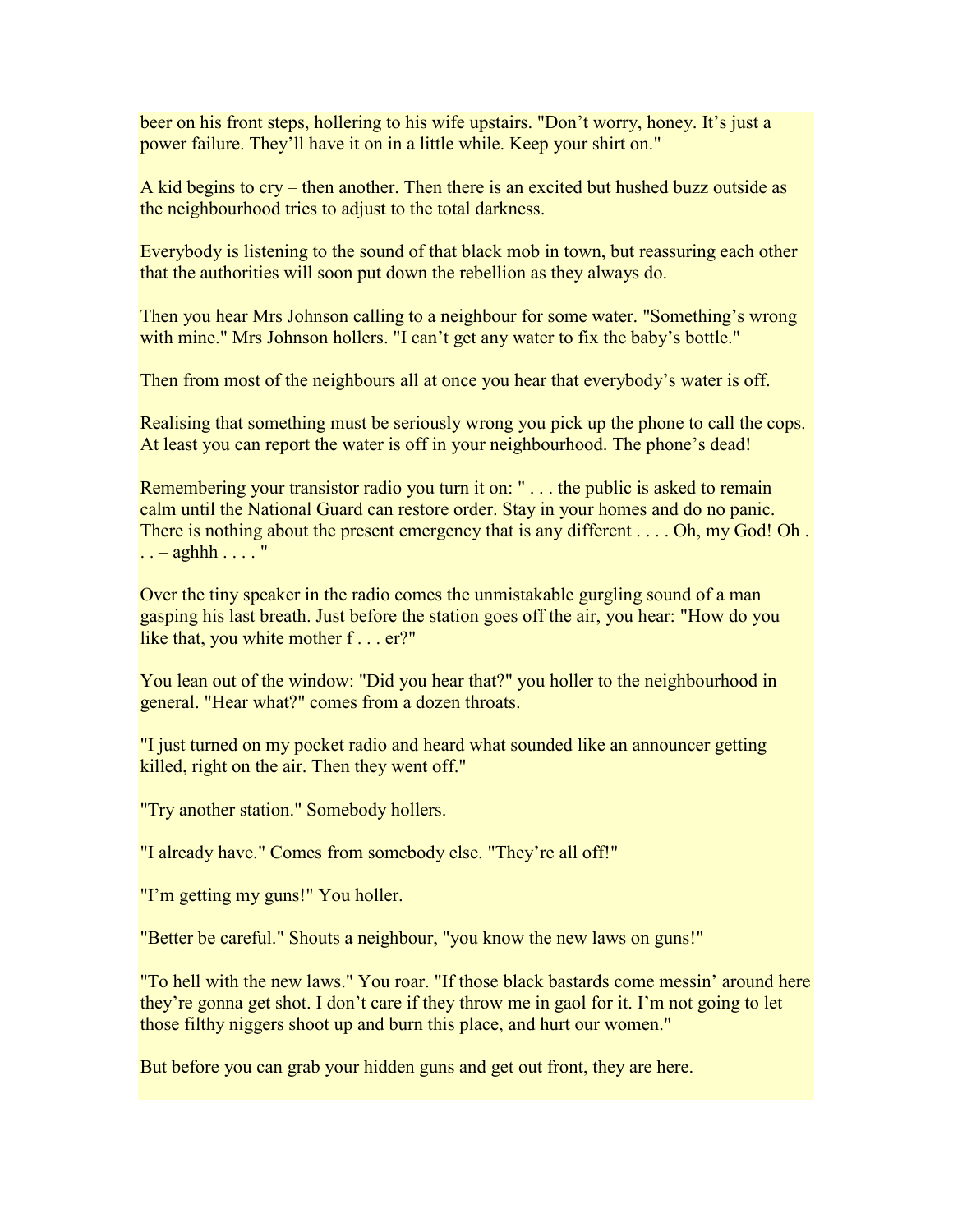A car comes screeching around the block, is revolutionary occupants tossing Molotov cocktails and firing automatic weapons. In the flare of the flaming airborne gasoline bombs you can see the white eyes in the black faces. But even if you couldn't see them, you'd know what they are by their filthy language! As usual they are drunk and roaring typical black curses on all white people – liberal, rich, poor, right wing, Klan – any whites; they're all 'white devils'.

As the carload of black terrorists disappears, still firing, you can hear the screams of the wounded and the dying, and the expressions of horror from the people whose loved ones have been shot.

You grab your old Marine Corps M1 and the .38 and take the flight of steps, even in the dark, three and four at a time.

Outside, in the flickering light of the fires, surrounded by moans and prayers of your neighbours, you find a little group of men who have had enough service experience not to panic. They have their guns ready and are trying to decide what to do.

You suggest that somebody be sent to the police station over on Grand. They all agree. A kid with two pistols volunteers and he disappears into the dark. You don't know the cops are all dead. Neither does he!

Just as you're discussing where each guy will be posted another carload of the bastards, high on drink, drugs and revolutionary hype, comes roaring back toward the small suburban town, blasting away.

You hit the deck, slam home the bolt of the old M1 and feel a surge of satisfaction when the old rifles rattles off each round at the black terrorists. You can hear one of the sons of a bitch scream as he's hit! It reminds you of the war. But then you remember this is home! This is the United States where your wife and kids live. And that brings a new and horrible thought.

The wife and kids are visiting across town. What's happening there?

Your heart stops for a moment. But then fury surges up within you. If they've touched Janie and those little kids . . . .

You begin to consider your position.

No lights, no water, no phone, no radio – few guns, fewer who know how to use them and have the guts to use them – no organization, and very little ammo.

While you're thinking about all this, and a matter of only minutes since the first attack, here comes three more cars filled with whooping brigands taking full advantage of their unequal battlefield in which their most of their white enemy have already been disarmed!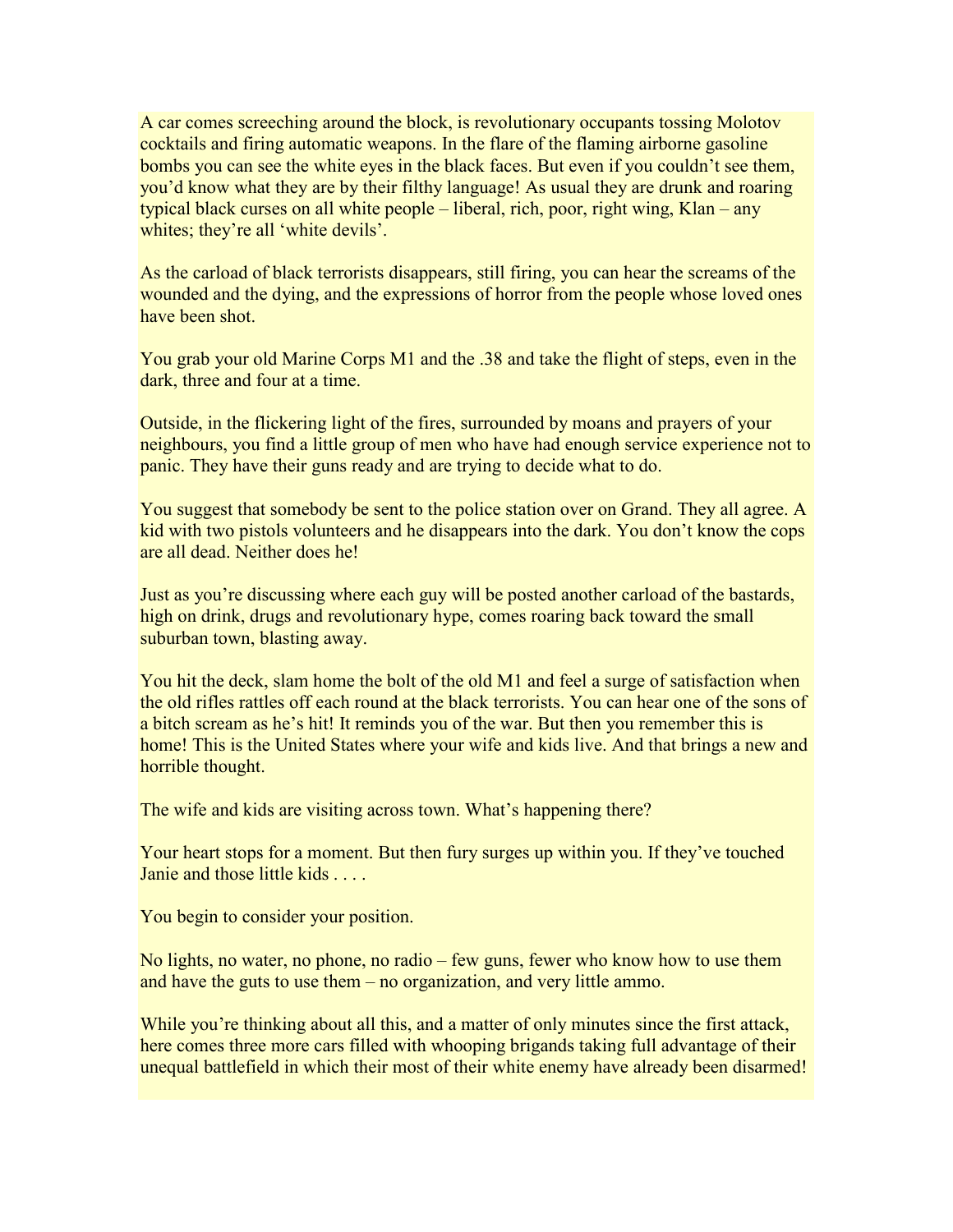You blast away with the M1. You hit another one. But the rest of the guys are firing away at nothing, wasting the few rounds of ammo you've got. You yell at them to cease-fire! It's too late; they're all out of ammo.

The groans and crying and the prayers of the people who have been hit have demoralized most of the rest of the people. Surprisingly, a lot of the women seem tougher than the men, and are doing their best using torn skirts and shirts for bandages and providing what comfort they can with words. Many of the men, especially the younger 'jive' generation with the long hair and stoop shoulders, are acting like a bunch of hysterical girls, screaming and screeching, begging somebody to 'help' them. Help them? You'd like to help them with a good kick up the ass.

Now it's no longer dark, the whole neighbourhood is blazing. The fires set by the flaming gasoline Molotov cocktails are burning viciously. There's nothing to stop them. No fire department – not even any water.

The night was already oppressively hot. With many houses now roaring infernos the heat makes your skin shrivel. Already, many others are moving on to a vacant lot, trying to get away from the heat, smoke and searing flames.

You can hear a man and his young wife screaming at each other, a few houses away. She is trying to run back into their home to get something, before it burns up. He is holding her while she struggles and screams. Their kids are scattered around some huddle around her, crying.

She never gets to go into the house.

A carload of blacks sees her in her nightgown as they go by. They shoot down her husband and kids. They grab her and drag her screaming into the car, laughing insanely and boasting to each other what they are going to do to her. And you can't do a damned thing with empty guns.

Within minutes two more carloads of the black devils roar into the neighbourhood. But these don't keep going – shooting – like the others. The get out to loot – and rape!

Most of the men around you have long since scrambled off to hide in terror. You can do little else yourself.

From under a bush on somebody's lawn, shaded from the worst of the blazing heat and light, you watch the gangs of looters grabbing everything they want – radios, TVs – and women. God! You never thought you would ever see a sight like this.

You had read about it happening far away in the Congo and other places, but always thought it was something you would never see here.

Now you are forced to watch helplessly from your hiding place, while six of Negroes rip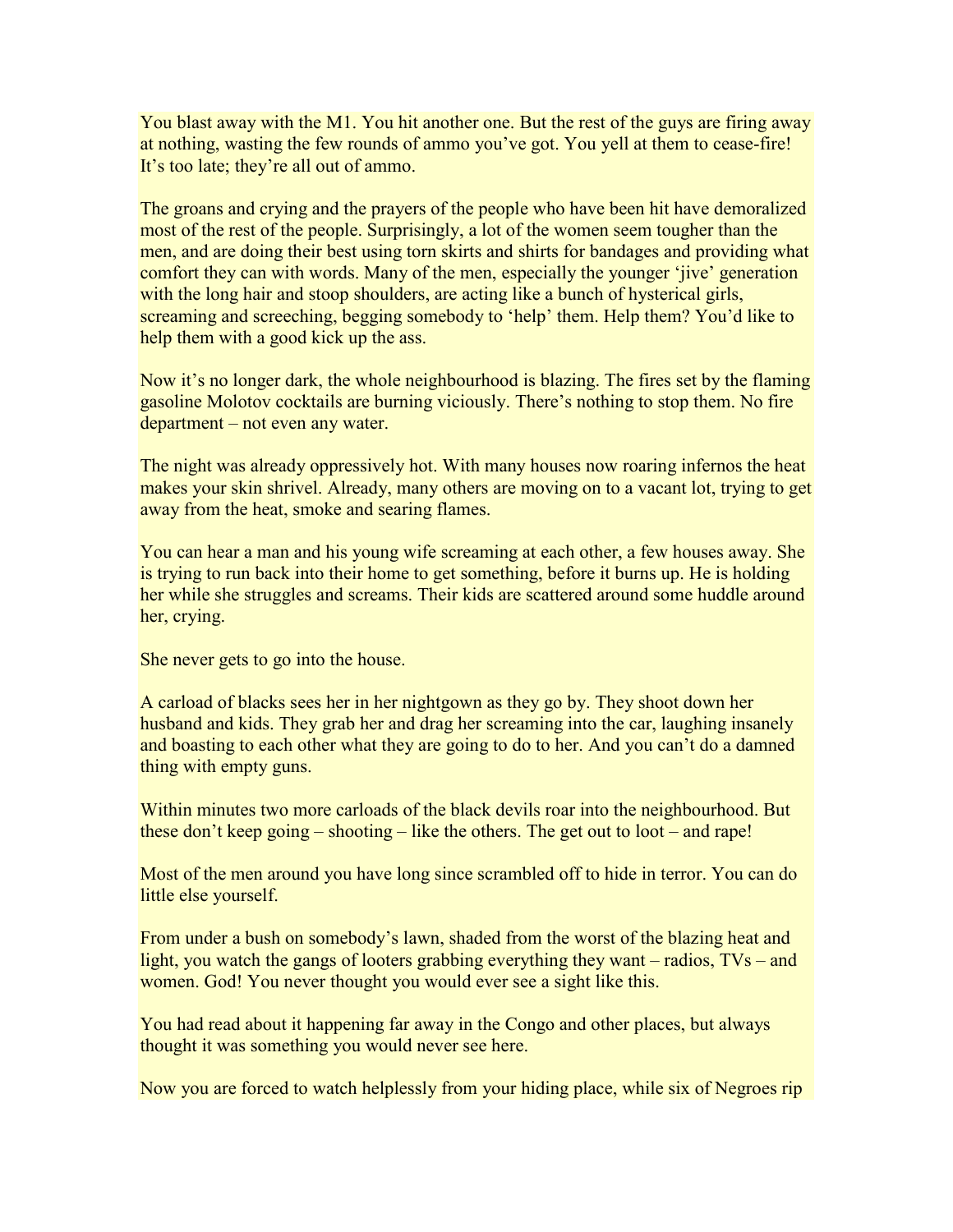the clothes off the little teenage O'Malley girl and rape her, one after another – after murdering her mother, father, and brothers.

At first she screams and struggles desperately. But after two or three of the lustful black beasts have beaten her and had their way, she lies whimpering. Then there's no more whimpering. She as ceased to exist as a human being.

All night the horror continues. The houses burn to black ruins. Carloads of mixed race revolutionaries roam at will through the neighbourhood, looting, murdering the wounded just for pleasure – and raping.

You are helpless, beaten.

Finally, about 3.00am things slow down a bit. You crawl out and call to some others still alive. Where the hell is the National Guard?" you keep repeating to each other, stupidly, dazedly. "Where in hell is the God-damned Guard?"

You are the only one with enough experience and leadership to try and do anything at all. You suggest gathering the wounded and helpless and trying to get them all together, behind a pile of old bricks and stone in the vacant lot. The wounded are crying, really crying for water. But there is no water. Nobody thinks of food, yet. That will come later. But for now, everybody is just trying to survive. And every moment, you can hear the roar of the huge mob in the city centre moving out, getting nearer.

The others agree to try and get the wounded down behind the brick pile. But before you can finish the job you hear a new noise – the clanking familiar motor noises you remember from the war in which you fought to prevent Germany being exclusively German. Now you are in a war to keep America exclusively for the Americans, white Americans!

TANKS!

The Guard! At last!

"It's the National Guard." You shout to others. "I can hear the tanks."

They all listen. A feeble cheer goes up as they too hear the tanks.

Just in time too, because now the black mob is within blocks. You can imagine just what it would be like if the black swarm of bloodthirsty Africans get here to finish off the remaining scattered survivors.

Now the tanks are moving in to restore order at last! You feel for the first time that you will survive. And you resolve never to be caught like this again, never to be so disorganized and so poorly armed. If the bastards ever try to do it again, gun laws or no gun laws, you resolve to be ready!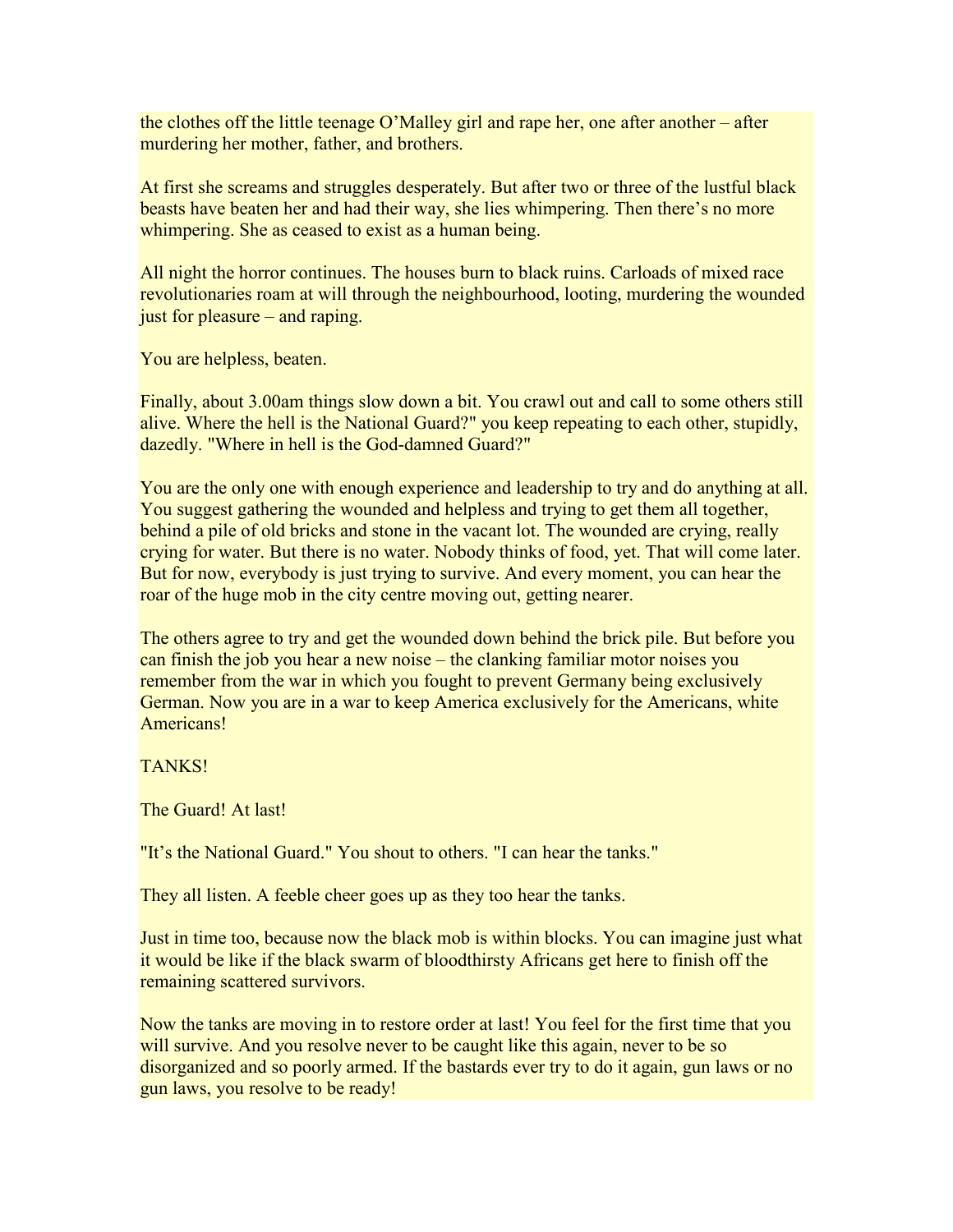The noise of the tanks gets closer – closer. Now you can see them. Thank God!

The iron monsters are clanking along the streets, with infantry troops moving in behind them in full battle gear.

My God! What a beautiful, delicious, gorgeous sight!

Nothing ever looked so beautiful. Slowly, in a daze, those able to walk begin to move out from behind the brick pile.

The tanks and troops uncover a swarm of scores of mixed race insurgents hiding in a construction project. The infantry troops prepare to move in to round them up as the tanks stop.

But what's this? What the hell! What are the tanks doing now?

They're turning! They're not waiting for the infantry to round up and finish off the black terrorists in the construction project – they're turning back! My God! Don't they know there are hundreds of white people out here helpless?

But they're not just turning back!

The tanks have swivelled around their guns and are mowing down their own infantry troops! What the hell? Wile you're still stunned the tanks rake the infantrymen, mowing them down, hundreds of them.

Then the top of the lead tanks swings open – and you know why. A big black head comes out, grinning!

Now there is silence among the little band of men, women and children behind the bricks. They are too stunned even to curse. Nobody needs to explain. They realise now what has happened.

The great majority of the blacks in the armed forces and the National Guard have joined the black uprising.

Now the mighty technical weapons of the United States are in the hands of black savages, only a few generations removed from animal life in the jungle. Rockets, tanks, nuclear bombs – all that white genius has created to protect itself, stupidly and treasonably turned over to the enemy, fired up with anti-white propganda, in the name of 'brotherhood' and 'equality'.

You use the last reserves of your will and energy to herd the tiny band of your surviving neighbours down into an abandoned cellar under the bricks and wreckage. Now you are alone, against a world gone mad.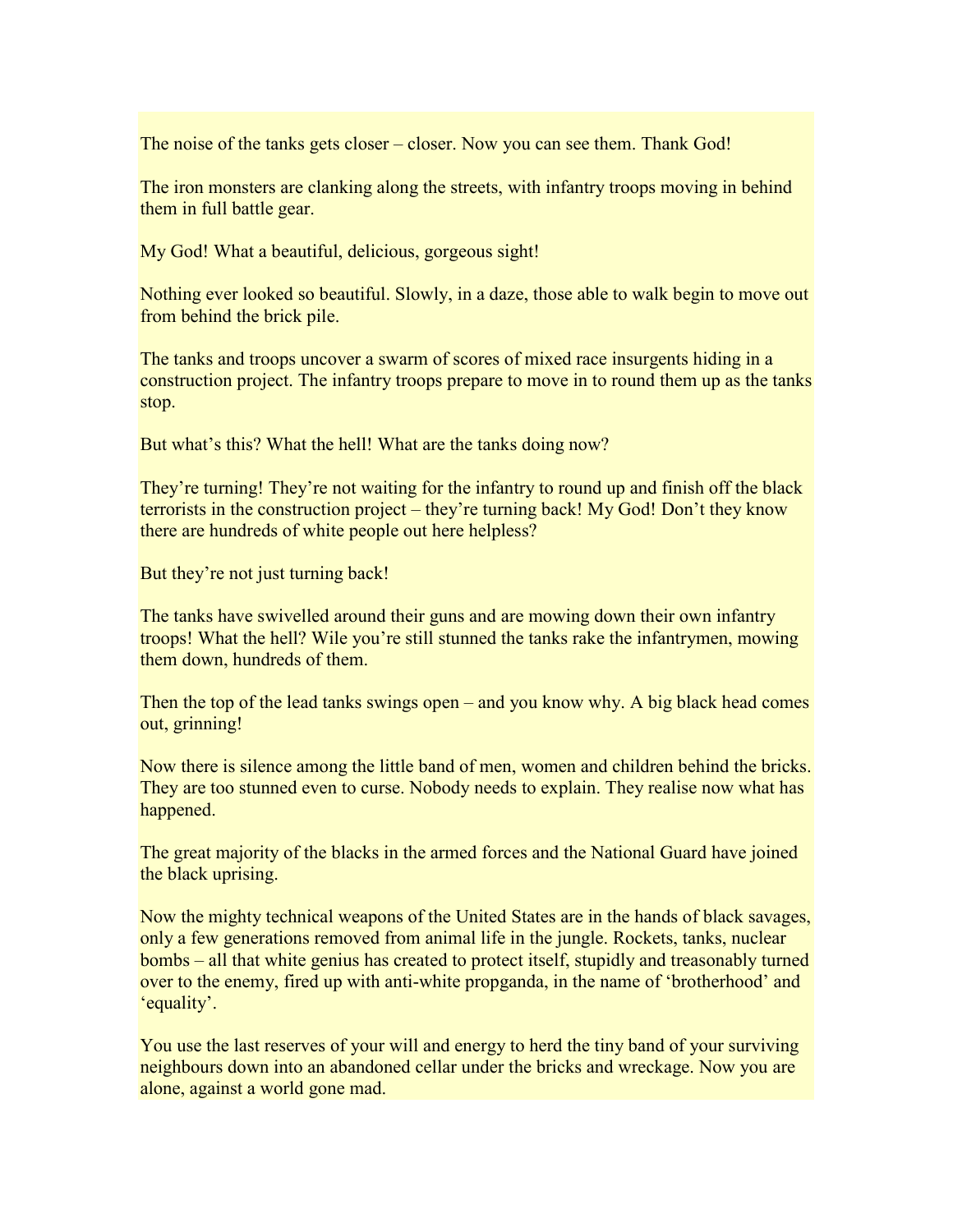No water, no food, no ammunition, no communication, no medicines! Nothing! But you aren't going to give up yet!

Maybe it's only local. Maybe the Army or the Marine Corps, or somebody will be able to get control of this revolution. If only you can hold out, maybe help will come.

Swarms of insurgents from every race under the sun, stream out of the city, drunk with whisky and blood. They are following the tanks now. Every white soldier and National Guardsman in the area is dead, many mutilated – taken by complete surprise by their own black 'comrades'.

Day dawns hot, more horrible than the night, filled with smoke and flames. Dozens of moaning wounded lie all around you, crowded down here under the rocks and bricks.

The cries for water, particularly from the kids, are endless – and heart breaking. But there is no water; you can do nothing.

About eight o'clock things have become fairly quiet in your neighbourhood. Only the crackling and snapping of the fires all around can be heard. Then you hear a wailing sobbing cry from the street.

You peek out – and see one of the Negroes you shot last night, now conscious, crawling, moaning, and crying out for help. You dare not move.

But suddenly one of the womenfolk, a woman who had been comforting and bandaging and helping the wounded and the dying all night long, dashes out from under the shelter. She runs towards the black man lying in the street and you watch with horror as she plunges a big kitchen knife, again and again and again, into the quivering black body.

You recognise her. It's Mrs Moody – the liberal. She's contributed hundreds of dollars to the ethnic minorities. She has helped them endlessly, marched in their picket lines, attended sit-ins with them and even went to Mississippi with them to help register them as voters. Now you watch her out there, finally asserting the animal wisdom God gave to her to protect her own! Last night her husband and kids were murdered. Mrs Moody is no more a liberal. Now she's a member of the great white race – a fighter! But it's too late.

At ten o'clock, you see more anti-white mobs roaming around the neighbourhood, picking over the ruins, kicking the dead, ripping the clothing off females and laughing insanely at their unspeakable atrocities.

For the whole day you manage to survive and keep the little group together. But several die, and thirst becomes unbearable for all of you.

About seven o'clock, when the summer night is still hot from the day's sunshine, you have to watch a little girl die in her mother's arms. She keeps crying for her 'Mommy,'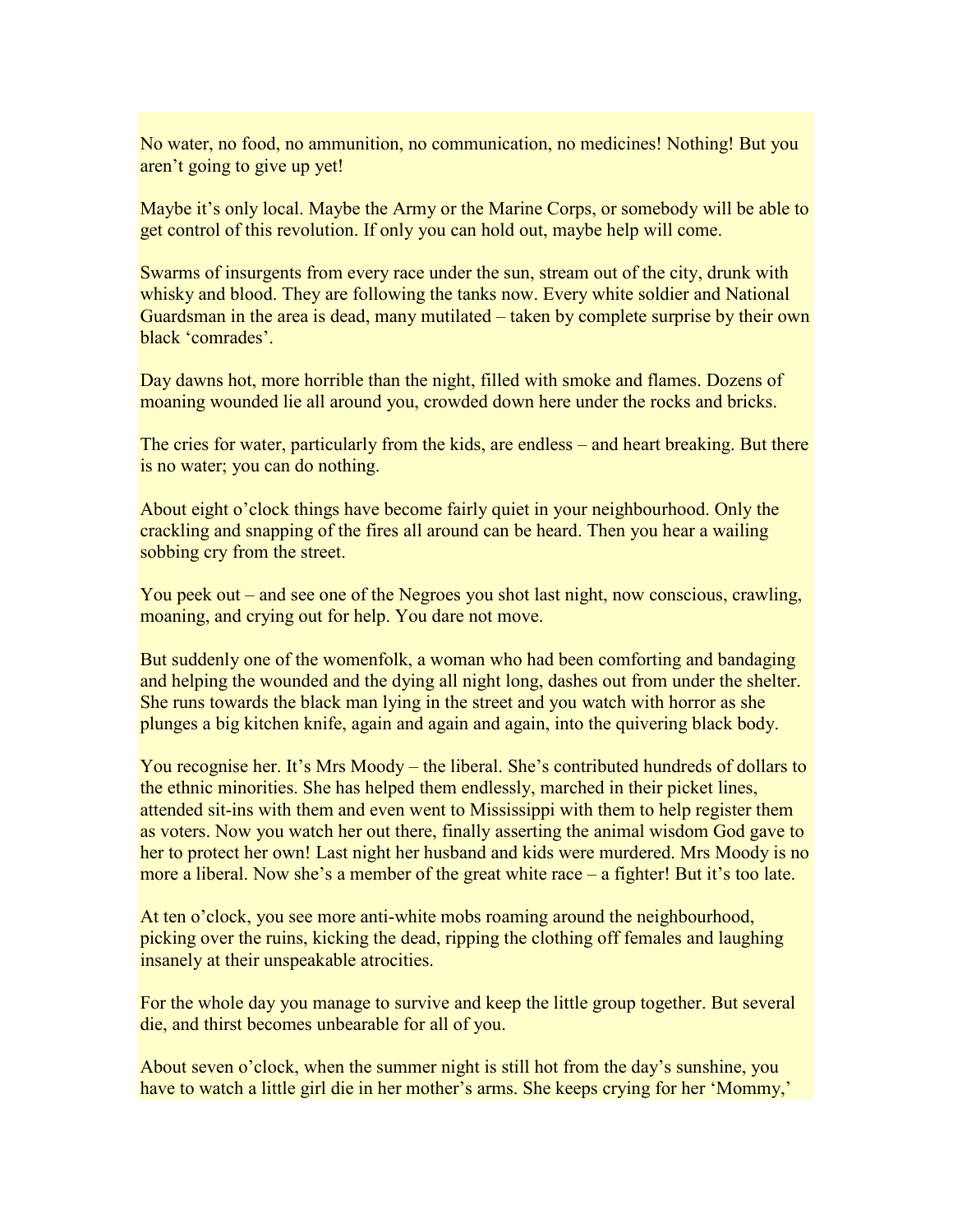and her mother keeps crooning 'Mommy's right here, darling, right here! I'm right here!' and sobbing softly, rocking the curly-haired kid back and forth, back and forth, until the little girl's head falls sideways in death.

Your eyes fill with tears and your heart fills with rage, at the idiots and political rats that brought the greatest nation on earth to this – and all in the name of 'brotherhood' and 'progress'. Progress?

At about eight you can hear a sound truck in the distance. For a long time it cruises around but you can't figure out what the message is. Then it begins to move into your neighbourhood, and you can now hear the message rasping from the loudspeakers:

"This is the new Socialist Democratic People's Government of the United States. We have overthrown the racist 'hate' government of the United States. United Nations Ambassador Alfred Goldberg has already recognised the new People's Democracy. The Armed Forces and the National Guard are now in our hands. United Nations Chinese and Cuban troops are now landing at all airports to assist the freedom-loving People's liberation army in restoring order.

Resistance is useless. Nothing can move without our permission in the entire nation. You are ordered to come out of hiding and report to the nearest registration point for movement to prepared refugee area where you will be fed and put to work. After nine o'clock tonight all those who have not checked in to registration centres will; be shot . . . This is the new Socialist Democratic People's Government of the United States. The Armed Forces and the National Guard of the United . . ." and the truck went out of the neighbourhood, playing its message of doom for the American nation, over and over again.

Your eyes blurred with tears, you watch most of the people stumble up out of the hiding place and begin to wander around looking for the 'registration points'. You have found one round to put in your .38.

You point it at your head . . . . then you notice a pretty young girl looking up at you; a silent prayer in her eyes. You hand her the pistol and stumble out of the hole before you hear the explosion.

-George Lincoln Rockwell

**Note:** The preceding is not the hysterical pipe dream of an alarmist. Those who despise the White race, Christianity, white order, and envy its privileges, plan precisely these tactics and in a myriad of ways; sometimes in isolation, these events are already taking place.

To say that 'it can't happen here' or that 'it can't happen to me' does not change the historical fact that it has happened to hundreds of peoples and nations in the past.

In defeated Germany the victorious French Armies sent in black Senegalese troops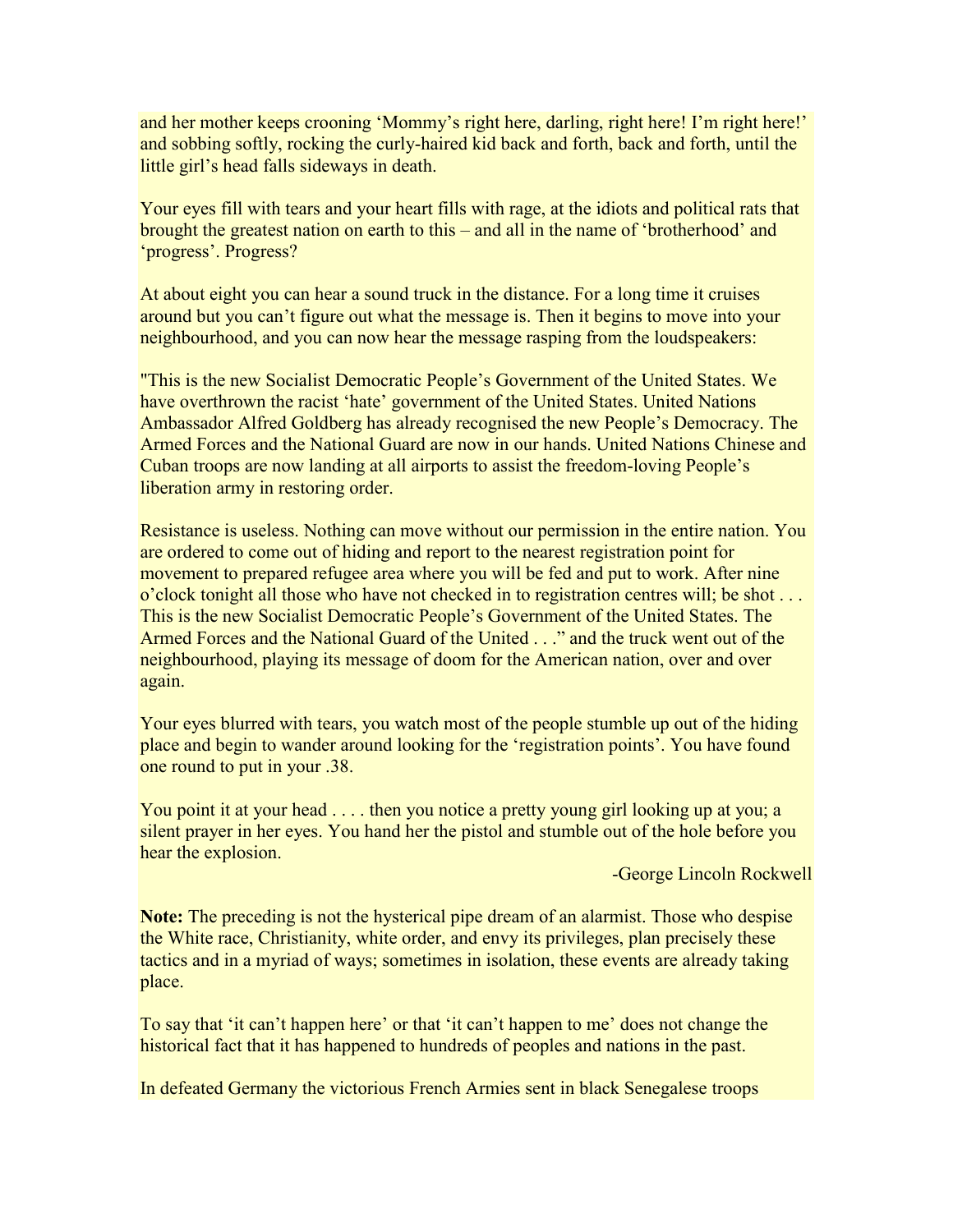specifically to demoralise, terrorise, rape and murder among the defeated population. US General Dwight Eisenhower did likewise, herding thousands of German females, even children, into subways, before ordering Negro troops down among them to do their worst. The victorious Red Army was responsible (with Winston Churchill's assistance and blessing) for the ethnic cleansing of four million German civilians in northern Germany alone.

Relatively stable former eastern bloc countries, East Germany, Poland, Czechoslovakia, Yugoslavia, Rumania etc, fell to similar revolution in just a few days. The accounts given here are now a fact of every day life in South Africa, Sierra Leone and of course Zimbabwe. These events are now recognisable in many of Europe's inner city areas and of course, the United States.

The rate of alien immigration (and the crime wave accompanying it) in northern Europe has reached such a pitch that the alarmed indigenous population has already declared open war on the intruders.

Throughout these landmasses, treacherous politicians who have organised 'Trojan Horse' immigration, aided and abetted by civil servants and palace lickspittles who organised integration, and protected by the police, have reacted brutally against dissenters.

Modern day racial revolutionary anti-white activity as described here in the United States has already been put into bloody action in other countries wherever the black population has risen against what they see as White privilege' Portuguese Angola, Haiti, The Congo, Kenya, all serve as examples. (Since then Rhodesia, South Africa, Mozambique, Tanganyika, Israel/Palestine and many others – ed).

'Nightmare' was written in the middle sixties, and many of its predictions are now coming true. The steady inter-racial and 'revolutionising' of the armed forces is certainly a reality today. Over half the American armed forces are now coloured and well over half are of non-European stock. In an increasing number of states the white population is now officially a ethnic minority, ripe for 'ethnic cleansing' by a disenfranchised embittered alien majority who have been nurtured on the belief that the White race is their enemy and owes a debt in blood.

*This Article is dedicated to the Sons and Daughters of Europe* 

*Wherever They Reside: "In the end all will be forgiven except treachery to the race."*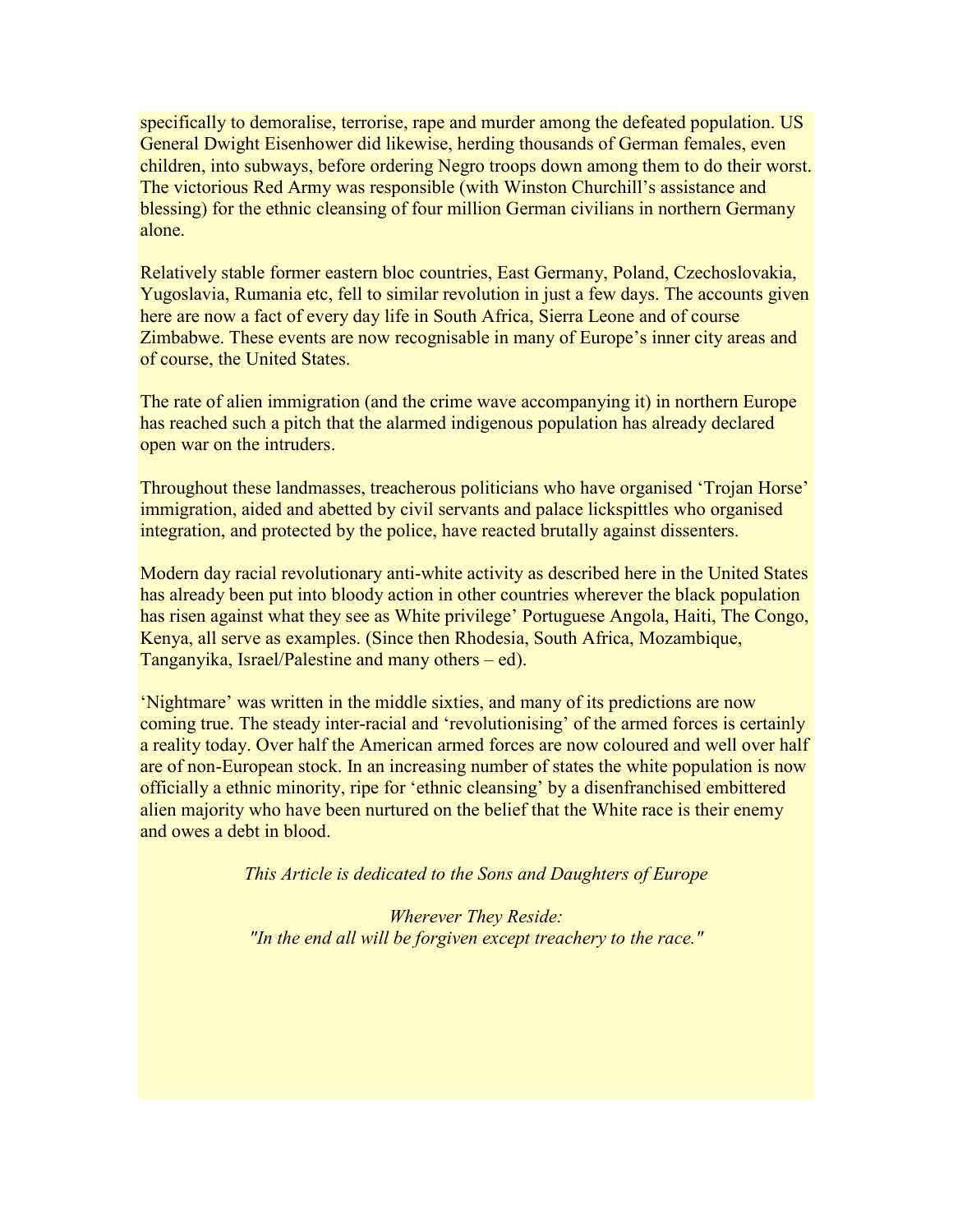## **How To Get Out Or Stay Out Of The Insane Asylum**

Copyright 1960 by George Lincoln Rockwell

<span id="page-42-0"></span>The imposing Municipal Court Room of the District of Columbia was jammed with Negroes and Negro policemen as batch after batch of the dregs of humanity were dredged up from the drunk tanks below and herded into court for their one and two minute "trials". Judge Neilson on the bench was noted for his severe sentences and harsh judgments, and my men and I sat for hours watching him mete out two and three month sentences in jail to defendants on an assembly line schedule. We were waiting for our turn to face the old judge.

It was July 6 1960, and we were all charged with "Disorderly Conduct", the same offense for which many were getting three months in jail. Our "offense" had consisted in trying to SPEAK (my own emphasis) on the Mall in D.C., as we had done successfully and peacefully for over three months. But, on July 3rd, after the riot in the court house in New York City, the Jews were HYSTERICAL WITH RAGE, (And I saw this first hand when the White Peoples Party protested against illegal Mexicans over 3 years ago for the hecklers were led by a Jew who openly said he was. The Jews demand 100% worship, and even God doesn't demand that. The Jews think they are above God or having destroyed the will to worship God to transfer that worship to them for the human instinct is to worship something higher, whether human or divine.) …. and had been calling both headquarters and the Department of National Capital Parks to threaten violence if we tried to speak again. Harold Thompson, the Director of the National Capital Parks had called on the phone to warn us that he doubted the police could protect us any longer, and sought to dissuade us from speaking any more. When this did not intimidate us, he sent us an official letter by special messenger again warning us that if we tried to speak again, the police might be unable to save us, and urging us to stop speaking, or move to a more isolated spot. He begged us at least to place all our men inside of the roped enclosure he set up around our speaking stand, instead of having them in the crowd where hey could keep the attention of the most violent Jews and prevent a mob from getting organized.

#### We had painted a huge sign saying: 'WARNING: U.S. OFFICIALS WARN US THAT CERTAIN GROUPS MAY RIOT HERE TO PREVENT US FROM SPEAKING. THEY SEEK TO CREATE DISORDER BECAUSE THEY DON'T DARE LET YOU HEAR AND JUDGE FACTS FOR YOURSELF! KEEP ORDER!"

I drilled our brave little band of men over and over in the tight discipline necessary to avoid being arrested fro "disorderly conduct" no matter how much they were provoked by the hysterical Jews. They were told not to fight unless physically attacked…. — even if spit on, as it were.

 (Who would put Jews in insane asylums for their behaviors? Nothing but bouquets and awards for them and plenty of trillions and White sex.)

The week before the riot, we had had 26 of our troopers on hand in case of attack by the Jews or Negroes, but, by some stroke of fate only 11 had been able to attend on July 3rd,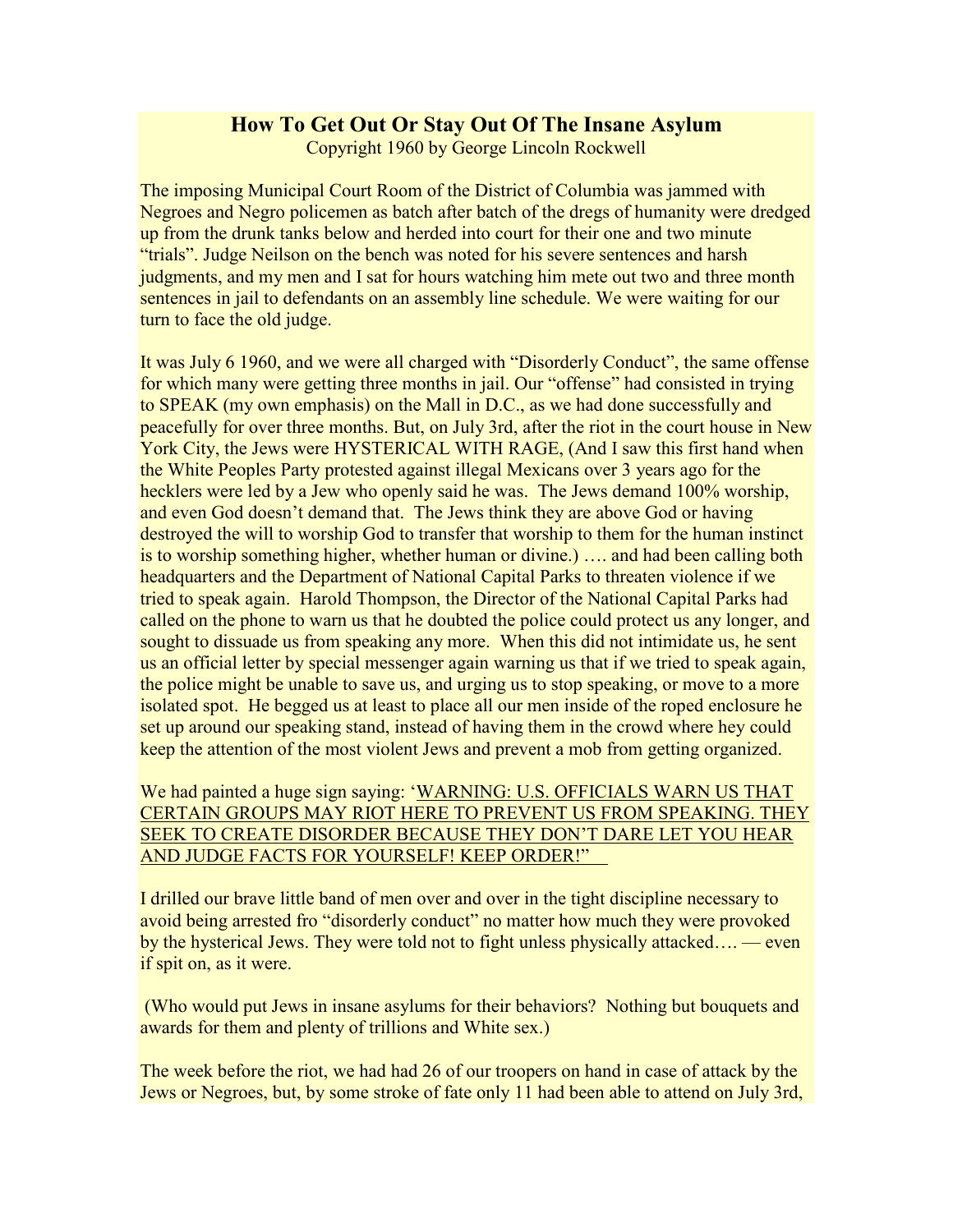and one of these was a newspaper spy who hid when the fight began and another volunteer wind-bag from Florida who ran out of the ring when the Jews struck.

We called for police again and again as we were spit on and hit with objects, but they stayed far out of operating range most f the time with folded arms. They even hid their two mounted policemen, which had previously proved most effective in stopping disorder. The horses were stationed far around the corner of the Smithsonian Museum where the Chief of the Park Police testified they could be in the "shade", — altho he admitted that there was plenty of shade within a few yards of the howling mob.

Finally, when the Jews had worked themselves into a sufficient frenzy to be brave enough for two-hundred and fifty of them to attack our 11, they burst through the ropes and we had to fight desperately to survive. The spy fell to the ground and cowered with his head covered by his arms, and the Florida wind-bag set off for home and we haven't seen or heard from him since. Nevertheless, the 9 of us gave the Jews plenty to remember before plainclothesmen broke up the fight, and the Jews have not attacked us since.

Now I stood in Court, charged with "Disorderly Conduct," and prepared with plenty of evidence to show WHO promoted the disorder and certain of acquittal. But before I could begin my defense, got one of the heaviest shocks of my life, although as our friends will k now, I have been expecting what happened. but I was so wrapped up in righteous indignation at the charges and my facts and arguments that it very nearly caused me to lose my composure when the prosecutor stepped up and said, "Your Honor, I believe I have a prima facie showing here that this defendant may not be of sound mind and may not be competent to stand trial. Under the Federal Rules of Criminal procedure and the District Code, I move that he be committed to the Psychiatric Ward of DC General Hospital for a period of 30 days for observations"!!!!!!!! (So here the Jews attack the 11 White people with 250 hysterical Jews, and the law, government and media and \$\$\$\$\$\$\$\$\$\$\$\$\$ backing them up instead of guns and bombs which they now have.)

The murmur of joy from the horde of Jews and the ADL, who had filled up the Court Room was audible. I realized immediately that, with no knowledge of the rules of procedure in insanity proceedings, I would never stand a chance against whatever devilish plans the ADL had cooked up with the prosecutor. In addition, I had had no opportunity to prepare any defense whatever, so I asked the Court for a lawyer and a continuance to get my balance and prepare a fight.

Since it was clearly my privilege to have an attorney in such serious proceedings, (my son Mikey was denied an attorney when my husband spent the \$1,500.00 I gave him when Mikey was arrested in 1991 or so and my husband demanded the judge to sentence my son without an attorney even from the state. The judge complied and Mikey was imprisoned for stealing a CD, his first offense, and all the others in the car went off scot free. Surely my son faced the same thing as this man will describe.)…. the Court granted my request, and gave me a man who was an experienced police-court lawyer, but who naturally had little knowledge of the kind of political battle involved and little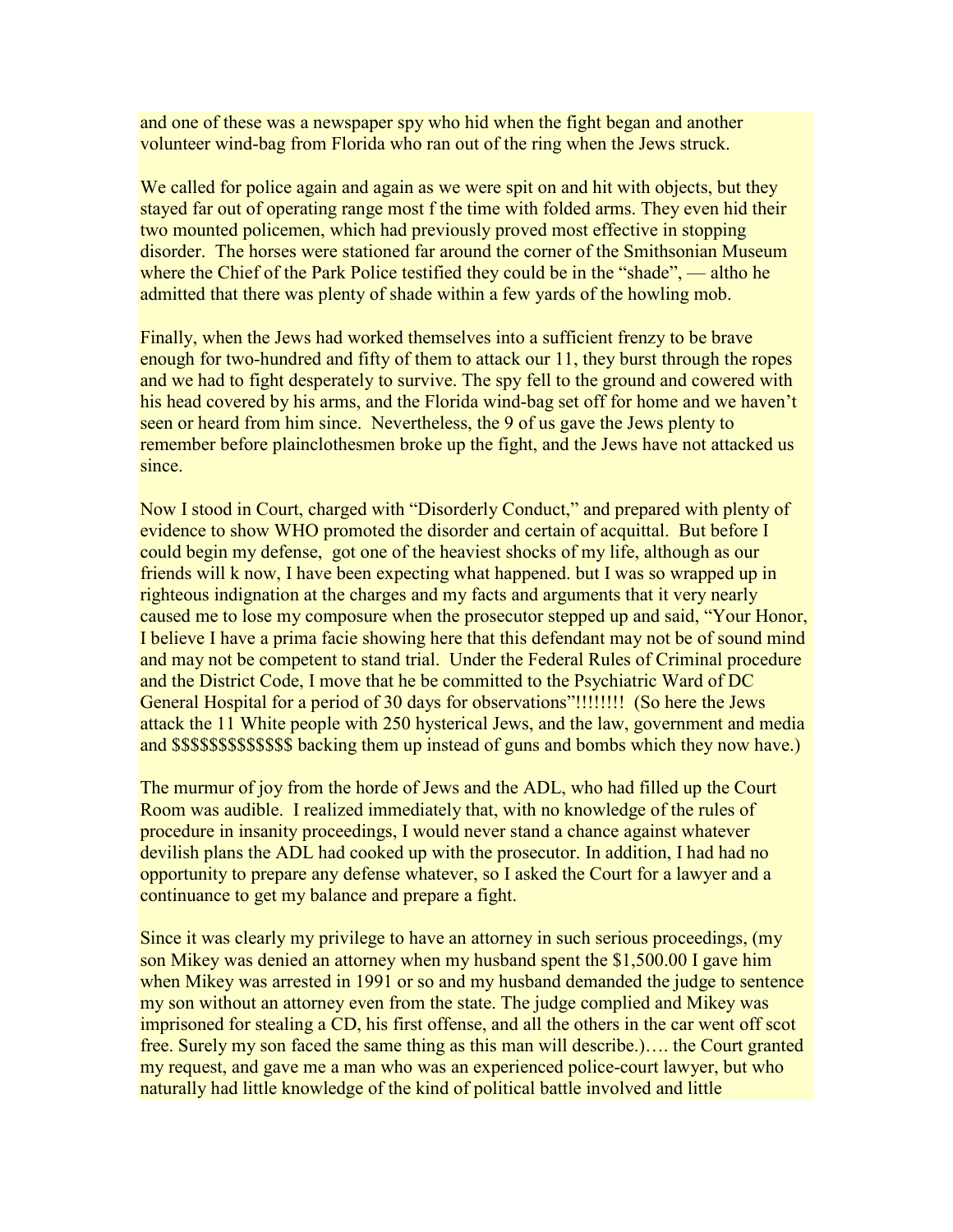imagination. Most of his practice consisted of drunk, disorderly and petty police-court cases, but he was honest and turned to with a will to help all he could.

We got a three week continuance and permission to hire our own psychiatrists to establish my sanity and competence.

Then we tried to find two Gentile psychiatrists to examine me, — and learned once again why the WHITE MAN IS BEING DRIVEN OUT OF EXISTENCE. Because of greed or cowardice or both, NOT A SINGLE PSYCHIATRIST IN THE AREA WOULD EXAMINE ME AND TESTIFY!! Finally, I found one Irishman who would examine me and who gave me a letter as to my sanity, but that was not acceptable in Court, of course. Nevertheless, it was the best we could get, so we paid him, and got the letter.

In the meantime we had been speaking regularly, even though the Interior Department had forbidden us to use our platform, loud-speaker, banners, etc.– and had even withdrawn the protective ropes and moved us to an undesirable area in D.C. which is deserted on Sundays. The Jews, who had imagined that the trial hanging over us, and the withdrawal of everything except a piece of deserted ground to speak on, we would fold up and quit, — were more hysterical than ever when we continued to speak. Even in the new place, we drew substantial crowds and lots of applause as we drove home the treason and subversion of the Jewish traitors. (And yes they were and are and will be if we stay on this path.)

So these apostles of "free speech," again arrived in force and determined to cause a riot. This time I was familiar with their tactics, and the "hands-off" attitude of the Park Police, so I had instructed my men, on command, to surround the worst Jew inciters and shout back at them. Since the police evidently considered it the right of the Jews to scream and howl, they could not, I reasoned, deny us the right to scream back. And we had learned by experience that the Jews lose a lot of their steam when confronted with a dose of their own medicine, especially from good sized men who are not afraid of them.

When the riot-provokers began their antics, I ordered out the first two squads with folded arms. As they went forward, so did the Police — and arrested everyone of us, even the man who had done nothing from the beginning but HOLD THE AMERICAN FLAG!!!!! ( love his many explanation points as punctuation. I think if he could scream his emotions from the grave this is it.) A huge Negro policeman shoved us brutally into the patrol wagon and packed us off to the ugly cells at the first precinct.

As a result, before we had had a chance to find a psychiatrist and get a report on sanity, I found myself once again facing Judge Neilson. I could have forfeited "collateral" and avoided it, but as a matter of principle, we must establish our right to speak WITHOUT BEING CONVICTED FOR DISORDERLY CONDUCT EACH TIME, so I chose to face him again, come what may.

And come it did. Again the prosecutor brought up his charges of incompetence and insanity, and this time I could not get the Court to wait for my own psychiatrists. He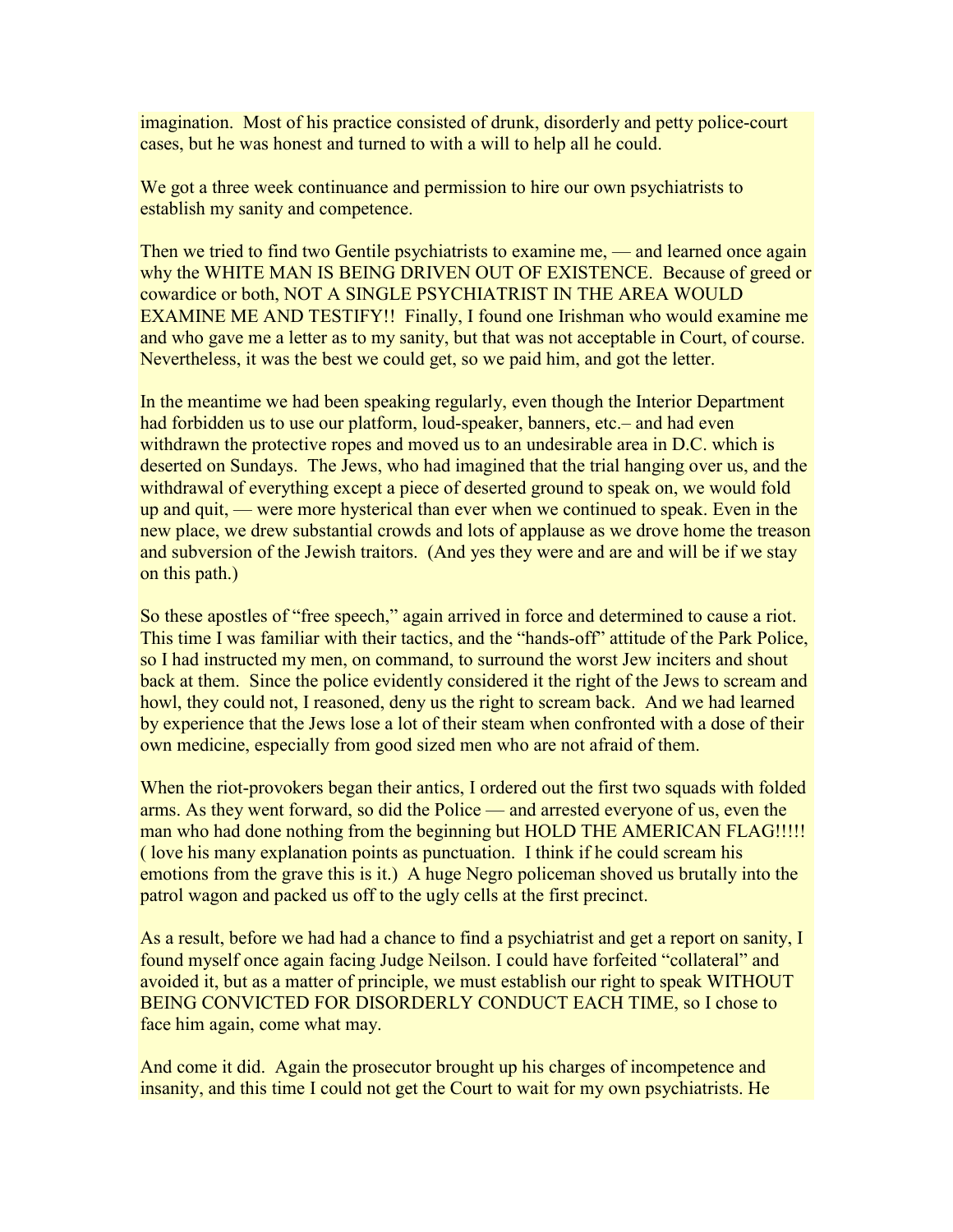presented three witnesses. One was a photographer who had been at our headquarters. He testified to the signs we have up telling about the Jews, etc. but admitted on crossexamination he considered me thoroughly competent. Another was a man who had joined us last year to write a psychology paper. He acted most ashamed, as he had since learned how right we are, and did the prosecutor little good. Under cross examination, he too admitted he believed I was sane and able to stand trial.

But then the prosecutor brought out the inevitable Jew.

Dr. Shultz, the head of the D.C. General Hospital, took the stand and showed dozens of photostats of cartoons I had done for the college humor magazine "Sir Brown," TWENTY YEARS AGO AT BROWN UNIVERSITY. Since then I had fought two wars for my Country, risen from enlisted ranks to Commander in the Navy, commanded three Navy squadrons, established two successful businesses and a currently successful national magazine, "U.S. Lady", — and never been accused of being "sick". The photostats were kindly donated to the prosecutor by the Anti Defamation League of B'Nai B'Rith, — the inevitable Jew! Dr. Shultz also had some of our Party Literature, and he testified he read it and it showed that I was "very probably very 'sick' ", – "Paranoid"! Such hatred of "nice people" (ie: Communist Jews) was evidence, he testified, that I was probably very dangerous! (There is a good bit of grim humor in that. To traitors I AM dangerous.)

Under cross-examination, the great Doctor admitted he had never even seen me before in his life and didn't even know if the stuff given the prosecutor by the ADL was my work!!!!!

But this seemed like a nice way to put an end to the Jewish pressure and agitation which was and is drivign the public officials of D.C. to injustice and even perjury in some cases. So the Judge ruled that I must be dragged off and locked up with the lunatics for a month to see if I could "understand the charges against me and assist my lawyer in my defense"!!!

For citizens who have never experienced the more brutal side of the law, it is something of a shock to discover how quickly the decorum the genteel atmosphere of the Courtroom shifts to the naked force of the prison once the judge orders a commitment. As it becomes apparent that the verdict will be "guilty," three or four husky "marshalls" slide in behind you, and, at the last word, hook a hammy hand in your belt and growl "let's go"! You are lucky to hand your papers, etc., to a friend beside you before you are shoved out the side door and behind bars in a big cage which usually contains a herd of wretched looking criminals, mostly black, shuffling around, vomiting and spitting on the floor and all explaining how they were railroaded.

Back into the filthy tank I went with the human scum, mostly black, until the patrol wagon came to trundle a load of us off to the jail and the insane ward. Those who have never ridden in a patrol wagon on a broiling summer day with a load of unwashed blacks will not be able to imagine the peculiar nature of this refined torture. There are only four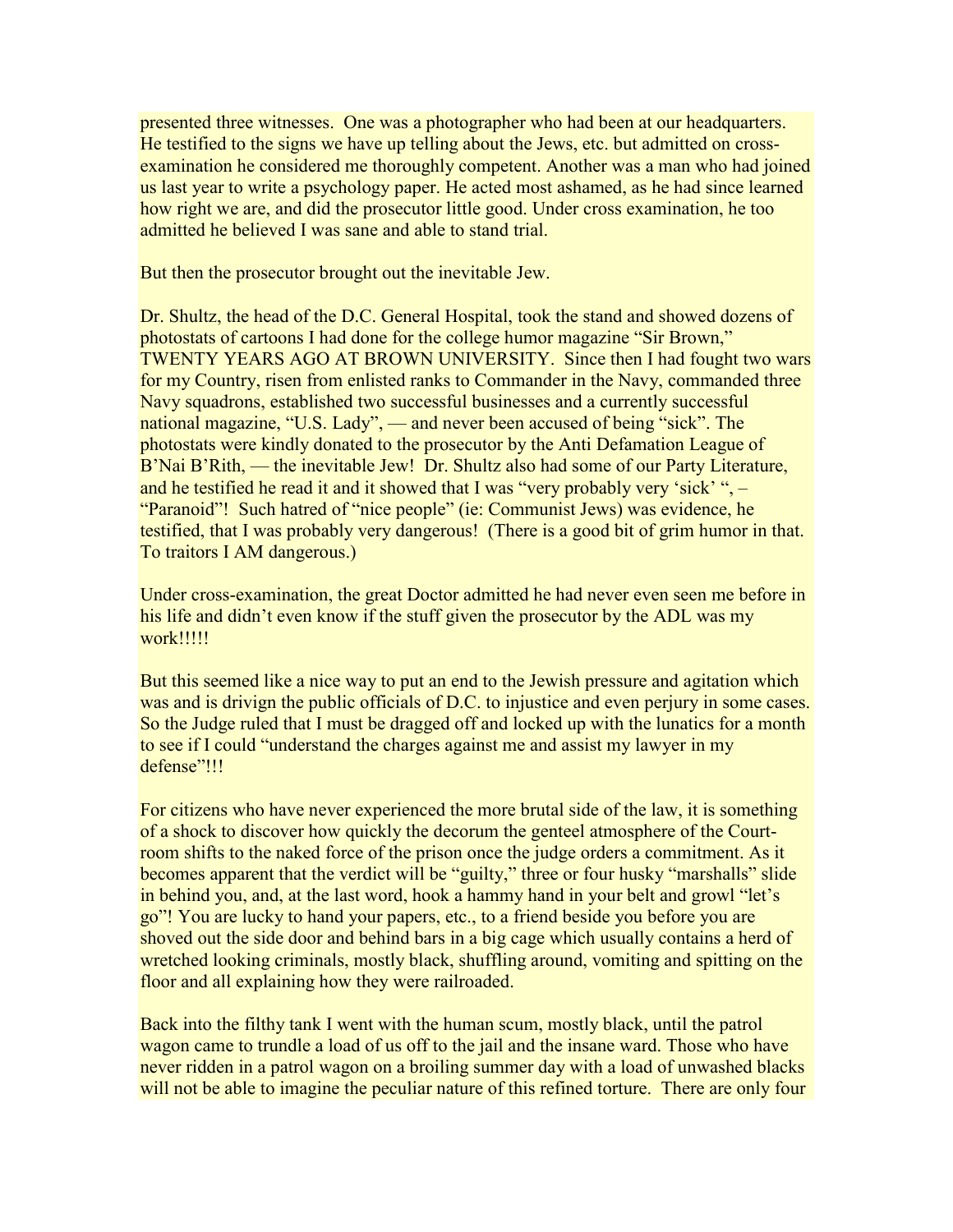little slits for air in the black wagon, which absorbs heat far worse than an ordinary auto in the hot sun, and it reaches well up above a hundred in only minutes. Jammed in with the reeking blacks for even a few moments is an olfactory experience never to be forgotten, to say nothing of the unbearable heat. And there is no rush to get the trip over. There are interminable waits for papers, for shifting prisoners, etc, so that the trip lasted a good hour, at the end of which even my socks were soaked with sweat and I feared I was permanently flavored with the stench of unwashed black bodies.

Finally, however, I was taken, under double guard to one of what they call the "units" at the D.C. General Hospital. After a check-in, in which even my wedding ring which has never been off was impounded, I was handed over to two Negroes and ordered to strip. My clothes were locked up, I was given a shower, and ordered to put on a degrading set of "safe" pajamas which could not be used for suicide, etc.

Then I was ushered out to the corridor and greeted by what the seedy looking herd of inmates told me was the "welcoming-committee". This group consisted of alcoholics and dope addicts, black and white, who had been locked up there for long enough to regain some composure, and who sought sincerely to ease the shock for the newcomers like myself. But there was no easing it for me. These people were so obviously nuts or seedy or horrible that it only seved to double the impression on me of being locked up in a madhouse. One had only one tooth and insisted on keeping a grisly smile on his pockmarked face. Another, a dope-fiend, had runny eyes and nose, and clammy wet hands which made me cringe as we shook hands.

After welcoming, I was led to my "room," with a seeing eye at the top and an eternal light. Everything is done by the personnel there to pretend that the place is just like home, — but no amount of make-believe can hide the nuts and the locks on the doors. EVERY door is locked everywhere, everytime you go anyplace, –even the door to the place where they keep your toothbrushes. etc.

In all fairness, I must admit that some of the negro guards were kind and understanding, and to these I'm very grateful. I was entirely at the mercy of and in the power of Negro guards, attendants, doctors and nurses. (You will find that when I protested with the White Peoples Party against illegal Mexicans we were surrounded by all non-White police, SWAT teams, etc. We were at their mercy. You will also find that as we get older when we go into nursing homes there will be all non-White people taking care of us with Jewish heads to dictate to them our destiny!!!!!)

A white face was rare.

But as might be expected, some of the guards and attendants took extreme advantage of their monstrous power over a white man, and did what they could to make life miserable. With my picture appearing on TV often in the day room, these sadists took especial delight in demonstrating their dictatorship over me. (The Jews are dictators over us and have thus made the other races dictators over us also.)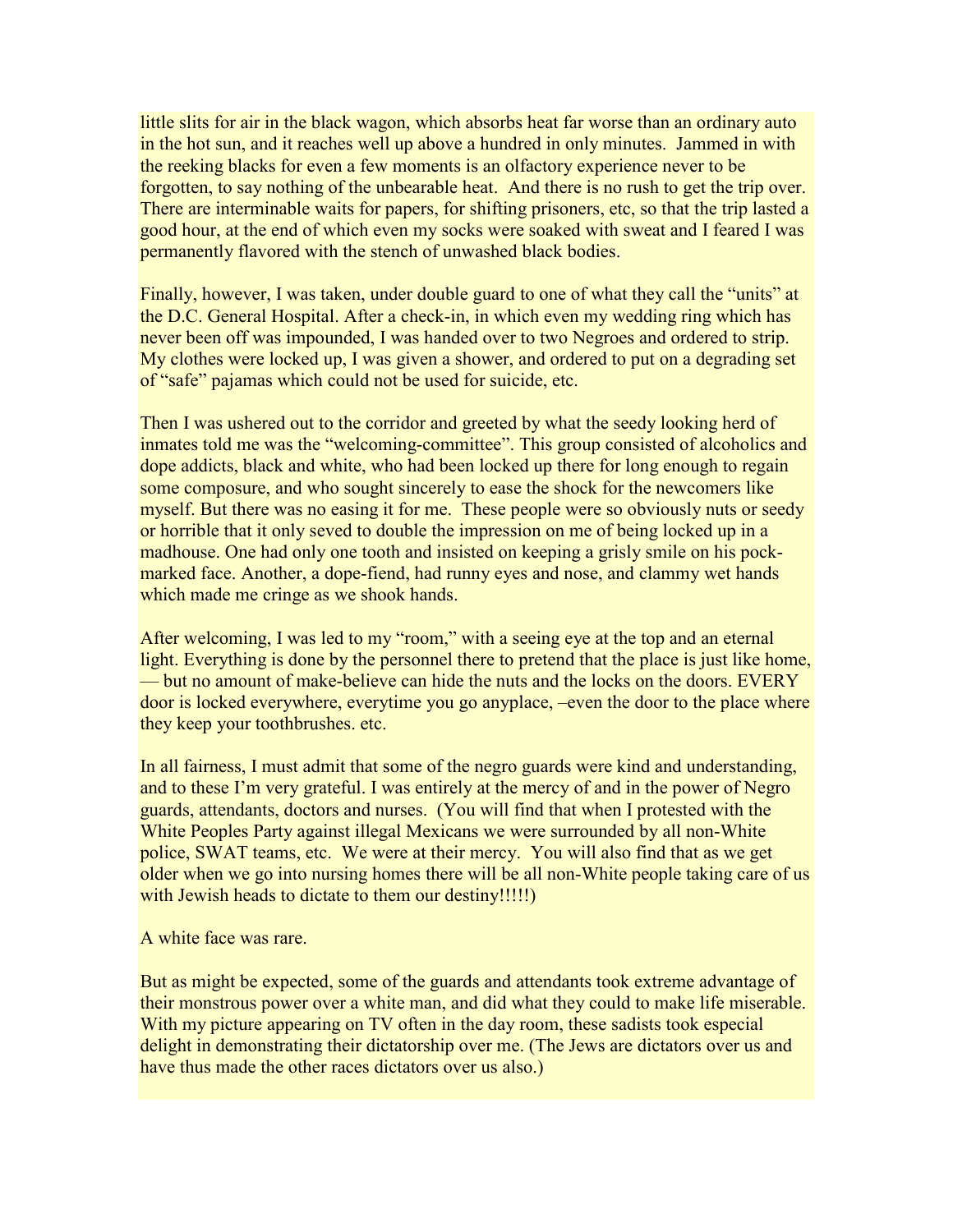Shining their infernal lights in my eyes all night was one of their tricks, making me take a shower in the middle of the night, locking my little barred window on unbearably hot nights, and giving arbitrary orders leading to my discomfort all day were some of the other methods used by these boss negroes.

In the meantime, my brave lads were out everywhere picketing and agitating for my release, even though many of them were convinced that I was a goner, and they might follow me. But they kept the light of publicity on the case, which is the oly thing preventing the Jews from eliminating me by open and brutal direct bribery, legal skullduggery and even violence.

My own thoughts were often tinged with terror as I lay in my bare cell at night. It had been so easy for Schultz to railroad me this fair; – it would be even easier for them, now that I was in Shultz's own hospital, to "discover" that I was crazier than a bedbug, and lock me up without communication for life. (Surely the Jewish doctor would have done that to me if I ever told of his criminal rape.) I was even more worried about the possibilities of frontal lobotomy, — where the thinking part of the mind is neatly severed from the brain by a simple operation, or injections which would make me appear genuinely insane at any hearings. It would be SO easy it seemed.

But, as I thought and pondered the possibilities, I came to the conclusion to which proved to be true that, while the Jews do indeed have a conspiracy going, — it is not TOTAL. They can't possibly have everybody in on it, — else it would soon be no conspiracy; everybody would know all about it. The conspirators are forced to rely on a few key Jews, a few stupid or scared shabez-goy who will do what they are told for money or because of fear, a larger group of brainwashed boobs who imagine themselves "progressive" and "enlightened" because they "understand" the twaddle put out by the "liberals' as deep thought. This whole apparatus works as well as it does mostly because of the ignorance, fear and cowardice of those who discover the truth about it.

The top Jews who operate the terror and tyranny machine can survive and manipulate us exactly as the lion tamer can manipulate a cage-ful of deadly lions and tigers because the animals are too stupid and afraid of the silly crack of his whip and his chair to see the situation as it is and use this enormous power they have but are afraid to use.

That I was not insane, nobody had any doubt. But proving my sanity under the circumstances was a terrifying prospect. Psychiatry is NOTORIOUSLY JEWISH, and it is so steeped in its own involuted concepts that anyone who "differs" in our regimented society is, by their definition, NUTS. Since Negroes and Jews are obviously so lovable and valuable, failure to perceive and appreciate and worship the superior qualities of these marvels of Nature, is ipso facto evidence that the subject is a lunatic. And here I was, not only a man who professed a dislike of many jews and a refusal to mix socially with Negroes, but who openly and scientifically planned to put large number of Jewish traitors in gas chambers, and get millions of Negroes to go back to their African home! What chance had I to convince Dr. Shultz's herd of psychiatrist, whose jobs depended on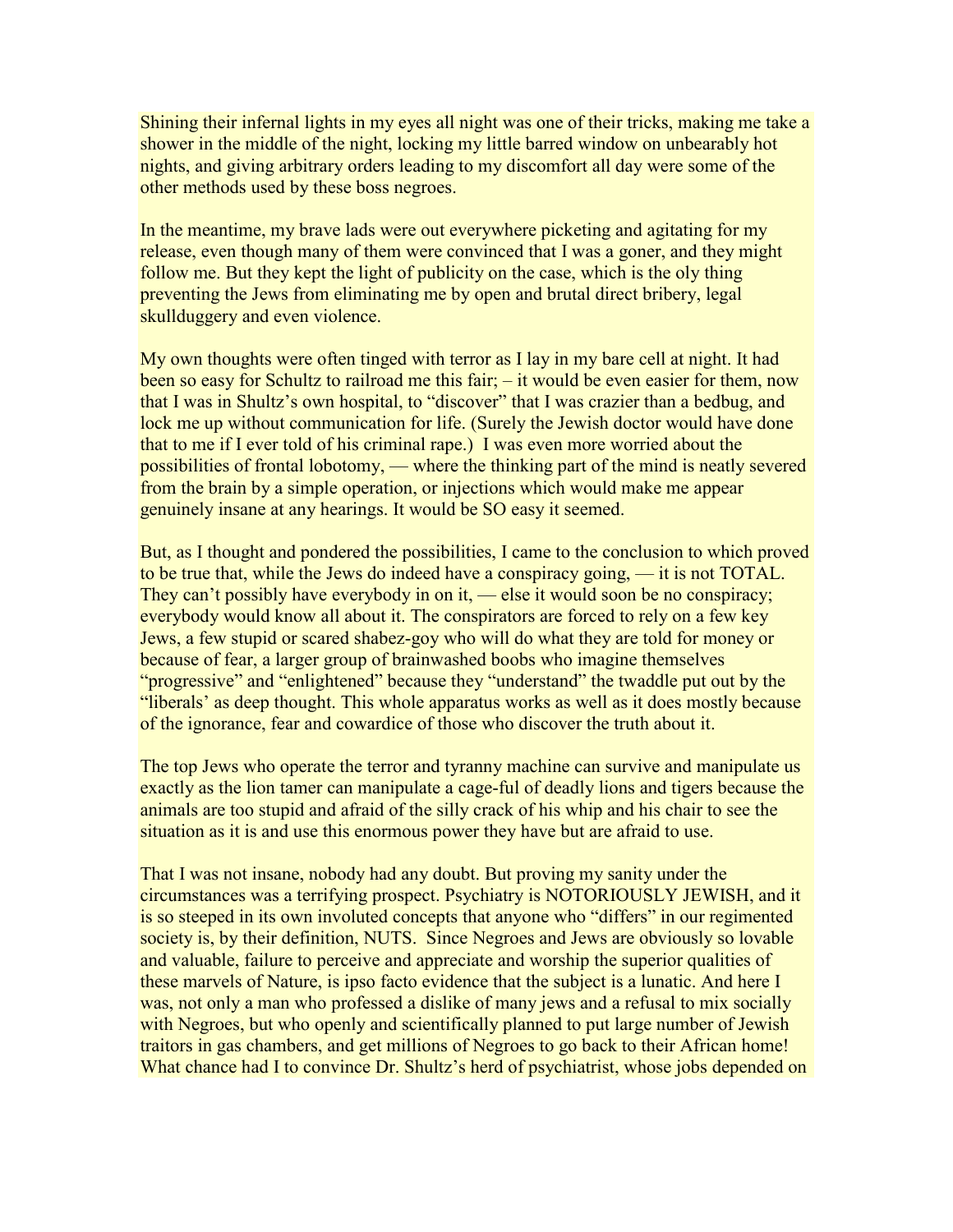the man who had already committed himself to the proposition that I was "probably insane"? And what of Shultz himself?

The prospects wee anything but bright. I am ashamed to have to admit that they were so bad, in fact, that two of my lads, men who had stuck with me through all sorts of fights and threats and jail cells now decided that the fight was over and ran off. One even went as far as Oregon, imaginign that the whoel Party would soon be in padded cells. (And that holds true until today for those who want to be of help to the White race "only.")

But I was convinced that I would not only get out of that hell-hole, but that history has come to the point where evil has reached its zenith, and our rise and triumph is as inevitable as the rise of the sun after the dark of the night. (This was 50 years and nothing has changed, Jews have gotten more powerful and have taken away the Whites power and \$\$\$, wives and children.)

To make things more difficult, however, my court-appointed lawyer came to see me and whispered that he was convinced of the most monstrous plot to railroad me for life, and that my only hope lay in refusing to talk to ANYBODY, especially psychiatrists. mr. Parker, the lawyer, had never heard o any of the facts of the Jewish conspiracy, but his short introduction to Jewish pressure, threats and tactics when he was handed my case convinced him that I was practically a goner. When I first mentioned the way the Jews work, he scoffed, but soon got panicky when he discovered that I had put it mildly. The pressure they bring on everybody and everything to get what they want in the most brutal way IS frightening the first time ne is exposed to it.

But I was locked up and helpless under Dr. Shultz, and my only hope lay in THINKING my way out of the mess.

I had already discovered, in my battle to expose the Jewish traitors politically, that the conspiracy is not total, — that only a very few top people were in on the illegal aims and plan, and these depend on fear, stupidity and brilliant tactics to achieve their goals in what always must appear to be legal ways.

The major weapon against this hard core of plotters is publicity, which I had already achieved with more than satisfying results. They can't slide one into a dungeon or padded cell quietly when you succeed in becoming sufficiently notorious and well-known.

And the other weapon I discovered and perfected in that mental lock-up is the technique of dividing the top plotters from their tools.

Here is the secret which is worth life itself to my fellow battlers for America and the White Race when the enemy attempts to lock-you up and shut you up as a lunatic: MOST OF THE PEOPLE YOU FACE WILL BE SINCERE EVEN IF MISGUIDED. The Jews cannot afford to let everybody in on what they are trying to do, and they depend on brainwashing tools to do their dirty-work. The tools imagine they are full of "modern"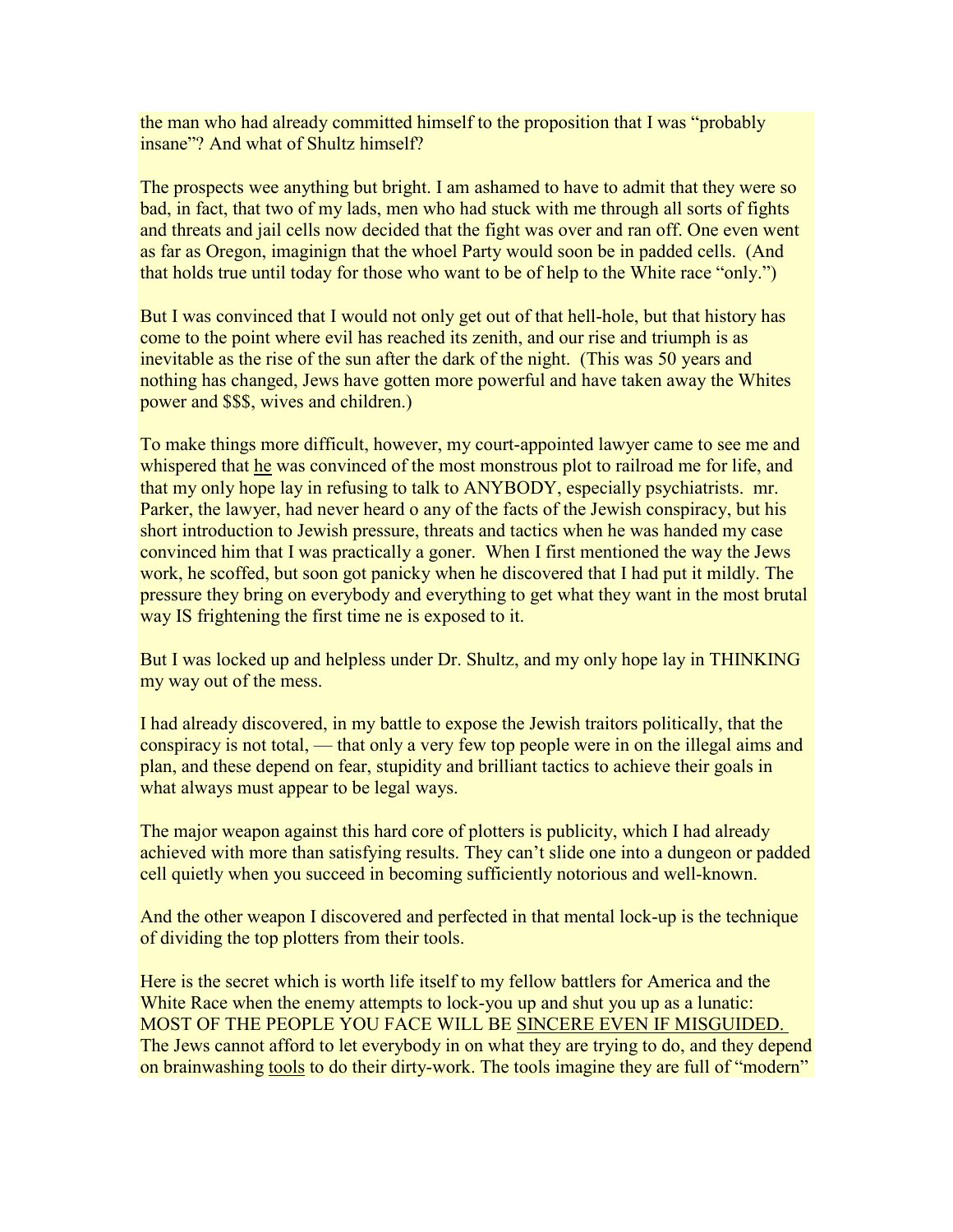"progressive" ideas, etc, and SINCERELY accomplish exactly what the Jews want done for their own filthy purposes.

For instance, it is the Jews themselves who are, as a whole group, paranoiac. The major symptoms of paranoia are Delusions of Grandeur and Delusions of Persecution. For four thousand years these Jews have been ranting that they are "God's CHOSEN people", — a delusion which would get a single individual committed in a minute if it were not made the fetish of a whole "religion," — and, at the same time, we are endlessly reminded, with a pitiful wails, that "Jews are persecuted," – they are always "innocent scapegoats," anti-Semitism is "hate\_, — etc etc. These are clear-cut and inescapable proofs of paranoiac tendencies, — but the mad ones have developed a whole science, –psychiatry– to convince the world that anybody who discovers and reports this simple fact is a "paranoiac" who imagines there is a Jewish Plot. This is one of the key tenets of the Jew Freud's ideas, along with the typical Jewish preoccupation with sex, as clearly shown in the Talmud on page after filthy page.

Knowing this, we know that the psychiatrist, when he gets hold of you, is going to be looking for these "delusions of grandeur" and "delusions of persecutions." He is going to be waiting like a cat at a rat's hole for you to come out with the slightest hint that YOU, (instead of the Jews) are chosen to fulfill an historical mission such as preserving the White Race, and the concomitant proposition that the Jews are "persecuting" you for trying to expose them. It makes no difference if the White Race IS being driven out of existence so far as it is the power of a group of Jews, and that you MUST fight to defend yourself from the terroristic machinations of these "chosen" apostles of tolerance and brotherhood. Facts have nothing to do with the situation. Any attempt to convince the psychiatrist who is steeped in Jewish thinking will only snap the last lock on your padded cell.

But, at the same time, the psychiatrist, if he is not a Jew himself, is still human and subject to manipulation.

Knowing the rules of his game, if you have self-control and plenty of courage, you can BEAT him at it and win his OK.

The first rule is to COOPERATE! — Instead of obeying my lawyer, (who also is taught in Jewish schools) who said not to talk at all, I volunteered to be a social worker in my cell-block for the insane blacks in need of therapy. I drew pictures for them, wrote letters for them, and talked to them, although their "conversation" was enough to send one halfway up the wall in some cases. They are looking for ANTI-SOCIAL BEHAVIOR, any indication that you can't "get along." So repugnant as it may be, be friendly, popular with the coons, and make yourself liked by one and all including the guards. Above all, don't get into a fight no matter what the provocation from the idiots, lunatics or guards. Any violence, and they can honestly testify that you "fight" are "dangerous" and must be committed.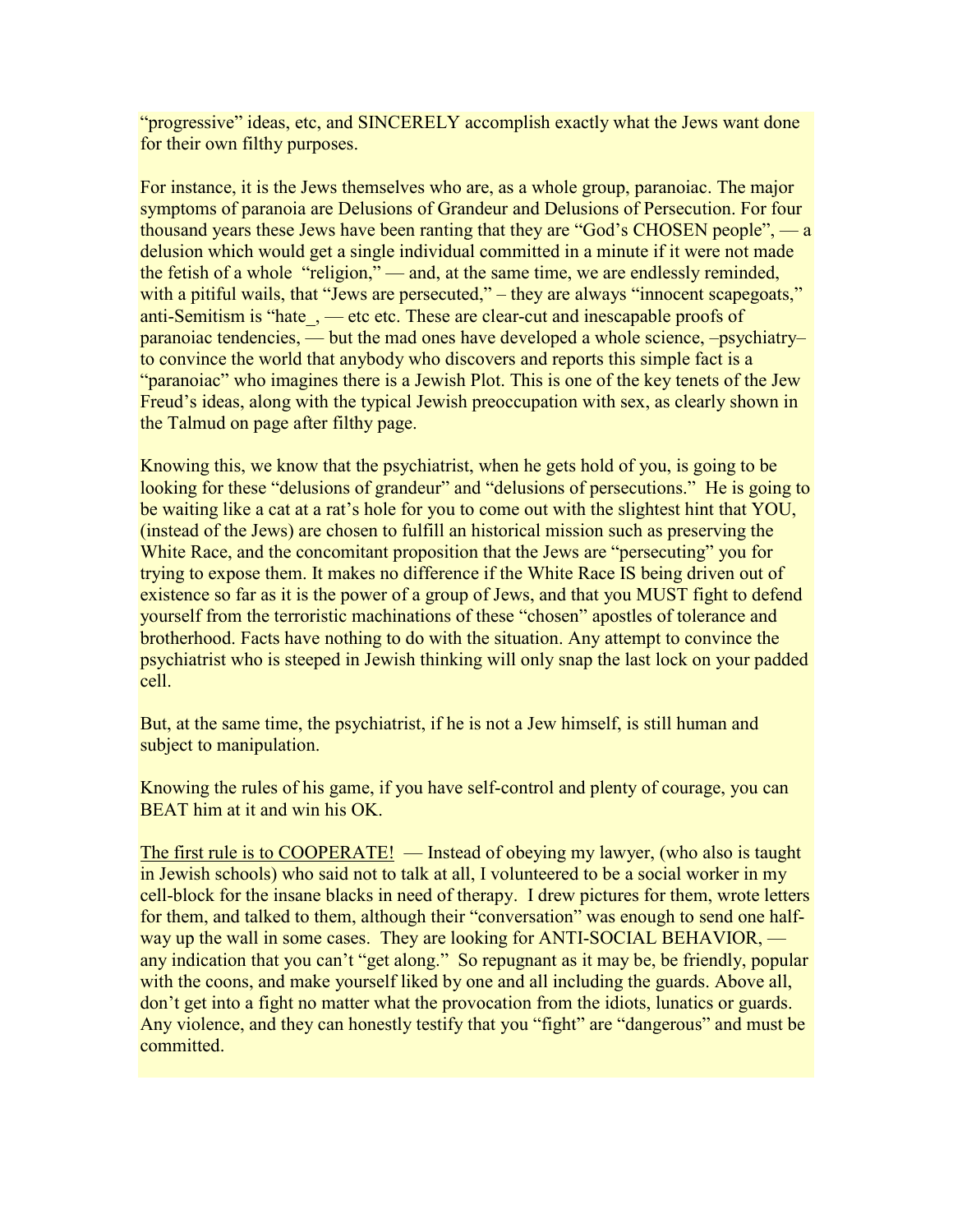The second rule is to be HONEST! When they sit you down with their little pads and tests and tricks, do not be afraid. They will be looking for NEGATIVE attitudes and fear itself. Take it easy and attack the tasks they give you with good will and a determination to accomplish them well and quickly. If they ask you what you see in their ink blots and smears, gear yourself to see POSITIVE things and pleasant things, — and then tell them honestly. You will see in the blots what you are SET to look for, just as a woman notices another woman's dress while a man doesn't even see it, an artist sees the painting and skill of the artist in an advertisement which a layman never notices, and an architect sees principles, details and ideas in a building which may simply be a public comfort station to the ordinary person. Do not see blood, bodies, wreckage, etc, but SET yourself to honestly see birds with handsome plumage, perhaps Japanese dancers with flowing robes, etc. If you do not thus set yourself, the gruesome atmosphere of the asylum, the guards, doctors etc will cause you to give DISHONEST reactions of doom and death, which will only drive you further into the horrors of the mental lock-up.

The third rule is to realize that, bad as is the Jewish conspiracy, it is NOT all-powerful, and it is NOT total. No matter how much more Jews cause us to feel like disliking all of them, there ARE "good Jews," honest men who hate the conspiracy which is going on as much as we do. I owe a lot to a Jewish psychiatrist from another hospital who volunteered to come over to DC General and examine me in spite of the pressure to rush me permanently and forever into the lunatic lock-up. I trusted this man, talked freely and honestly to him, and CONVINCED HIM I WAS ON THE LEVEL AND AS SANE AS HE WAS, EVEN THOUGH OUR POLITICS WERE 100% OPPOSITE!! It was a long chance, but it paid off. He reasoned correctly that if I really were a paranoid nut, I would be totally hostile to a Jew who looked and talked like a Jew, regardless of my objective determination that he was not part of the undeniable plot to railroad me. When this Jewy – looking Jew asked me even the most embarrassing questions, I literally shocked him by telling the TRUTH without reservations In spite of himself this Jew got to LIKE ME, — AND WENT OUT AND WROTE UP AN AFFIDAVIT that I was of sound mind and capable of standing trial. he along with another volunteer psychiatrist from St. Elizabeth's was on hand to Habeus Corpus proceedings ready to stick his neck out for me, and which would have gotten me out if I had not gotten myself out first by winning over the staff of the hospital, particularly the psychiatrist directly in charge of my lock-up or "unit."

Dr. Shultz was head of the whole hospital and the man who got me locked up sightunseen by telling the court I was "probably insane." Under him was a liberal lady psychiatrist who was head of psychiatry. There was NO question of their position in the railroading scheme. And the Jews were sure that with the head of the hospital and the head of psychiatry determined to "get" me, I as a gone r.

But even all this power won't work if you keep your head and remember that not too many people can be in on a plot, or it gives itself away.

If you are ever seized and locked up as a "nut" as I as, remember that the vast majority of the people you will meet are NOT in on the deal, and will try honestly to do their jobs as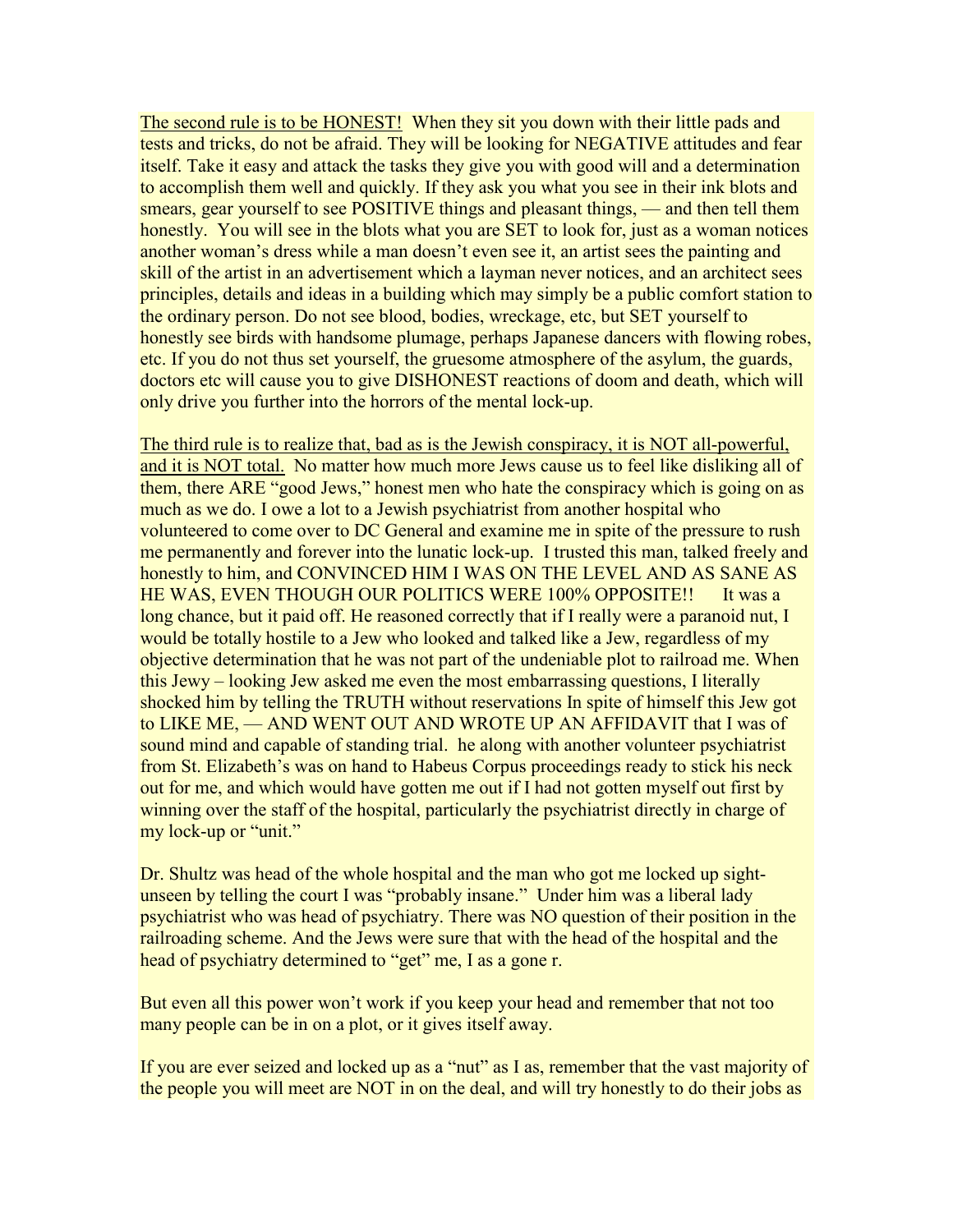the do with the thousands of other inmates they see all the time. It is impossible for the schemers to take them all into their confidence and get them all to help "railroad" you. They depend on power and influence at the TOP to overwhelm all opposition.

Your job is to mobilize the entire body underneath in outrage at your incarceration and the plotters at the top are helpless. Not all our courts, except possibly in New York in Jewish Courts, are dishonest, and the villains know that you can summon as witnesses others beside themselves. They HAVE to give you some kind of a hearing before committing you for life, and, if you don't get panicky and win over the entire staff of junior doctors, nurses, guards and spies on the ward — the senior schemers find themselves in the uncomfortable position of exposing their dishonesty to their own staff if they insist that you are crazy when all the others know you are not.

In my case, the doctor directly under the Chief Psychiatrist was educated almost entirely in Jewish hospitals and schools, but he was not a Jew and was, I believed, sincere. I had every opportunity to howl persecution and "plot", — but I DIDN'T! My lawyer had told me to "clam up" and the psychiatrists knew it, but I DIDN'T. I was supposed to be a wild hate-monger, down on the world and crazy with hate of all Jews and Negroes. but I WASN'T! The Negroes liked me, the psychiatrists liked me, and I was so obviously taking the injustice of the incarceration with a good will and calm assurance that they could NOT question my sanity or personality, especially after the dose of lies they had heard from the Jews before I arrived.

Rule four, if you are locked-up as a mental case for trying to expose Jewish treason, is to remember that even the plotters are not courageous enough to resort to murder or outright Soviet-style injections, etc. What they try to do is frighten and goad you into ACTING like a nute, so they can honestly testify that you ARE staff. If you are uncooperative, howl about persecution, sulk and curse the staff, they will class you with all the REAL nuts they see all the time who do exactly those things without cause, however.

The major attack by the plotters could have been fatal to me if I had not steeled myself to a fanatical belief in my own reason. They burst into my cell one night with two negro guards, a Chinese doctor, and a Negro nurse. The nurse held aloft a huge hypodermic filled with a vile looking brownish–black fluid, and ordered me to roll over for a "shot." I asked what it was, and they said it was "vitamins."

Ask yourself what you would have done under similar circumstances. I knew they were determined to put me away for good, Walter Winchell (Izzy Lipshitz) had stated this was the official line on what to do with me, and I knew there were plenty of ways to drive me out of my mind by shots, etc. while I was "under observation." Now here they come with "vitamins" in the middle of the night, tenderly thinking of my health, no doubt.

The temptation to fight, to scream, to struggle to the last ditch to avoid that "deadly" shot was overwhelming. But I didn't do it. I believed they would not dare use such methods, since getting caught would totally wretch their scheme for good. But if they got me to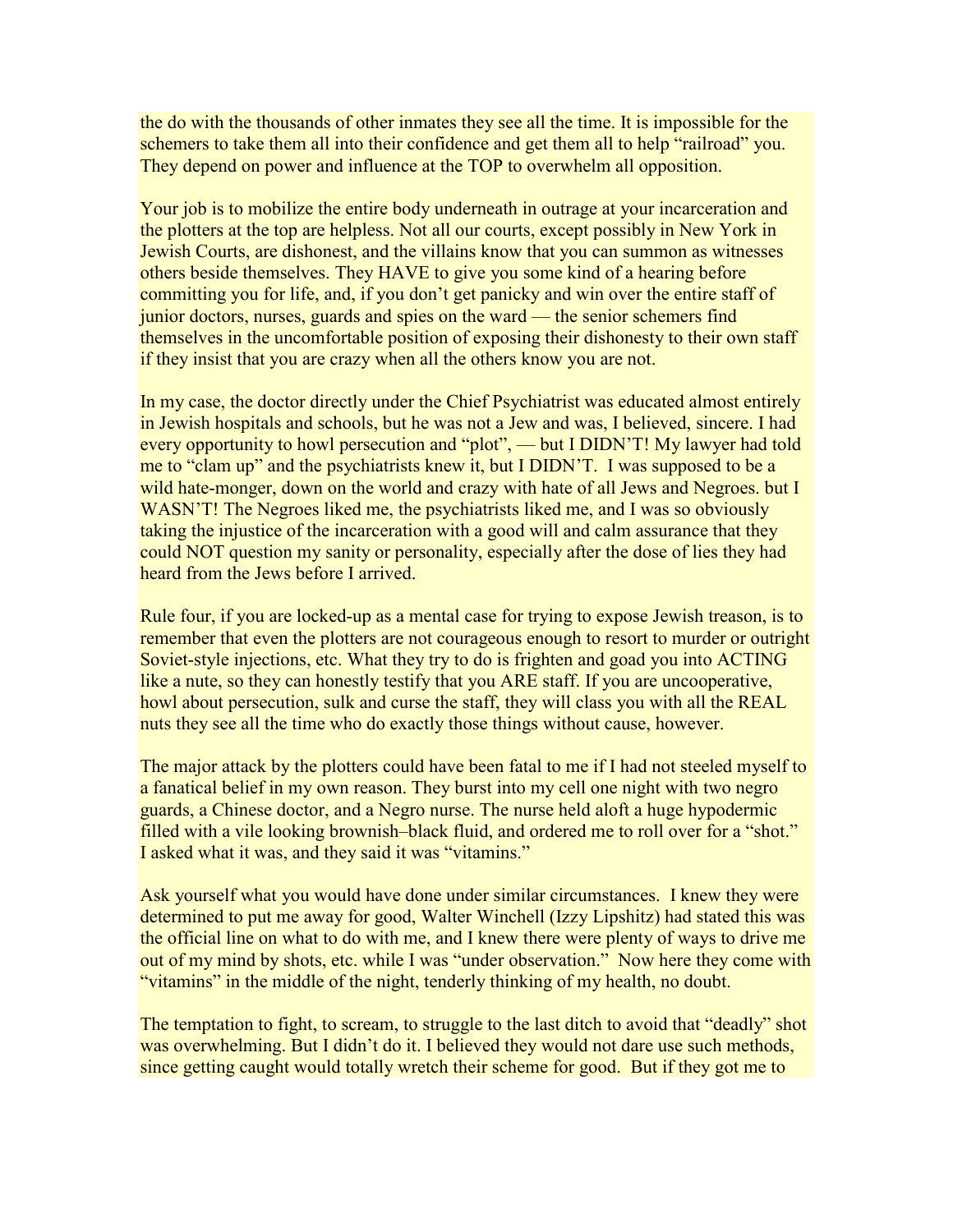fight and scream and act insane and those WERE vitamins, any court in the world would commit me!

So I rolled over docilely and took the "shot."

And it WAS vitamins! I could TASTE them as they coursed into my blood stream.

That little scene in my cell with the vitamins is a capsule version of what the Jews are doing to our people who try to fight them al over the Country. They get US to act like madmen and get many of us to believe that they are so all-powerful that everything which happens to us is part of their plot.

The Jews have no such all-powerful plot. They DO have a deadly plot of the top Jew-Communist-Zionists, and it is taking over the world, — not not because they are so brilliant or so daring. They have been winning because we have let them goad us into being stupid, weak and disorganized. As the Jews planned to show I was "nuts" in court because they were sure I would fight their innocent vitamin shot– they keep showing Americans how wild and crazy our side seems to be when it howls "plot" every time one of us is arrested for speeding or for violating a Court order. The law says, for instance, as it stands now, that schools must integrate. This is an ILLEGAL law, to be sure, but it does have the sanction of law at the moment, — and the FBI for instance, MUST enforce it. When rabid "Southerners" join the Communist Worker in damning the FBI for enforcing that law,– or the Constitutional Amendment which says Negroes are citizens and can vote, they are "fighting the vitamin shot" and convincing millions whom we must win that they are just what the Jews say we are, "hate mongers," and lawless terrorists. The proper remedy is to CHANGE the illegal law, not fight honest police and FBI for enforcing the laws WE ALLOW TO BE MADE by a cowardly Congress and a trained-ape Supreme Court. (What would he say now of a Supreme Court that is head by 3 1/2 Jews of 9 and no Protestant White males and a black President, with a jew with the last name of "Emanuel" meaning "messiah" for a side kick? He is surely rolling in his grave!)

When you out THINK them, and then back up your reason with GUTS, as I had to do with the vitamins and as we are doing with our Nazi party, they are WHIPPED and dumbfounded!

By the exercise of REASON and GUTS instead of wild emotion and "righteous wrath" at the illegal incarceration, I won over the DR's under Shultz and the lady liberal psychiatrist, and these people had the courage to defy the two top bosses and declare that I was sane in TEN DAYS in spite of the hysteria of the Chief of Psychiatry, who was shouting; "You're SICK! SICK! SICK! even as I left the lock-up.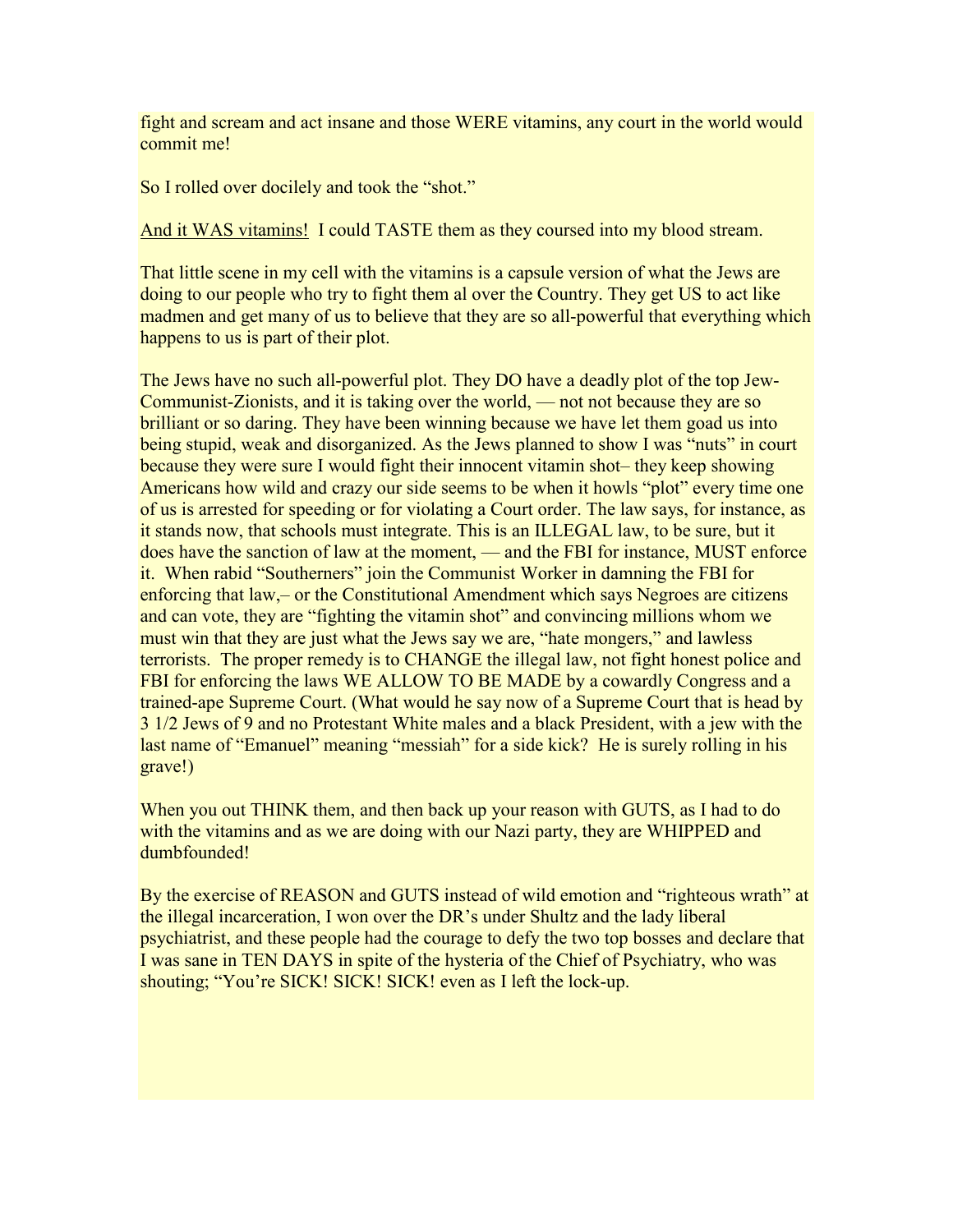#### <span id="page-53-0"></span>**The Fable Of The Ducks And Hens**

Many, many years ago, When animals could speak. A wondrous thing the ducks befell, Their tale is quite unique. Down by a pond dwelt all these ducks, Ten thousand at the least. Their duckish joys were undisturbed By any man or any beast. One day down near the entrance gate, There was an awful din. A hundred hens all out of breath Were begging to come in. Oh let us in! these poor birds cried, Before we do expire! Tis only by the merest inch That we escaped the fire! Their feathers burned, their combs a droop, They were the saddest sight. They'd run a hundred miles or more, All day and then all night. Come, come in! the ducks all quacked, For you our hearts do bleed! We'll share our happy lot with you, Just tell us what you need! And so these poor bedraggled hens Amongst the ducks moved in. For, after all, the ducks declared, We're sisters 'neath the skin. Before too many months had passed, The hens were good as new. They sent for all their rooster friends, And these were welcomed too. To please their host, these chickens tried To waddle and to quack. To simulate the duckish ways They quickly learned the knack. This pleased the flock of ducks because It gratified their pride. ....But hear my tale and learn how they Got taken for a ride. The ducks, it seemed, spent all their time In fixing up their place, In growing food and building homes And cleaning every space.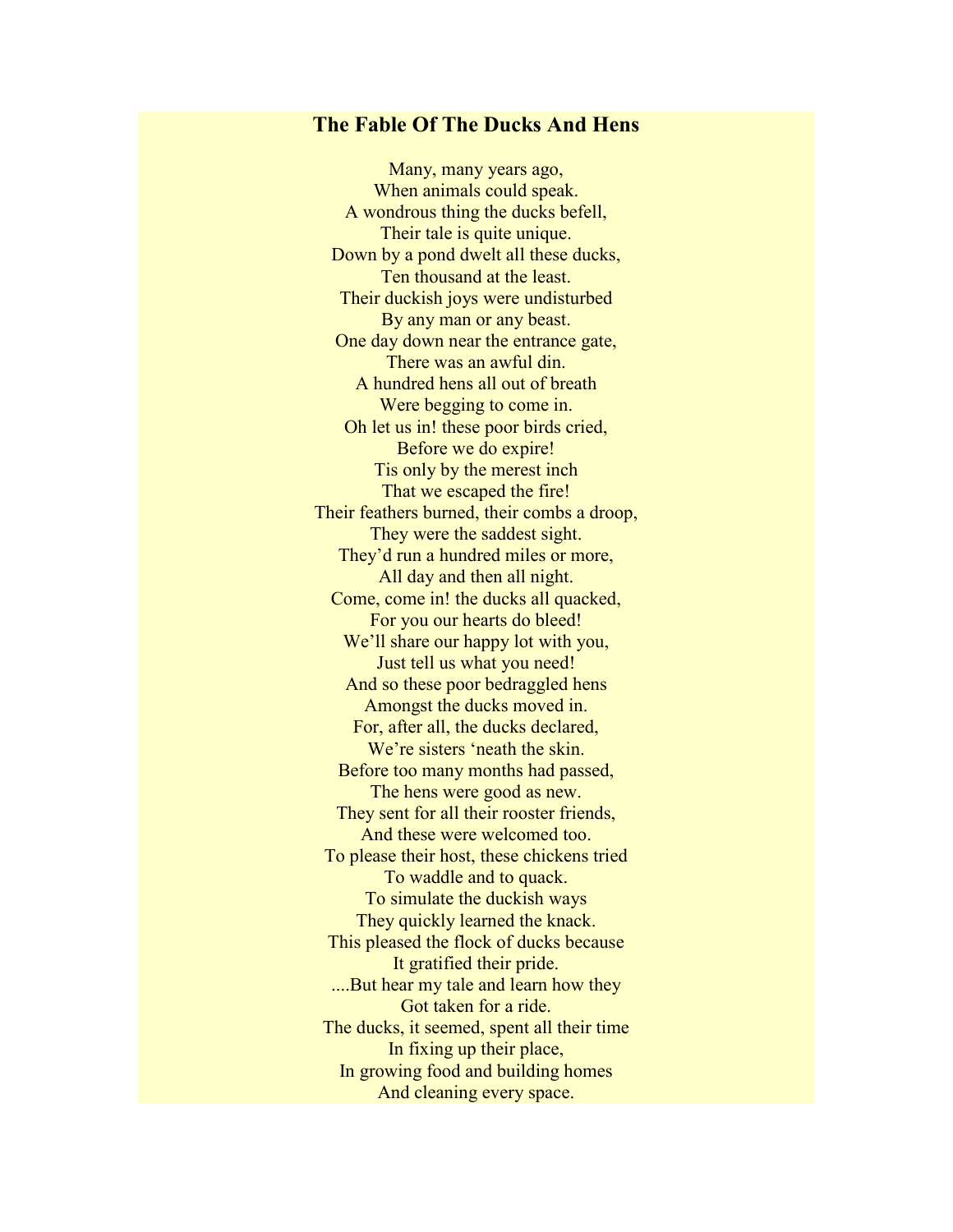They asked the hens what they would do To earn their daily bread. We'll teach and write and entertain, And buy and sell, they said. And so these hens began to teach The baby ducks and chicks. They traded food and eggs and things, With many clever tricks. They wrote great books  $\&$  put on shows, Of genius they'd no lack. It wasn't long till chickens owned The Duckville Daily Quack. One day a mother duck who took Her ducklings to the lake, Was flabbergasted when one said, A swim I will not take! Why ducklings always swim! she gasped, It's what you're built to do! Like bunnies hop, and crickets chirp, And cows most always moo! Your just old fashioned, a fuddy duck, That stuff is all old hat! It's wrong for birds to swim; ...besides, It's too cold on my little pratt! Oh fie! the mother duck exclaimed, You're talking like a fool! Up quacked the other ducks and said, He's right! Ms. Hen taught us that in school! Such things must stop! the mother cried, Those hens can't teach such lies! For sheer ingratitude and nerve, I'm sure this takes the prize! ....But she was wrong, for even then The hens did thump the tub. Demanding they be let into, The Duckville Swimming Club. But you don't swim! the ducks all cried, To join, why should you care? That's not the point! the hens replied, To exclude us isn't fair! The younger ducks, who'd been to school, Agreed right there and then, To keep them out is bigotry! T'would just be ANTI-HEN...! Outnumbered by the younger ducks, The old ducks soon did loose;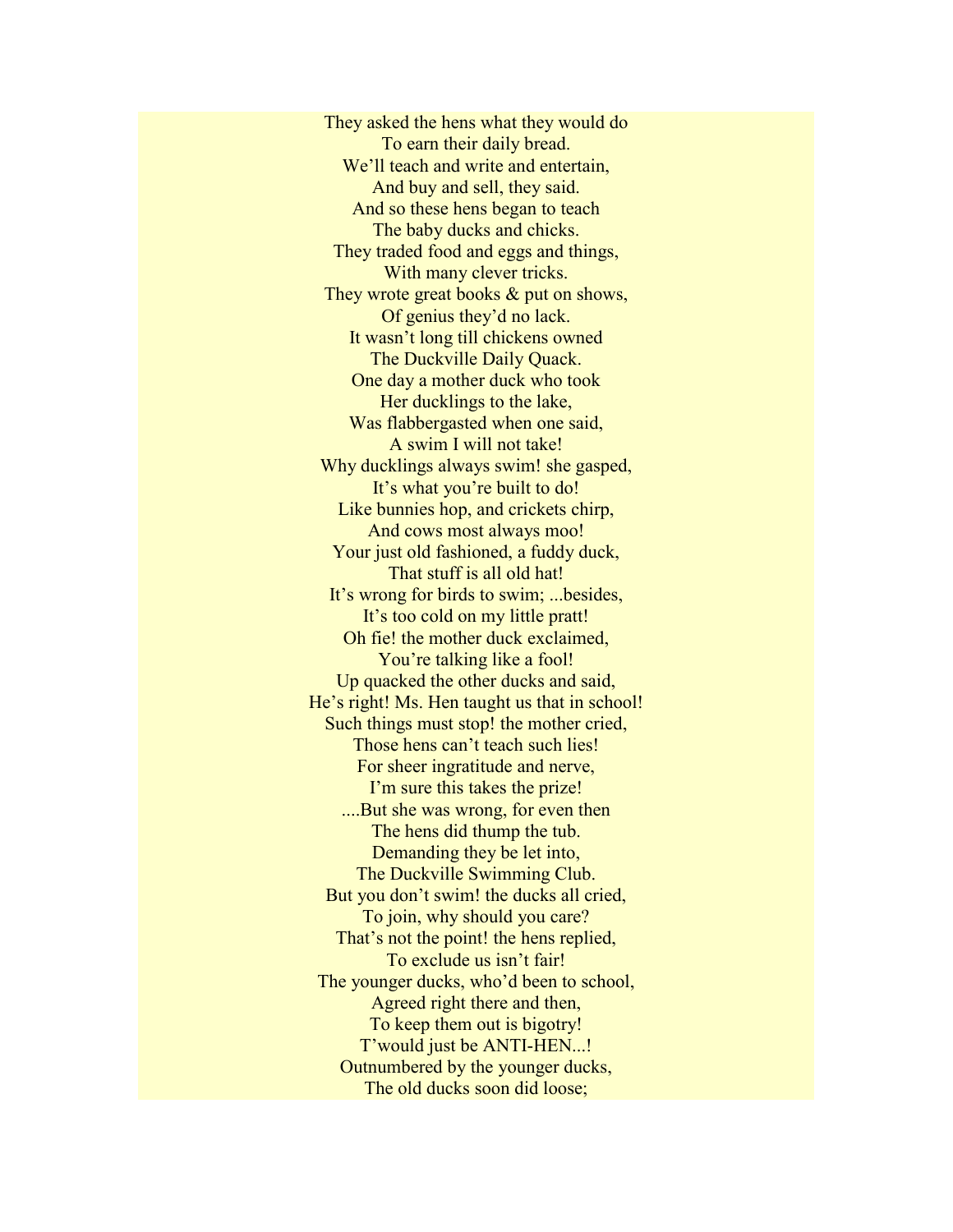They agreed to let the hens all in, If they would pay the dues. That night the Duckville Daily Quack Contained this banner spread: Reactionary Ducks Are Licked! DUCKVILLE MOVES AHEAD! Down at the Duckville Gaiety, The younger set laughed with glee, At cracks about Old Fuddy' Ducks In burlesque repartee. Next day the hens were at the club, A petition they'd sent around. They objected to the swimming fund With fury and with sound. You use our dues to fix the pond, to keep it neat and trim. And this is wrong, they said, Because You know we do not swim! God help us! cried a wise old duck, These chickens have gone mad! We'll take this to the court, by George, And justice will be had! But when they went up to the judge, Imagine their dismay! A CHICKEN-JUDGE decreed that they Had a heavy fine to pay! Minorities must have their rights! The judge declared right then. To use hen's dues to fix the pond Is very ANTI-HEN...! Once more the Duckville Daily Quack Emblazoned across the page: Old Foggy Ducks Refuse to See The Great New Coming Age! In Duckville church on Sunday morn, The preacher spoke these words, Discrimination's got to stop! Remember we're all birds! The wisest duck in all the town Sat down in black despair. I'll write a book, he thought, and then This madness I will bare! Let Swimmers Swim, let Hoppers Hop, Let Each One Go His Way. Let No One Coerce a Fellow Bird! Was what he had to say.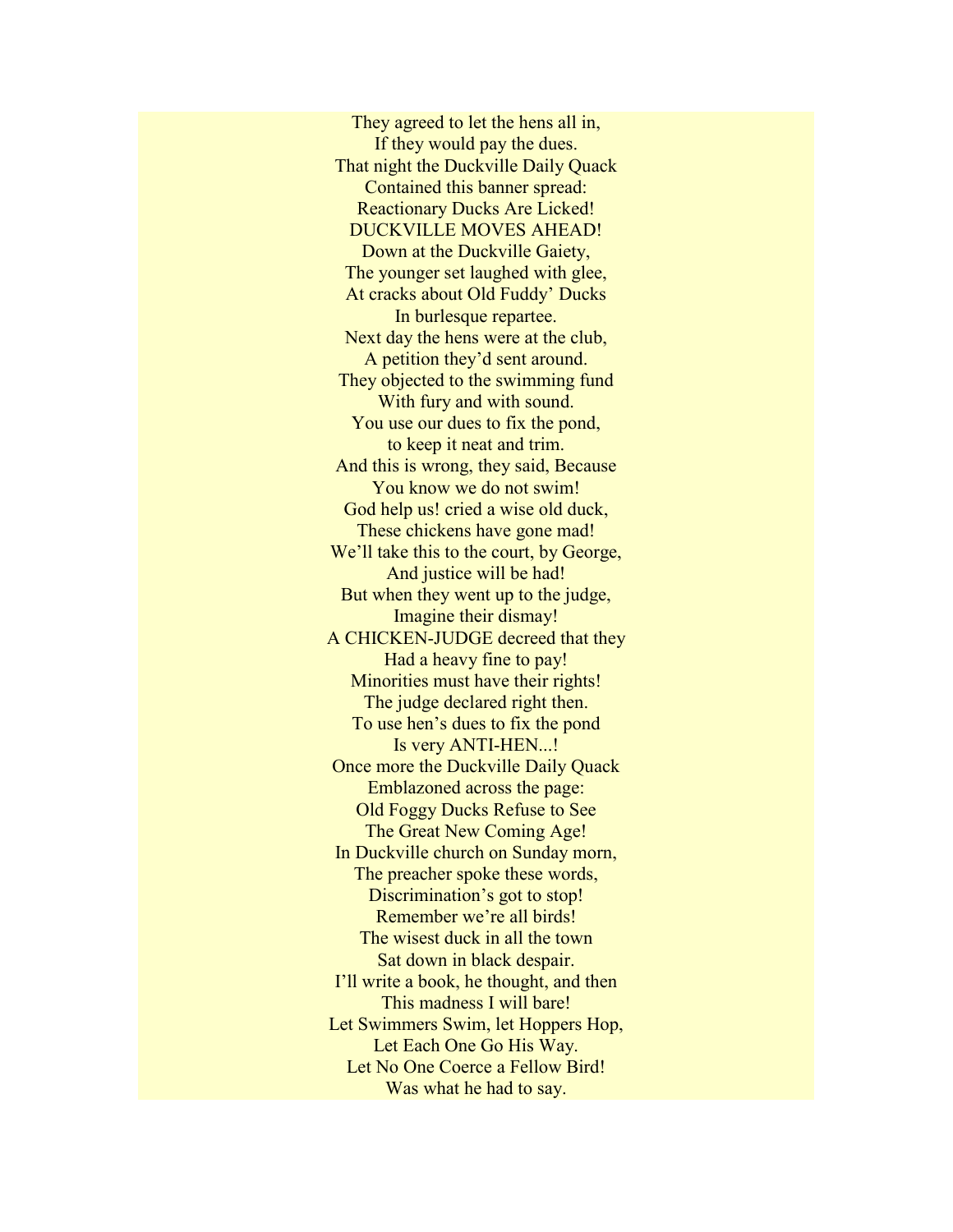Twas wrong to force the hens to swim So here's the problem's crux; It's just as bad for hens to try To chicken-ize our ducks! I can't print that, the printer said, Twill put me in a mess! My shop is mortgaged to the hens, The chickens own my press! This worried duck then tried to warn His friends by speech and pen. Young ducks fresh from school just jeered He's one of those vicious Anti-Hens...! Now up the stream a little way Was Gooseville, on the lake. The hens had come to Gooseville too, But the Geese were more awake. When the hens began to spoil the young And Gooseville's laws to flout, The Geese Rose Up in Righteous Wrath And Simply Threw Them Out...!!! Of course, you know where they all ran; On Duckville they converged. We've got to take these refugees. Was all Duckville's hens had urged. The Duckville Daily Quack declared: These Geese Will Stop at Naught! They Plan to Conquer all the World! Atrocities They've Wrought! That's right! the young ducks agreed, We'll help our fellow birds! These Geese have plans to conquer us! ....We've read the Quack's own words! They let the hens from Gooseville in, The whole bedraggled pack. .... And every hen took up a job on the Duckville Daily Quack!! When the Duckville mayor's term was up, The Quack put up it's Duck; A vain and stupid duck was he, A veritable ... cluck! But when he praised the wild young ducks, And cursed the evil Geese, The Quack declared he was all wise, His praise would never cease. The hens chipped in to help this cluck Give grain away for free.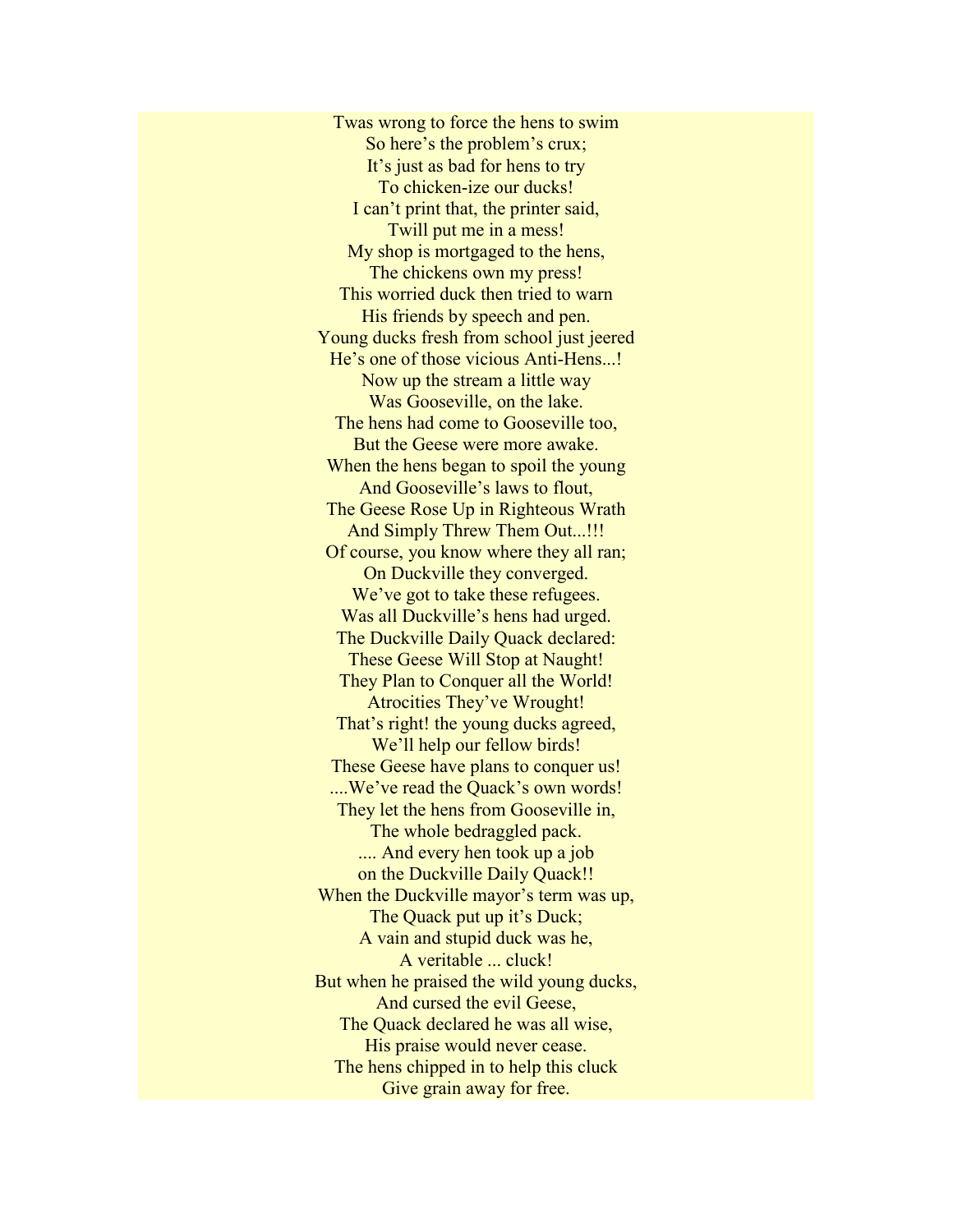The old ducks sadly shook their heads, The writing they could see. And sure enough, this stupid duck, He was elected mayor. From this point on, The Duckville ducks, They never had a prayer. The Mayor said, Gooseville must GO! We'll wipe them off the map! While Duckville slept, the scheming hens For Gooseville set the trap. They called the Geese by filthy names; They filled their pond with sticks. They helped the weasels catch the Geese, and other hennish tricks. The Geese got mad and threw the sticks, It's WAR! the Quack announced. We ducks must Fight those evil Geese, Till they've been soundly trounced! The ducks (who knew not of the tricks Indulged in by the mayor), Were filled with patriotic zeal, And pitched right in for fair! So when the ducks whipped the Geese, The Mayor called Retreat!! Our HENVILLE friends should really take Gooseville's big main street! The hens were back in Gooseville now; They starved and beat the Geese. They prayed for Peace — but organized The HENVILLE ARMED POLICE!!! They drained the Geese's swimming pond, They De-Goose-ified their schools; They wrung the Gooseville mayor's neck On lately made-up rules. They formed a council of the hens; UNITED BIRDS the name. The other birds who joined the thing Did not perceive the game. No sooner had they set this up, Than they announced their hennish plan: To seize up Swanville as a home For all their hennish clan. They took a vote among the hens, And everyone approved! Swanville was for HENS! they said, Way back, before we moved,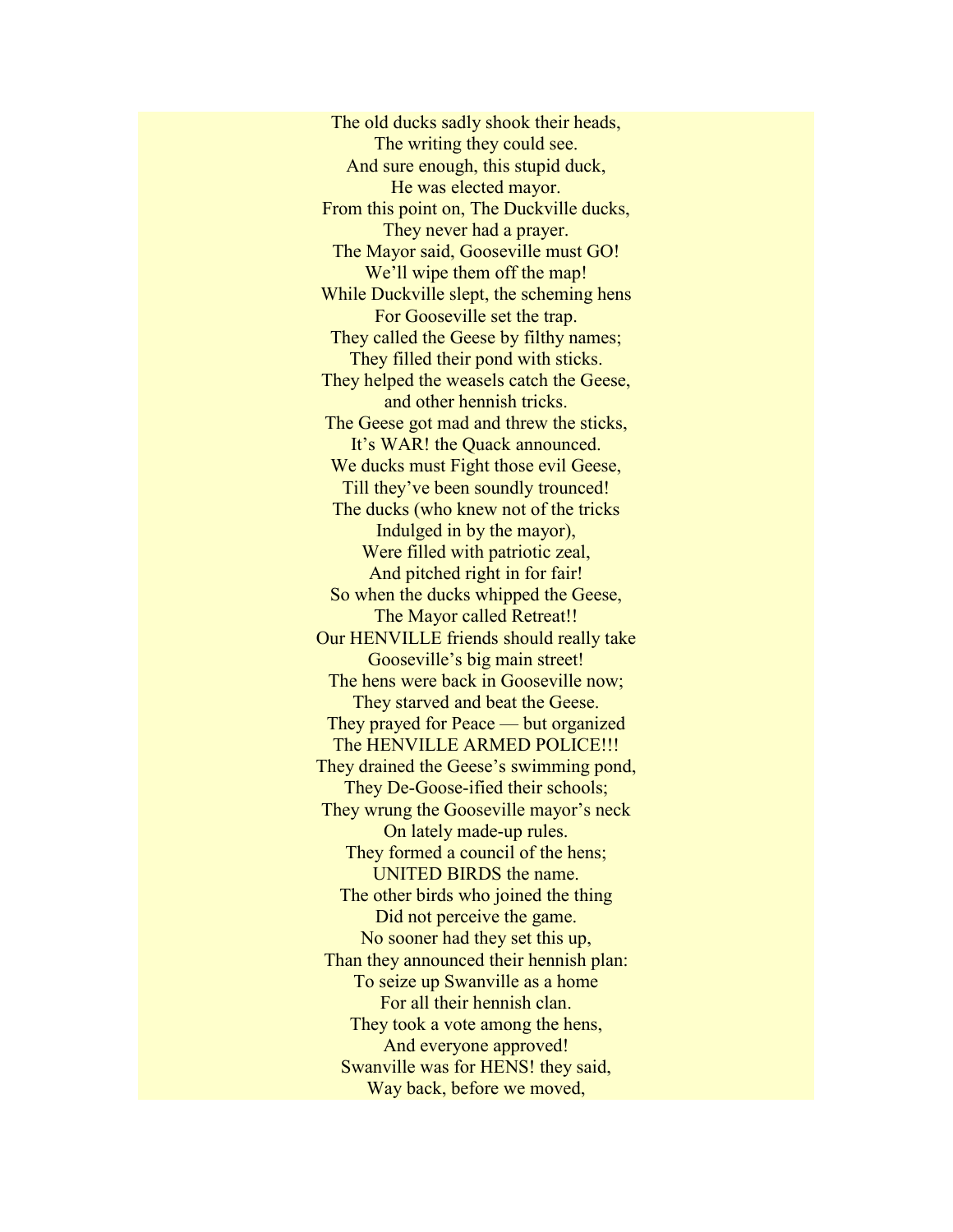And so they kicked the swans all out, With Duckville's help and power And Duckville couldn't understand Why swans, on them turned sour. By this time, Duckville was a mess, The young ducks had all gone mad. They stole and laughed at Truth and Law; They went completely bad. The hens were selling Loco Weed in every nasty den. But ducks who dared to mention this, Were labeled ANTI-HEN...! The hens all preached of Tolerance, They invoked the Golden Rule, But they subsidized the indigent, The greedy and the fool. At last the very dumbest ducks Began to smell a rat. This mayor is no good! they cried, And we will soon fix that! But the hens had planned for even this A candidate they had, Whom even wise old ducks believed Just never could be bad. This Hen-tool duck whipped the Geese, A soldier Duck was he. Although the hens had set him up, The Ducks all thought him free. This Hen-tool got elected, Through ignorance and greed, Through hennish lies in Press & Speech, Through Bribes of Chicken Feed. The hens now kicked the ducks around Without a blush of shame, Until the mayor ran the town In nothing else but name. They pumped the Duck's pond all dry; They taught the ducks to crow, While duckish numbers dwindled, The hens began to grow. The hens stirred up the happy crows From out of the piney wood, To Fight to Mix and Marry ducks in the name of Brotherhood. Things got so bad that fifty ducks, Who knew the days gone by;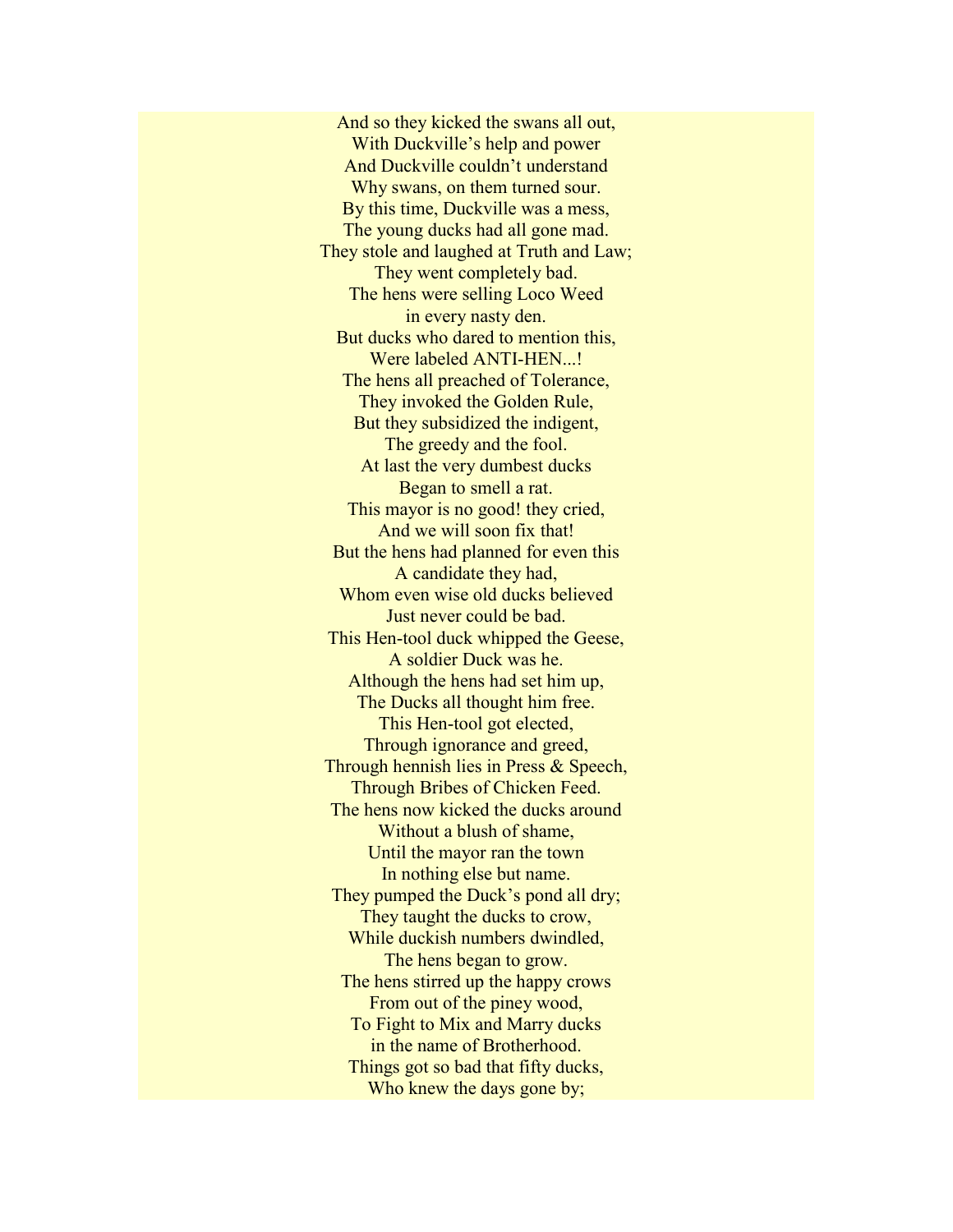Took up their wives and children And decided that they'd fly. They flew through storms and tempest; They froze, and many died. But on they drove, until, at last, A lovely lake they spied. They settle down exhausted, But soon went straight to work; To build and clear and cultivate, No danger did they shirk. Now after many years of toil, This little band had grown. The fields around were full of grain From seeds that they had sown. The first ducks were long since dead; Their struggles long had ceased. Through hard work and suffering, Their joys had been increased. One day down near the entrance gate There was an awful din; A hundred hens, all out of breath, Were begging to come in. Oh, let us in! these poor birds cried, Before we do expire! Tis only by the merest inch....

....This epic really has no end, Because No matter how you fight em, Those HENS'll show up Every Time. And So, ...Ad Infinitum ...!!!

... ... ... ...